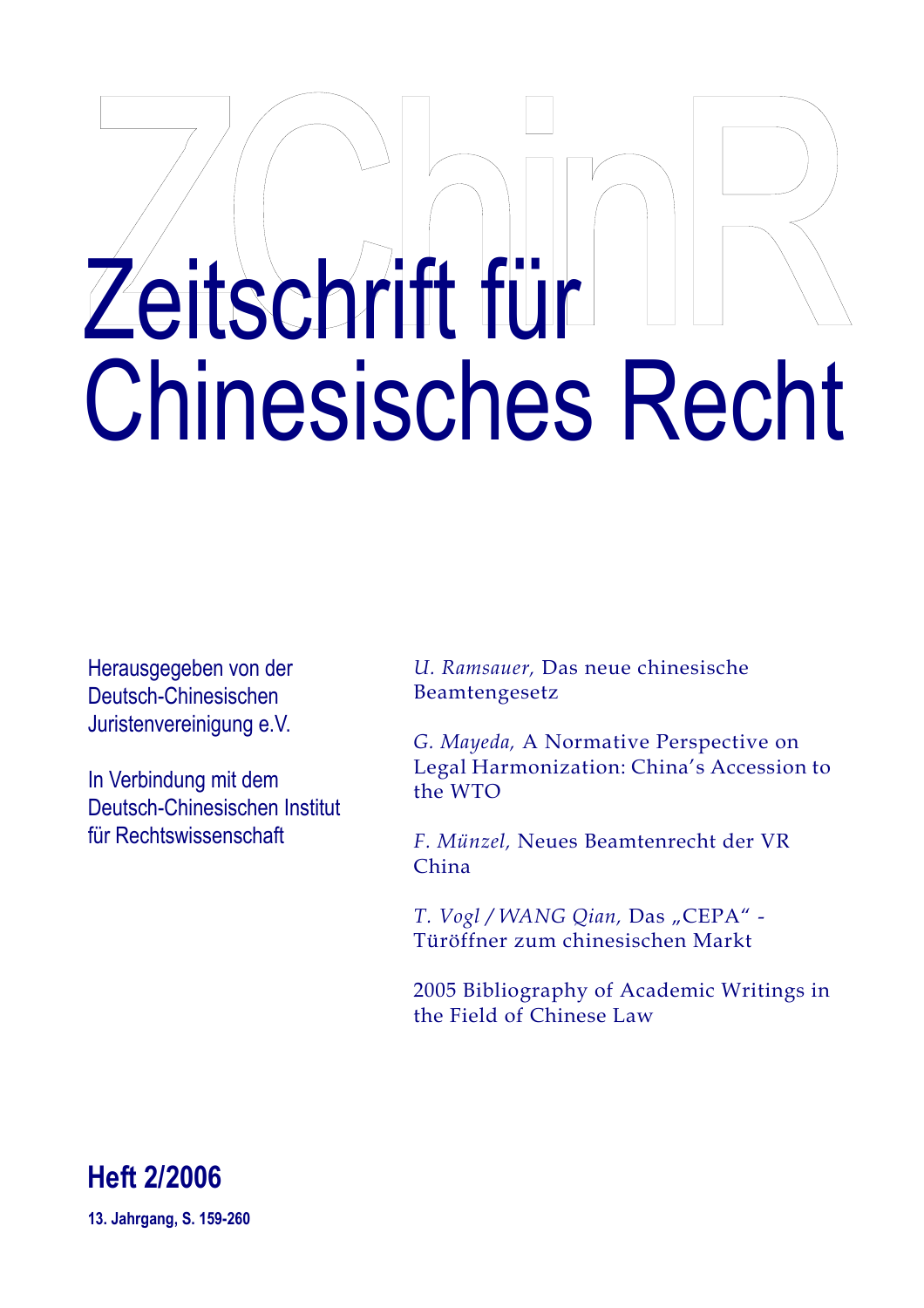

# *Call for Papers*

Since 1994 the German-Chinese Jurists' Association and the Sino-German Institute for Legal Studies of the Universities of Göttingen and Nanjing are quarterly publishing the "Zeitschrift für Chinesisches Recht (Journal of Chinese Law)", formerly known as the "Newsletter of the German-Chinese Jurists' Association".

The journal is focusing on issues of contemporary Chinese law and modern Chinese legal history with a particular emphasis on legal aspects of Chinese economic development and international relations. It seeks to advance practical as well as theoretical analysis of Chinese law.

The journal invites submissions within its scope as set out above to be published in one of its next issues. To guarantee for intellectually stimulating and innovative contributions all submissions will be subject to a review procedure by the editors. Manuscripts (English or German) to be published in the journal's categories articles, short contributions, documentations and book reviews should be submitted in electronic form and should follow the rules of citation and guidelines for the submission of articles, which can be found at www.ZChinR.de. Previous issues of ZChinR can also be found at www.ZChinR.de.

Please address your manuscripts as well as any inquiries concerning subscription and advertising to the editor-in-chief:

*Björn Ahl ZChinR, Sino-German Institute for Legal Studies Nanjing University 22, Hankou Lu, 210093 Nanjing, People's Republic of China e-mail: dcifw@public1.ptt.js.cn Tel./Fax: +86 25 8663 7892*

Zeitschrift für Chinesisches Recht Chinesisches itschrift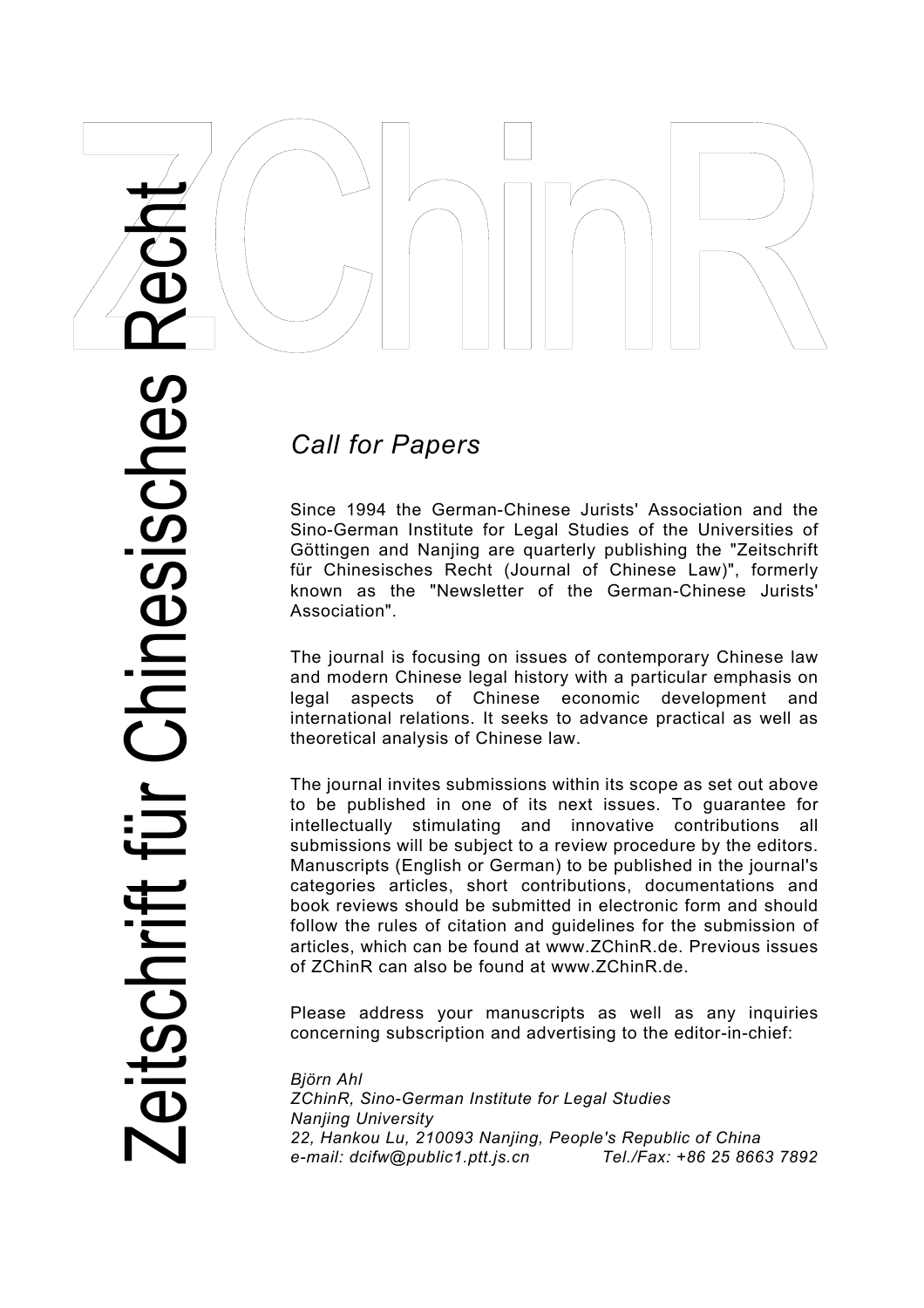# **INHALT**

# **AUFSÄTZE**

|                 | U. Ramsauer, Das neue chinesische Beamtengesetz - Darstellung und kritische Analyse |                                                                                                                                                                                                         | 159 |
|-----------------|-------------------------------------------------------------------------------------|---------------------------------------------------------------------------------------------------------------------------------------------------------------------------------------------------------|-----|
|                 | <b>WTO</b>                                                                          | G. Mayeda, A Normative Perspective on Legal Harmonization: China's Accession to the<br>(Dieser Aufsatz ist in der Printversion der ZChinR verfügbar, im Internet ist er über lexis<br>nexis einsehbar.) | 176 |
|                 | <b>KURZE BEITRÄGE</b>                                                               |                                                                                                                                                                                                         |     |
|                 |                                                                                     | F. Münzel, Neues Beamtenrecht der VR China                                                                                                                                                              | 196 |
|                 |                                                                                     | T. Vogl / WANG Qian, Das "CEPA" - Türöffner zum chinesischen Markt                                                                                                                                      | 200 |
|                 |                                                                                     | <b>DOKUMENTATIONEN</b>                                                                                                                                                                                  |     |
|                 |                                                                                     | Beamtengesetz der Volksrepublik China (F. Münzel)                                                                                                                                                       | 205 |
|                 | (K. B. Pissler)                                                                     | 2005 Bibliography of Academic Writings in the Field of Chinese Law in Western Languages                                                                                                                 | 227 |
|                 |                                                                                     | <b>BUCHBESPRECHUNGEN</b>                                                                                                                                                                                |     |
|                 |                                                                                     | N. Schulte-Kulkmann, Rechtszusammenarbeit in der Volksrepublik China - Deutsche und<br>amerikanische Initiativen im Vergleich (B. Ahl)                                                                  | 251 |
| <b>ADRESSEN</b> |                                                                                     |                                                                                                                                                                                                         |     |
|                 |                                                                                     | Kanzleien mit einer Mitgliedschaft in der Deutsch-Chinesischen Juristenvereinigung e.V.                                                                                                                 | 256 |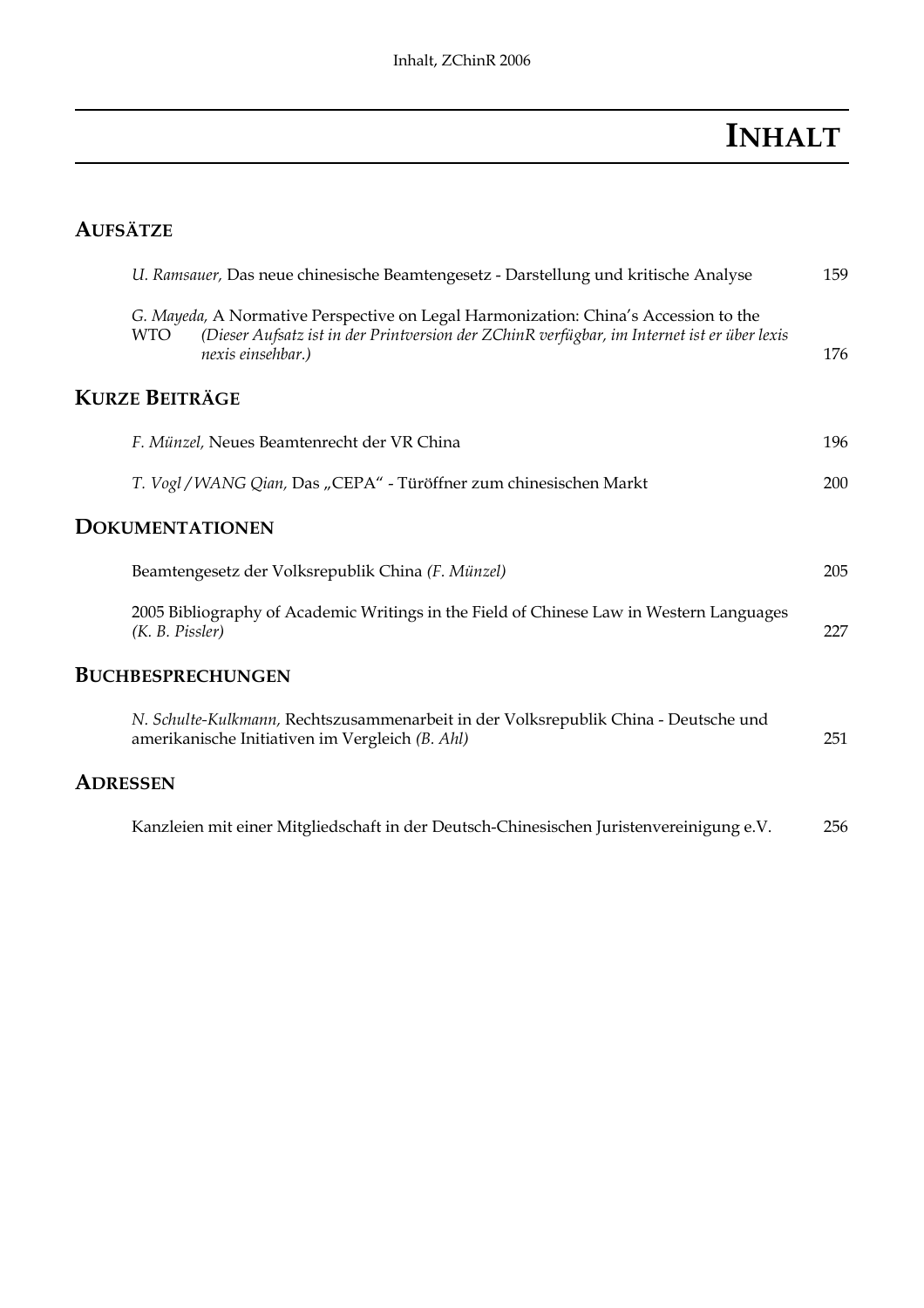# 2005 Bibliography of Academic Writings in the Field of Chinese Law in Western Languages

*Knut B. Pißler1*

The bibliography of academic writings in the field of Chinese law in western languages was first published in 2003 in this journal (Zeitschrift für Chinesisches Recht/Journal of Chinese Law). The bibliography aims to give a review of articles in academic journals, contributions to edited volumes, monographs and textbooks published in English or German in the area of Chinese law. Writings in French and Italian language could only partly be considered.

Regarding relevant German-language literature, the issues 1 to 12 of the journal  $\mathsf{N}$ Karlsruher Juristische Bibliographie" (KJB) of the year 2005 were searched for articles relating to Chinese Law. Accordingly the classification scheme of the KJB is used as a model in this bibliography as follows:

# **Classification Scheme**

I. Law and Jurisprudence (Recht und Rechtswissenschaft)

II. Legal and Constitutional History (Rechts- und Verfassungsgeschichte)

III. Private Law (Privatrecht)

1. In General (Allgemein)

2. General Part of the Civil Code (Allgemeiner Teil des Zivilrechts)

3. Law of Obligations (Schuldrecht)

4. Law of Property (Sachenrecht)

5. Family Law (Familienrecht)

6. Law of Succession (Erbrecht)

7. Business Organisations (Gesellschaftsrecht)

8. Insurance (Privatversicherungsrecht)

9. Industrial Property, Copyright and Publishing (Gewerblicher Rechtsschutz, Urheber- und Verlagsrecht)

10. Unfair Competition, Trademarks, Anti-trust Legislation (Wettbewerbs- und Warenzeichenrecht, Kartellrecht)

11. Conflicts of Laws, Uniform Private Law (Internationales Privatrecht, Einheitsrecht)

IV. Judicial System, Practice and Procedure, Civil Procedure (Gerichtsverfassung, allgemeines Prozessrecht und Zivilprozess)

V. Criminal Law and Criminal Procedure (Strafrecht und Strafverfahren)

VI. Theory of the State, Sociology, Politics (Staatsund Gesellschaftslehre, Politik)

VII. Public Law and Constitutional Law (Staatsund Verfassungsrecht)

VIII. Administrative Law (Allgemeines Verwaltungsrecht)

IX. Administrative Law – Individual Branches (Besonderes Verwaltungsrecht)

X. Economic Legislation (Wirtschaftsrecht)

XI. Traffic Laws (Verkehrsrecht)

XII. Financial Laws and Taxation (Finanz- und Steuerrecht)

XIII. Labor Law (Arbeitsrecht)

XIV. Social Legislation (Sozialrecht)

XV. Public International Law (Völkerrecht)

Within this classification scheme the titles of the contributions are listed in alphabetic order of the authors. Abbreviations are not utilized in order to facilitate the access to this bibliography for international readers.

Concerning English-language literature I mainly focused on periodicals and books available at the library of the Max Planck Institute for Comparative and International Private Law (MPI) in Hamburg. The catalogue of the MPI library is available via the institute's homepage at www.mpipriv.de (WWW-OPAC). Besides, I scrutinized fee-charging databases like Westlaw and Beck-Online for relevant articles.

I admit that this bibliography does not comprehensively include all literature in western languages on Chinese law in the year 2005. Readers are explicitly encouraged to remind me of pieces I left unnoticed.<sup>2</sup> I will include these in the next biblio-

 $^1$  Dr. iur., research associate at the Max-Planck-Institute for Comparative and Private International Law in Hamburg (Email: pissler@mpipriv.de).

 $2$  Especially, I am thanking all participants of the discussion group "Chinalaw" in the internet (see http://donclarke.net/chinalaw/index.htm) for their input making this bibliography more complete.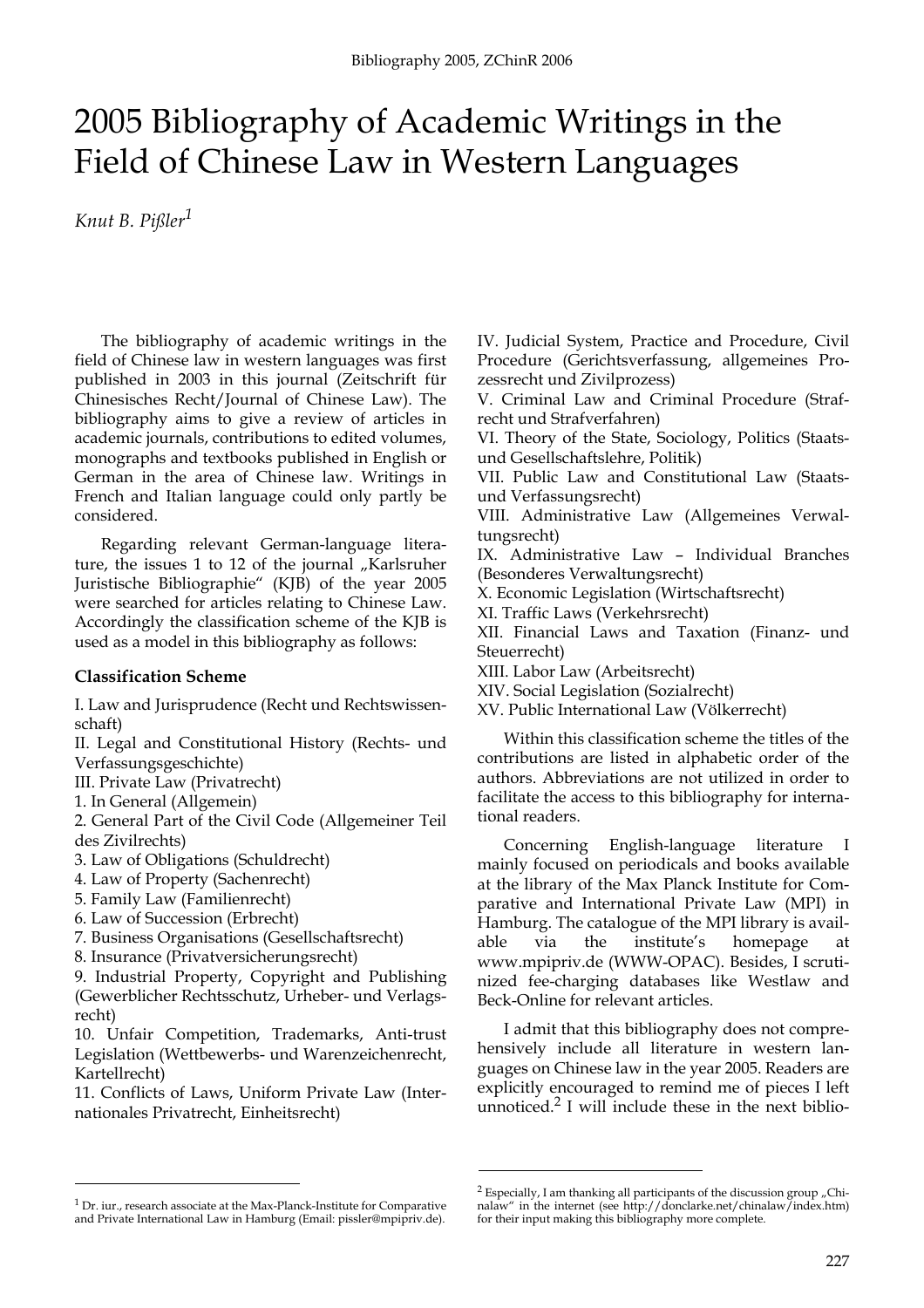graphy to be published in the second issue of this journal in 2007.

#### **I. Law and Jurisprudence (Recht und Rechtswissenschaft)**

# **Ahl, Björn/Jacob, Thomas**

Einführung in das chinesische Recht: Erste Schritte und Ausbildungshinweise. In: *Jura* 2005, p. 825 et seq.

# **Allen, Franklin/Qian, Jun/Qian, Meijun**

Law, Finance, and Economic Growth in China. In: *Journal of Financial Economics*, Vol. 77 (2005), p. 57 et seq.

# **Benachi, Paul-Emmanuel**

Situation particulière de Shanghai: Être la première. In: Cahier de droit de l'entreprise No. 4 (supplément à la semaine juridique No. 35) du 1er Septembre 2005, p. 24 et seq.

# **Boss, Amelia H./Dunoff, Jeffrey L.**

U.S.-China roundtables: fostering cross-cultural dialogue and scholarship.

In: *Temple Journal of Science, Technology & Environmental Law*, Vol. 24 (2005), p. 219 et seq.

#### **Burke, Michael E./Krauss, René/Rinkema, Richard A.**

International Legal Developments in Review: 2004 – Regional and Comparative Law: People's Republic of China.

In: *International Lawyer*, Vol. 39 (2005), p. 555 et seq.

# **Cabestan, Jean-Pierre**

The Political and Practical Obstacles to the Reform of the Judiciary and the Establishment of a Rule of Law in China

In : *Journal of Chinese Political Science*, Vol. 10, No. 1 (Spring 2005), pp. 43 et seq.

Also in : Zhong, Yang & Hua Shiping (editors), Political Civilization and Modernization in China. The Political Context of China's Transformation – Singapore : World Scientific Publishing 2006, pp. 175 et seq.

# **Cabestan, Jean-Pierre**

Les aléas de la construction d'un Etat de droit en Chine

In : Lasserre, Frédéric (editor), L'éveil du dragon. Les défis du développement de la Chine au XXIème siècle, (The Dragon<sup>1</sup>s Awakening. The Challenges of China<sup>1</sup>s Development in the XXIst Century) -Québec : Presses de l<sup>1</sup>Université du Québec 2005, pp. 423 et seq.

# **Cabestan, Jean-Pierre**

Le droit comparé à l'épreuve de la diversité: l'exemple chinois (Comparative law facing diversity: the Chinese case)

In : du Bois de Gaudusson, Jean (editor), Le devenir du droit comparé en France (The future of comparative law in France) – Aix-en-Provence : Presses universitaires d'Aix-Marseille, 2005, pp. 149 et seq.

# **Cai, Shouqiu**

The regulation theory: a juristic theory for building a harmonious society.

In: World Jurist Association (editor), Rule of law and harmony of international society: working papers of the 22nd Congress on the Law of the World (for panels in Beijing), Beijing September 4-6, 2005. – Washington: World Jurist Association 2005, p. 1084 et seq.

# **Chen, Albert H.Y.**

Socio-legal thought and legal modernization in contemporary China: a case study of the jurisprudence of Zhu Suli.

In: Doeker-Mach, Guenther (editor), Law, legal culture and politics in the twenty first century: Essays in honour of Alice Erh-Soon Tay – Stuttgart: Steiner 2004, p. 227 et seq.

# **Chen, Jianfu**

To have the cake and eat it too? China and the rule of law.

In: Doeker-Mach, Guenther (editor), Law, legal culture and politics in the twenty first century: Essays in honour of Alice Erh-Soon Tay – Stuttgart: Steiner 2004, p. 250 et seq.

# **Chew, Pat K.**

The rule of law: China's skepticism and the rule of people.

In: *Ohio State Journal on Dispute Resolution*, Vol. 20 (2005), p. 43 et seq.

# **Cohen, Jerome A.**

Law in political transitions: lessons from East Asia and the road ahead for China.

In: *New York University Journal of International Law and Politics*, Vol. 37 (2005), p. 423 et seq.

# **Gao, Fei**

Ten years development of domestic arbitration and conciliation in China.

In: World Jurist Association (editor), Rule of law and harmony of international society: working papers of the 22nd Congress on the Law of the World (for panels in Beijing), Beijing September 4-6, 2005. – Washington: World Jurist Association 2005, p. 1259 et seq.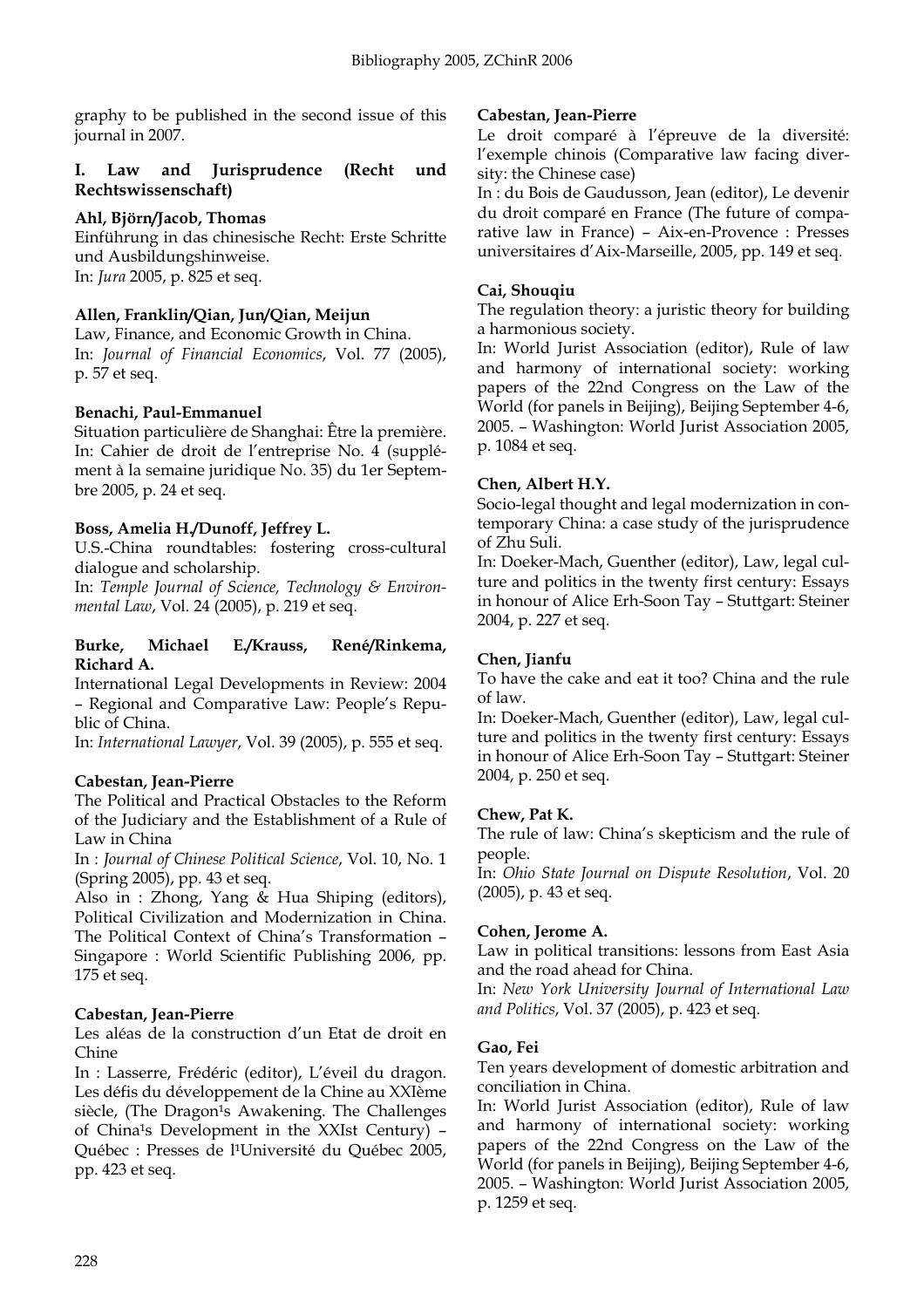# **Halegua, Aaron**

Reinforcing the web: reforming the people's mediation system in urban China.

In: *Hong Kong Law Journal*, Vol. 35 (2005), No. 3, p. 715 et seq.

# **Herrick, Kevin**

The merger of two systems: Chinese adoption and western adaptations in the formation of modern international law.

In: *Georgia Journal of International and Comparative Law*, Vol. 33 (2005), p. 685 et seq.

# **Heuser, Robert**

Gegenwärtige Lage und Entwicklungsrichtung des chinesischen Rechtssystems: eine Skizze.

In: *Verfassung und Recht in Übersee* 2005, p. 137 et seq.

# **Heuser, Robert**

What "rule of law"? The traditional Chinese concept of good governance and challenges of the 21st century.

in: Zeitschrift für ausländisches öffentliches Recht und Völkerrecht 2004, p. 723 et seq.

Also in: Assmann, Heinz-Dieter/Moser v. Filseck, Karin (editors), China's new role in international community: challenges and expectations for the 21th Century: transactions of the interdisciplinary roundtable held from June 19 to 23, 2004 at the Shanghai Institute for Advanced Studies. – Frankfurt am Main [u.a.]: Lang 2005, p. 77 et seq.

# **Horne, Julia**

Alice Erh-Soon Tay, the making of an intellectual. In: Doeker-Mach, Guenther (editor), Law, legal culture and politics in the twenty first century: Essays in honour of Alice Erh-Soon Tay – Stuttgart: Steiner 2004, p. 491 et seq.

# **Huinink, Tobias**

Seminar: "Wandel und Stabilität durch Recht. Antworten der Rechtsordnung auf ökonomische und soziale Herausforderungen".

In: *Zeitschrift für Chinesisches Recht* 2005, p. 365 et seq.

# **Julius, Hinrich**

Symposien zum Sachenrecht in Eschborn, 16./ 17.08.2004 und Wuxi, 15./16.11.2004.

In: *Zeitschrift für Chinesisches Recht* 2005, p. 169 et seq.

# **Julius, Hinrich/Bitter, Melanie**

Symposium zum chinesischen Personenhandelsgesellschaftsrecht.

In: *Zeitschrift für Chinesisches Recht* 2005, p. 62 et seq.

# **Liebman, Benjamin L.**

Watchdog or demagogue? The media in the Chinese legal system.

In: *Columbia Law Review*, Vol. 105 (2005), p. 1 et seq.

#### **Li, Yuwen**

A critical examination of the legal environment for social organisations in China.

In: Li, Yuwen (editor), Freedom of Association in China and Europe. – Leiden/Boston: Martinus Nijhoff Publishers 2005, p. 17 et seq.

#### **Lin, Jia**

Rechtsvergleichung und Rezeption: Bedeutung für die chinesische Gesetzgebung der sozialen Sicherheit.

In: Becker, Ulrich/Zheng, Gongcheng/Darimont, Barbara (editors), Grundfragen und Organisation der Sozialversicherung in China und Deutschland. – [Studien aus dem Max-Planck-Institut für Ausländisches und Internationales Sozialrecht ; 36] Baden-Baden: Nomos 2005, p. 115 et seq.

# **Lo, Carlos Wing-Hung/Snape, Ed**

Lawyers in the People's Republic of China: a study of commitment and professionalization.

In: *American Journal of Comparative Law*, Vol. 53 (2005), p. 433 et seq.

# **Luo, Wei**

Chinese law and legal research. – Buffalo, NY: William S. Hein & Co., Inc., 2005.

# **Mayeda, Graham**

A normative perspective on legal harmonization: China and the WTO. In: *U.B.C. Law Review*, Vol. 38 (2005), p. 83 et seq.

#### **Mayeda, Graham**

The wisdom behind the law: the implications of Yang-ming philosophy for the Law.

In: Shen, Vincent/Oxtoby, Willard (editors), Wisdom in China and the West. – Washington D.C.: Council for Research in Values and Philosophy 2004, pp. 235 et seq.

# **Mi, Jian**

Comparative law and the contemporary Chinese legal system.

In: Assmann, Heinz-Dieter/Moser v. Filseck, Karin (editors), China's new role in international community: challenges and expectations for the 21th Century: transactions of the interdisciplinary roundtable held from June 19 to 23, 2004 at the Shanghai Institute for Advanced Studies. – Frankfurt am Main [u.a.]: Lang 2005, p. 91 et seq.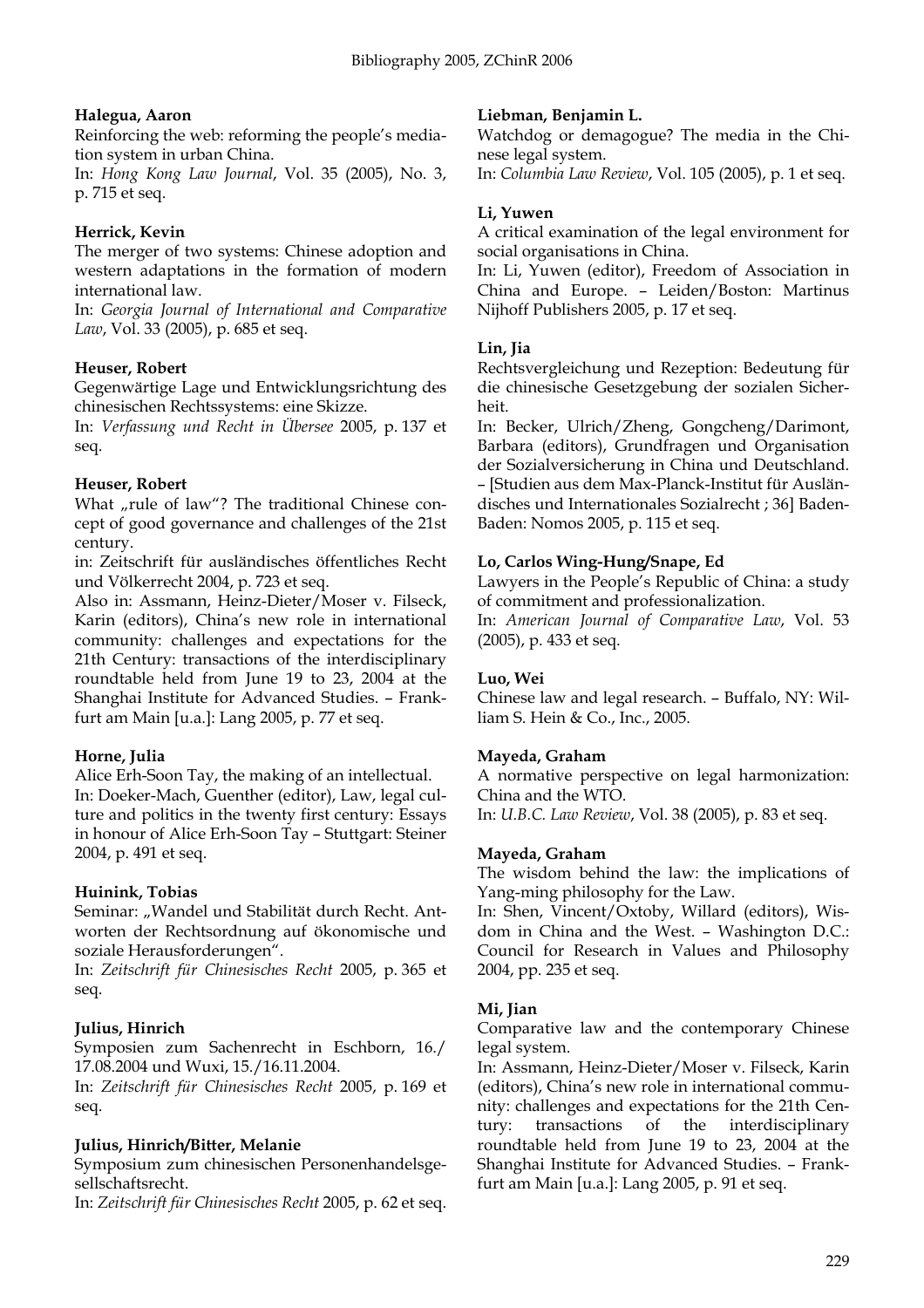# **Milkwick, Bradley L.**

Feeling for rocks while crossing the river: the gradual evolution of Chinese law.

In: *Journal of Transnational Law and Policy*, Vol. 14 (2005), p. 289 et seq.

#### **Mushkat, Miron/Mushkat, Roda**

Economic growth, democracy, the rule of law and China's future.

In: *Fordham International Law Journal*, Vol. 29 (2005), p. 229 et seq.

#### **Obst, Andreas/Faber, Markus**

Workshop zum chinesischen Staatsvermögensrecht.

In: *Zeitschrift für Chinesisches Recht* 2005, p. 167 et seq.

#### **Obst, Andreas/Kilee, Lena**

Symposium zum chinesischen Finanzierungsleasingrecht.

In: *Zeitschrift für Chinesisches Recht* 2005, p. 363 et seq.

#### **Phan, Pamela N.**

Clinical legal education in China: in pursuit of a culture of law and a mission of social justice.

In: *Yale Human Rights and Development Law Journal*, Vol. 8 (2005), p. 117 et seq.

# **Piquet, Hélène**

La Chine au carrefour des traditions juridiques. – Bruxelles: Bruylant 2005.

#### **Pißler, Knut Benjamin**

Bibliographie wissenschaftlicher Literatur zum chinesischen Recht im Jahr 2004.

In: *Zeitschrift für Chinesisches Recht* 2005, p. 122 et seq.

# **Pißler, Knut Benjamin**

"Offenlegung von Regierungs- und Verwaltungsinformationen" – Sechstes Symposium im Rahmen des Deutsch-Chinesischen Rechtsstaatsdialogs in Hamburg.

In: *Zeitschrift für Chinesisches Recht* 2005, p. 258 et seq.

# **Quade, Benno**

Deutsch-Chinesische Konferenz "Grundfragen und Organisation der Sozialversicherung im Rechtsvergleich zwischen China und Deutschland".

In: *Zeitschrift für Chinesisches Recht* 2005, p. 64 et seq. Also in: Zeitschrift für ausländisches und internationales Arbeits- und Sozialrecht 2005, p. 106 et seq.; and: Becker, Ulrich/Zheng, Gongcheng/Darimont, Barbara (editors), Grundfragen und Organisation der Sozialversicherung in China und Deutschland. – [Studien aus dem Max-Planck-Institut für Ausländisches und Internationales Sozialrecht ; 36] Baden-Baden: Nomos 2005, p. 309 et seq.

#### **Reim, Regine**

Berufsethik für Richter. In: *Zeitschrift für Chinesisches Recht* 2005, p. 30 et seq.

#### **Ruskola, Teemu**

Legal Orientalism. In: *Zeitschrift für Chinesisches Recht* 2005, p. 269 et seq.

# **Schulz, Peter**

Die zweite Revolution.

In: *Frankfurter Allgemeine Zeitung* v. 28.12.2005, p. 6.

# **Upham, Frank K.**

Book Review: Who will find the defendant if he stays with his sheep? Justice in rural China – Song fa xiaxiang: Zhongguo jiceng sifazhidu yanjiu [Sending Law to the Countryside: Research on China's Basic-Level Judicial System]. By Zhu Suli. Beijing: The Chinese University of Law and Politics Press, 2000.

In: *Yale Law Journal*, Vol. 114 (2005), p. 1675 et seq.

#### **Wang, Gongyi**

The people's mediation: a significant legal system for settlement of social disputes.

In: World Jurist Association (editor), Rule of law and harmony of international society: working papers of the 22nd Congress on the Law of the World (for panels in Beijing), Beijing September 4-6, 2005. – Washington: World Jurist Association 2005, p. 1239 et seq.

#### **Wang, Xi**

Implementing law for sustainable development in China: the 10-year experience since Rio Summit.

In: World Jurist Association (editor), Rule of law and harmony of international society: working papers of the 22nd Congress on the Law of the World (for panels in Beijing), Beijing September 4-6, 2005. – Washington: World Jurist Association 2005, p. 1126 et seq.

#### **Woodman, Sophia**

Bilateral aid to improve human rights.

In: *China Perspectives*, No. 51, (January-February 2004), p. 28 et seq.

# **Young, Al**

The continuing lack of independence of Chinese lawyers.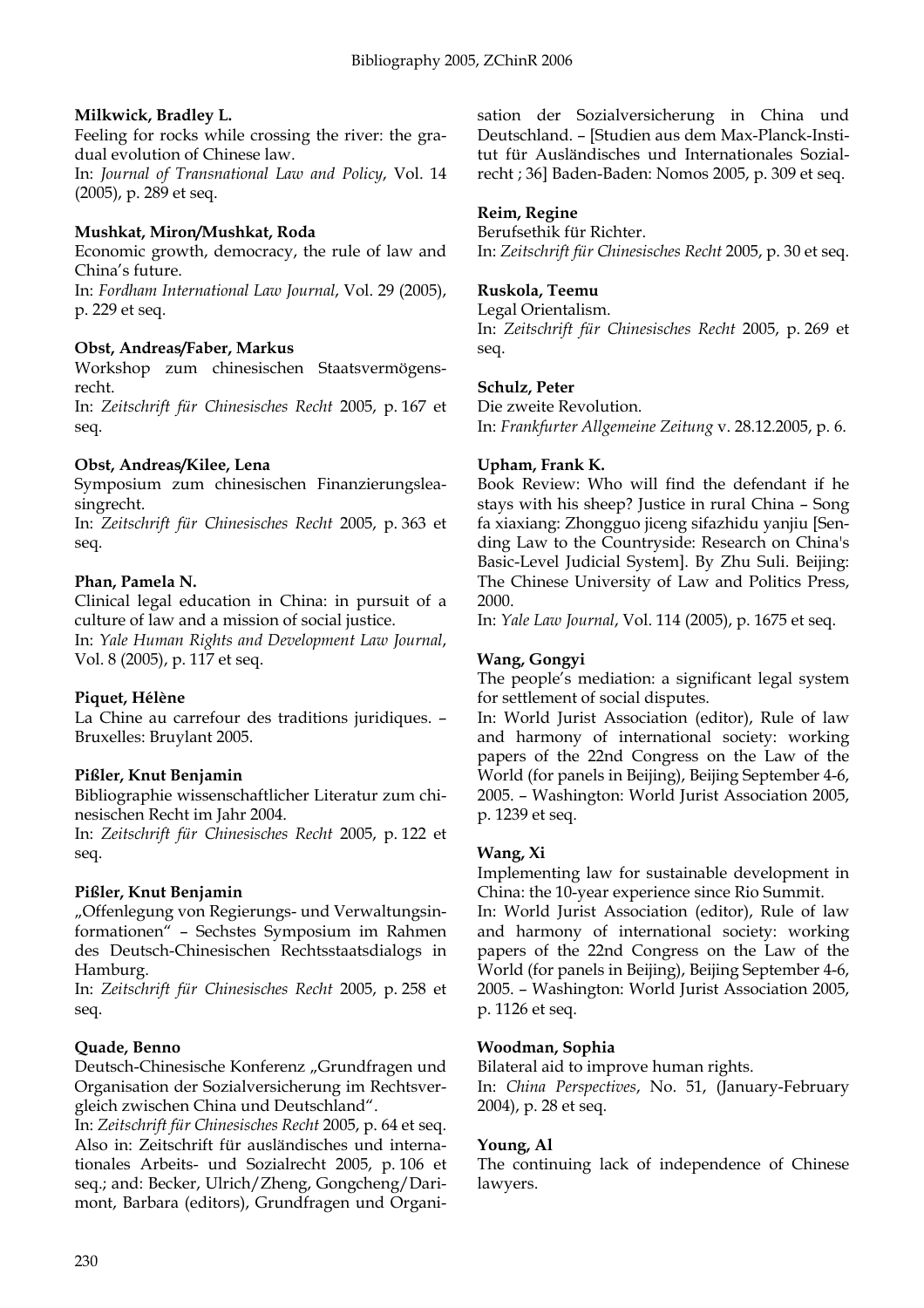In: *Georgetown Journal of Legal Ethics*, Vol. 18, p. 1133 et seq.

# **Zhang, Wanhong**

The orphan of China: law and literature in contemporary China.

In: *Cardozo Law Review*, Vol. 26 (2005), p. 2497 et seq.

# **II. Legal and Constitutional History (Rechtsund Verfassungsgeschichte)**

# **Fu Hualing**

Reeducation through labour in historical perspective

In: *China Quarterly* No. 184 (Dec. 2005), p. 811 et seq.

# **Head, John W./Wang, Yanping**

Law codes in dynastic China: a synopsis of Chinese legal history in the thirty centuries from Zhou to Qing. – Durham, N.C.: Carolina Academic Press 2004.

# **Shi, Chenxia**

Commercial development and regulation in late imperial China: An historical review.

In: *Hong Kong Law Journal*, Vol. 35 (2005), No. 2, p. 481 et seq.

# **Wang, Gungwu**

China's long road to sovereignty.

In: Doeker-Mach, Guenther (editor), Law, legal culture and politics in the twenty first century: Essays in honour of Alice Erh-Soon Tay – Stuttgart: Steiner 2004, p. 453 et seq.

# **III. Private Law (Privatrecht)**

# **1. In General (Allgemein)**

# **Deipenbrock, Gundula**

"Der Vorsichtige wird nichts Falsches tun" - eine methodisch-rechtsvergleichende Annäherung an das chinesische Vertragsrecht.

In: *Zeitschrift für Vergleichende Rechtswissenschaft*, Band 103 (2004), p.374 et seq.

# **Heuser, Robert (editor)**

Beiträge zum chinesischen Zivil- und Wirtschaftsrecht. – Hamburg: Institut für Asienkunde 2005.

# **Liang, Huixing**

Das chinesische Zivilrecht: Sein gegenwärtiger Zustand und der Erlass eines Zivilgesetzbuches. In: Heuser, Robert (editor), Beiträge zum chinesischen Zivil- und Wirtschaftsrecht. – Hamburg: Institut für Asienkunde 2005, p. 13 et seq.

# **Qi, Xiaokun**

Zivilrechtlicher Ehrenschutz in Deutschland und China: eine Untersuchung über den Hintergrund der Unterschiede. – Hamburg: Kovac 2005.

# **Theusner, Alexander**

Das Konzept von allgemeinem und besonderem Teil im chinesischen Zivilrecht – Mechanismen, Ursachen und dogmatische Hintergründe der Rezeption deutschen Zivilrechts in China, dargestellt am Beispiel der Übernahme des Konzepts von allgemeinem und besonderem Teil. – Hamburg: Kova 2005.

# **2. General Part of the Civil Code (Allgemeiner Teil des Zivilrechts)**

# **Folle, René**

Der zivilrechtliche Schutz des guten Rufs.

In: Heuser, Robert (editor), Beiträge zum chinesischen Zivil- und Wirtschaftsrecht. – Hamburg: Institut für Asienkunde 2005, p. 28 et seq.

# **Liu, Peifeng**

Approval and non-interference in the management of social organisations: an examination of theory and practice.

In: Li, Yuwen (editor), Freedom of Association in China and Europe. – Leiden/Boston: Martinus Nijhoff Publishers 2005, p. 151 et seq.

# **Mo, Jihong**

Legislation on foundations in China: historical development, present state and main characteristics.

In: Li, Yuwen (editor), Freedom of Association in China and Europe. – Leiden/Boston: Martinus Nijhoff Publishers 2005, p. 219 et seq.

# **Simon, Karla W.**

Reform of China's laws for NPOs – a discussion of issues related to Shiye Danwei reform. In: *Zeitschrift für Chinesisches Recht* 2005, p. 71 et seq.

# **3. Law of Obligations (Schuldrecht)**

# **Blythe, Stephen E.**

Hong Kong electronic signature law and certification authority regulations: promoting e-commerce in the world's "most wired city"

In: *North Carolina Journal of Law & Technology*, Vol. 7 (2005), p. 1 et seq.

# **Chi, Ying**

Verschulden bei Vertragsverhandlungen im chinesischen Recht. – Hamburg: Kova 2005.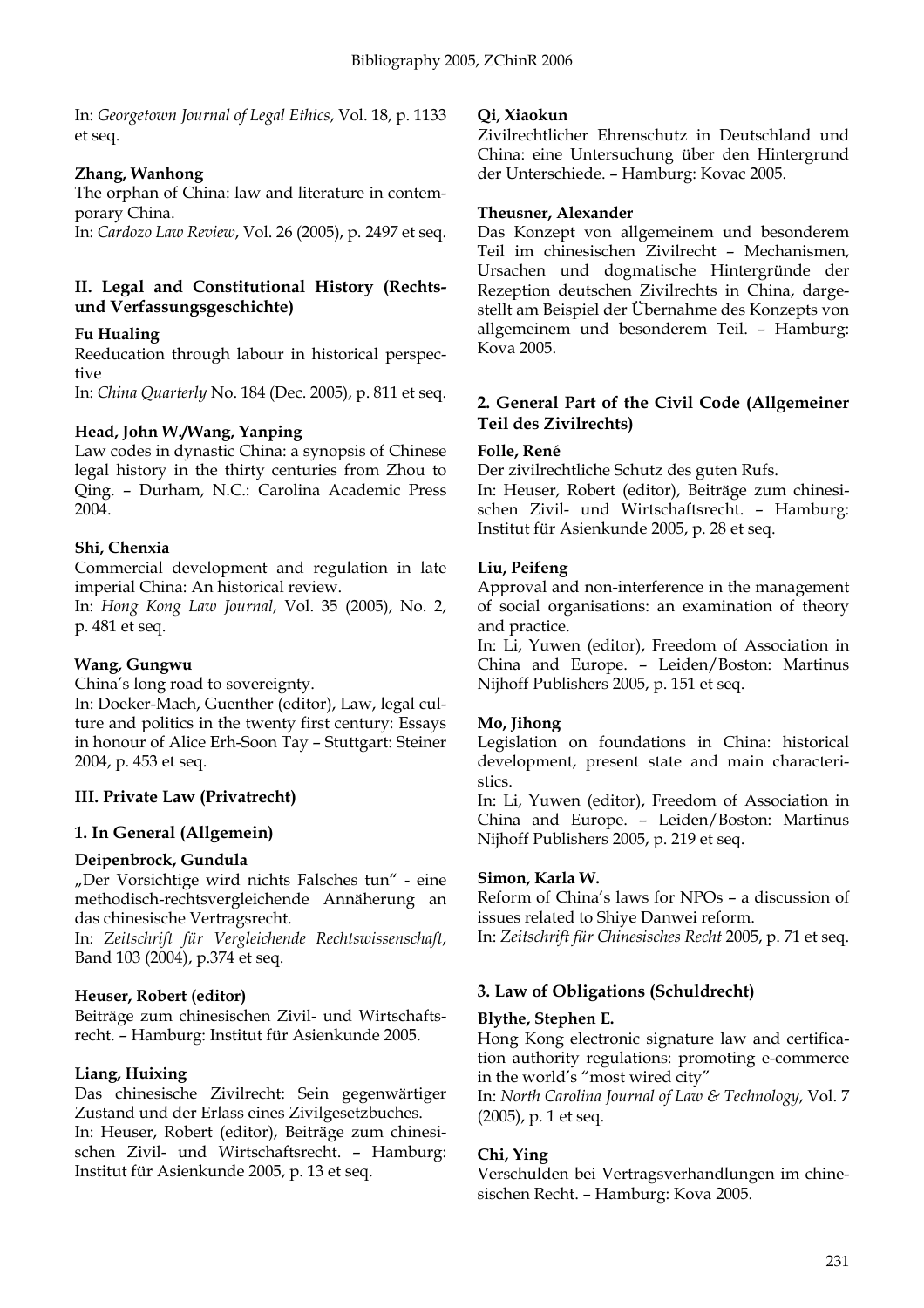# **Chu, Zhang/Lei, Lingfei**

The Chinese approach to electronic transactions legislation.

In: *Computer Law Review and Technology Journal*, Vol. 9 (2005), p. 333 et seq.

# **Ding, Qiang**

Die Produkthaftung nach deutschem und chinesischem Recht. – Münster: LIT-Verlag 2004.

# **Harris, Dean M./Wu, Chien-Chang**

Medical malpractice in the People's Republic of China: the 2002 regulation on the handling of medical accidents.

In: *Journal of Law, Medicine & Ethics*, Vol. 33 (2005), p. 456 et seq.

# **Hsiang, Ming-En**

Die Entwicklung der kaufrechtlichen Garantie im deutschen Recht unter Berücksichtigung der EG-Verbrauchsgüterrichtlinie - im Vergleich zum taiwanesischen Recht. – Münster, Univ., Diss., 2005.

# **Liu, Fei**

Das chinesische Staatshaftungsgesetz: Probleme und Reformüberlegungen.

In: *Zeitschrift für Chinesisches Recht* 2005, p. 334 et seq.

# **Shi, Ping**

Die Prinzipien des chinesischen Vertragsrechts: eine rechtsvergleichende Untersuchung aus deutscher Sicht. – Frankfurt am Main [u.a.]: Lang 2005.

# **Srivastava, Aashish**

No rice, no wife to cook: an analysis of the electronic signatures law of China.

In: *International Journal of Law and Information Technology*, Vol. 13 (2005), p. 437 et seq.

# **Timoteo, Marina**

Il contratto in Cina e Giappone nello specchio dei diritti occidentali. Padova: Casa Editrice Dr A Milani (CEDAM) 2004.

# **Werthwein, Simon**

Elektronische Signaturen in der VR China. In: *Zeitschrift für Chinesisches Recht* 2005, p. 90 et seq.

# **Yan, Wendy**

The electronic signatures law: China's first national e-commerce legislation.

In: *Intellectual Property & Technology Law Journal*, Vol. 17 (2005), Nr. 6, p. 6 et seq.

# **Zhu, Ni**

A case study of legal transplant: the possibility of efficient breach in China.

In: *Georgetown Journal of International Law*, Vol. 36 (2005), p. 1145 et seq.

# **Zhu, Xiaomei**

Die Haftung für ärztliche Kunstfehler.

In: Heuser, Robert (editor), Beiträge zum chinesischen Zivil- und Wirtschaftsrecht. – Hamburg: Institut für Asienkunde 2005, p. 74 et seq.

# **4. Law of Property (Sachenrecht)**

# **Chen, Jianfu/Ke, Suiwa**

Land.

In: Chen, Jianfu (editor), China business law guide. – The Hague: Kluwer Law International 2005, ¶85- 030.

# **Dubuis, Olivier**

Vers une clarification des conditions d'acquisition d'un terrain en Chine par les investisseurs In: *Cahier de droit de l'entreprise* No. 4 (supplément à la semaine juridique No. 35) du 1er Septembre 2005, p. 49 et seq.

# **Liu, Chenglin**

Informal rules, transaction costs, and the failure of the "takings" law in China [refers to expropriation]. In: *Hastings International and Comparative Law Review*, Vol. 29 (2005), p. 1 et seq.

# **Wang, Hongliang**

Grundpfandrechte in Deutschland und China. – Frankfurt am Main [u.a.]: Lang 2005.

# **Wesiack, Max**

The system of land-use rights in Chinese real estate law.

In: *Zeitschrift für Chinesisches Recht* 2005, p. 177 et seq.

# **Yee, T. Oliver**

A bid for a new future: What are the effects and challenges of the new national public bidding regulations on land use rights assignment in China? In: *Washington University Global Studies Law Review*, Vol. 4 (2005), p. 447 et seq.

# **5. Family Law (Familienrecht)**

# **Luo, Nili/Smolin, David M.**

Intercountry adoption and China: Emerging questions and developing Chinese perspectives.

In: *Cumberland Law Review*, Vol. 35 (2004-2005), p. 597 et seq.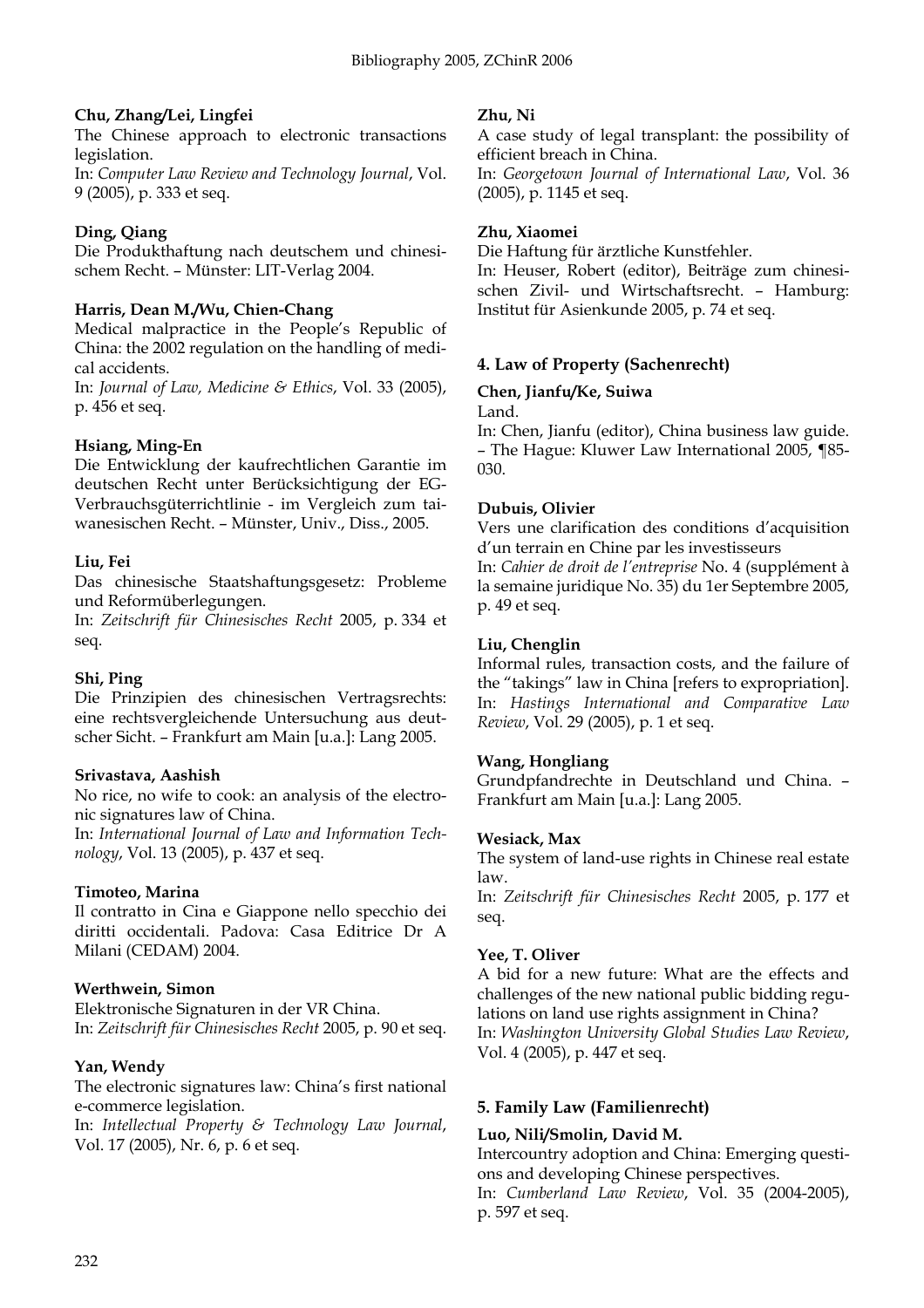# **Xia, Yinlan**

The legal system of guardianship over minors in the People's Republic of China.

In: *Family Law Quarterly*, Vol. 39 (2005), p. 477 et seq.

# **6. Law of Succession (Erbrecht)**

---

# **7. Business Organisations (Gesellschaftsrecht)**

# **Arup, Christopher**

Regulating professional services for corporate governance in post-WTO China.

In: Tomasic, Roman (editor), Corporate governance – challenges for China – Beijing: Law Press China 2005, p. 323 et seq.

# **Bakalis, Steve/Joiner, Therese A./Zhou, Jie**

Globalisation, corporate transparency and social networks: implications for decision-making delegation in Chinese firms.

In: Tomasic, Roman (editor), Corporate governance – challenges for China – Beijing: Law Press China 2005, p. 92 et seq.

# **Bazin, Hubert**

Enjeux et mise en oeuvre d'une opération d'acquisition sur le marché Chinois.

In: *Cahier de droit de l'entreprise* No. 4 (supplément à la semaine juridique No. 35) du 1er Septembre 2005, p. 32 et seq.

# **Brown, Graham/Wei, Xin**

Branches of foreign companies in China. In: China company law guide. – The Hague: Kluwer Law International 2005, ¶10-130.

# **Brown, Graham/Wei, Xin**

Introduction to company law. In: China company law guide. – The Hague: Kluwer Law International 2005, ¶320-110.

# **Carroll, Susan E.**

Caught between a rock and a soft place: regulating legal ethics to police corporate governance in the United States and Hong Kong.

In: *Pacific Rim Law and Policy Journal*, Vol. 14 (2005), p. 35 et seq.

# **Chen, Jianfu/Ke, Suiwa**

Business Organizations – Introduction. In: Chen, Jianfu (editor), China business law guide. – The Hague: Kluwer Law International 2005, ¶12- 010.

# **Cheng, Connie**

Directors' duties in defending hostile takeover bid in Hong Kong. In: *Australian Journal of Corporate Law*, Vol. 18 (2005), p. 163 et seq.

# **Chow, Daniel C.K.**

A primer on foreign investment enterprises and protection of intellectual property in China. – The Hague [u.a.]: Kluwer Law International 2002.

# **Clarke, Donald**

Corporate governance in China: an overview In: *China Economic Review*, Vol. 14 (2003), p. 494 et seq.

# **Clarke, Donald**

Corporatisation, not privatisation In: *China Economic Quarterly*, Vol. 7, No. 3 (2003), p. 27 et seq.

# **Cull, Robert/Xu, Lixin Colin**

Institutions, ownership, and finance: the determinants of profit reinvestment among Chinese firms. In: *Journal of Financial Economics*, Vol. 77 (2005), p. 117 et seq.

# **Dong, Yanhua/Gao, Hongwei**

Contradictions in corporate governance and government regulation.

In: Tomasic, Roman (editor), Corporate governance – challenges for China – Beijing: Law Press China 2005, p. 240 et seq.

# **Dong, Yanhua/Rong, Chaohe**

Corporate governance in the PRC rail industry: lessons from China Railway Express.

In: Tomasic, Roman (editor), Corporate governance – challenges for China – Beijing: Law Press China 2005, p. 259 et seq.

# **Fong, Michelle W. L.**

Financial accounting information and corporate governance: Chinese listed companies.

In: Tomasic, Roman (editor), Corporate governance – challenges for China – Beijing: Law Press China 2005, p. 200 et seq.

# **George, Geoffrey**

Auditing and auditors in post-WTO China.

In: Tomasic, Roman (editor), Corporate governance – challenges for China – Beijing: Law Press China 2005, p. 223 et seq.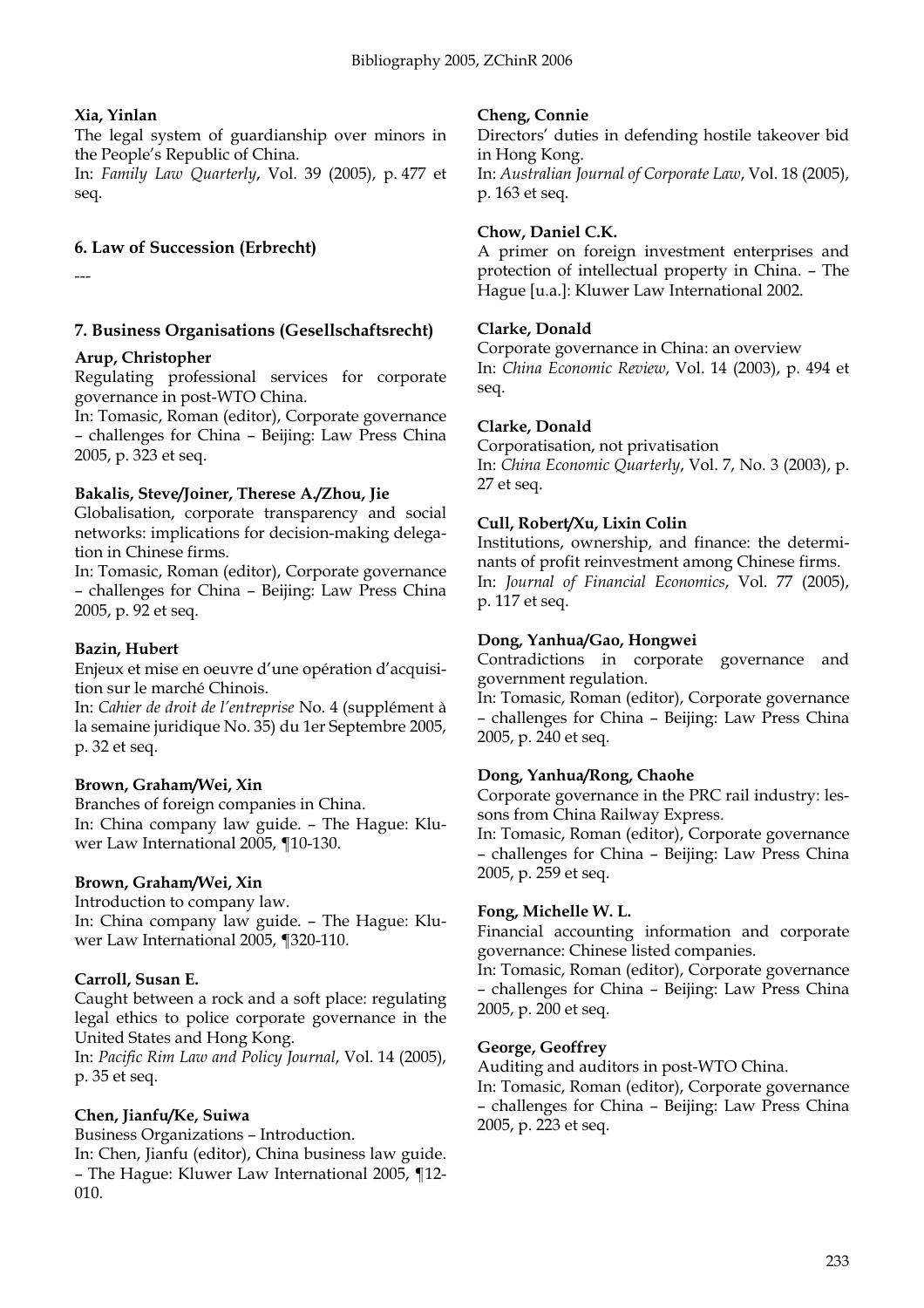#### **Groom, Chris/Du, Shelly/Qu, Wen/Sims, Robert**

Accounting regulation and corporate governance in China's listed companies – an examination of the changing enviroment and current issues.

In: Tomasic, Roman (editor), Corporate governance – challenges for China – Beijing: Law Press China 2005, p. 176 et seq.

# **Groom, Chris/Sims, Robert**

The emerging role and function of accountants and the accounting profession in ensuring good corporate governance in China: are accountants keeping up?

In: Tomasic, Roman (editor), Corporate governance – challenges for China – Beijing: Law Press China 2005, p. 156 et seq.

# **Hu, Zaichi**

Limited liability companies.

In: China company law guide. – The Hague: Kluwer Law International 2005, ¶40-130.

# **Huang, Hui**

China's takeover law: a comparative analysis and proposals for reform.

In: *Delaware Journal of Corporate Law*, Vol. 30 (2005), Nr. 1, p. 145 et seq.

# **Jia, Xinting**

Governing China's listed companies: Annual reports and the role of the PRC Code of Corporate Governance.

In: *Australian Journal of Corporate Law*, Vol. 18 (2005), p. 233 et seq.

# **Kroymann, Benjamin**

Establishing a Regional Headquarters in China: A Comparative Analysis of Legal Frameworks at National Level and in Shanghai Municipality

In: *Asia Pacific Law Review*, Vol. 13, No. 2 (2005), p. 167 et seq.

# **Kroymann, Benjamin**

Regional headquarters schemes by China's Ministry of Commerce and the Shanghai municipal government: differences, limitations, and possible combinations.

In: *Pierce Law Review*, Vol. 4 (2005), p. 67 et seq.

# **Lam, Louisa/Lin, Ketong**

Corporate Governance.

In: China company law guide. – The Hague: Kluwer Law International 2005, ¶160-110.

# **Le Gaonach-Bret, Claude**

Les nouveaux régime de sociétés de distribution à capitaux étrangers en Chine.

In: *Cahier de droit de l'entreprise* No. 4 (supplément à la semaine juridique No. 35) du 1er Septembre 2005, p. 40 et seq.

# **Li, Ying**

Mergers & Divisions.

In: China company law guide. – The Hague: Kluwer Law International 2005, ¶240-120.

# **Liu, Zhihui**

On the prevention of ultra vires behavior by directors.

In: Tomasic, Roman (editor), Corporate governance – challenges for China – Beijing: Law Press China 2005, p. 73 et seq.

# **Lu, Lunwei**

Corporate governance in China: drawing lessons from the USA and Japan.

In: Tomasic, Roman (editor), Corporate governance – challenges for China – Beijing: Law Press China 2005, p. 124 et seq.

# **Mei, Shenshi**

The corporate governance of listed companies in China: some problems and solutions.

In: Tomasic, Roman (editor), Corporate governance – challenges for China – Beijing: Law Press China 2005, p. 422 et seq.

# **Opper, Sonja/Wong, Sonia M.L./Hu, Ruyin**

The power structure in China's listed companies: The company law and its enforcement.

In: Assmann, Heinz-Dieter/Moser v. Filseck, Karin (editors), China's new role in international community: challenges and expectations for the 21th Century: transactions of the interdisciplinary roundtable held from June 19 to 23, 2004 at the Shanghai Institute for Advanced Studies. – Frankfurt am Main [u.a.]: Lang 2005, p. 119 et seq.

# **Prieur, Landon R.**

Companies limited by shares. In: China company law guide. – The Hague: Kluwer Law International 2005, ¶80-130.

# **Qiao-Süß, Fei**

Entwurf eines neuen Gesellschaftsgesetzes in China.

In: *Internationale Wirtschaftsbriefe*. Fach 6, Gruppe 3, p. 57 et seq. = Nr. 12 v. 22.6.2005.

# **Qiu, Jinqian**

Ownership structure, corporate governance and institutional shareholder – the case of Chinese listed companies. – Beijing:Law Press China 2005.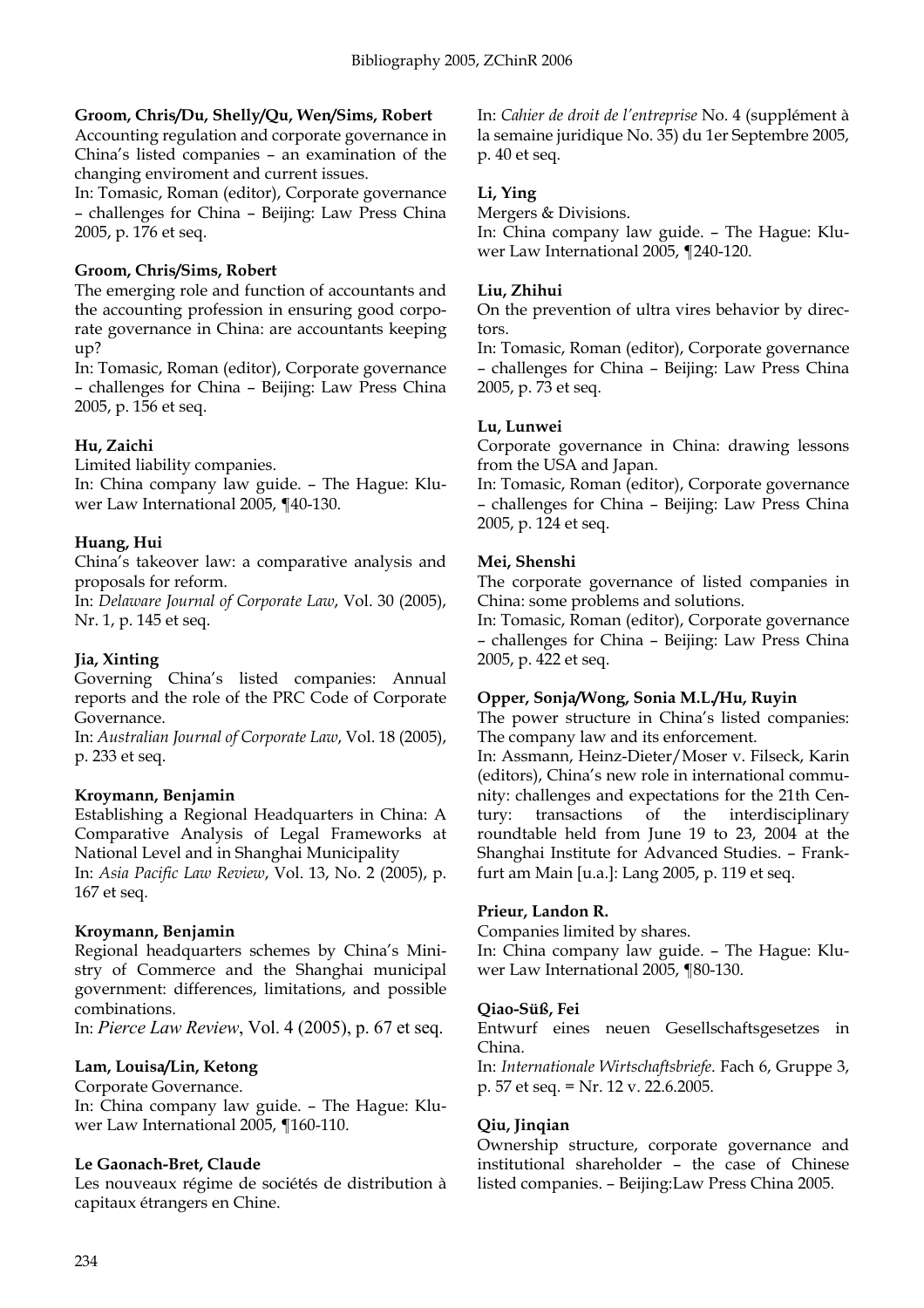# **Shan, Jordan/Zhang, Shengping**

An empirical analysis of independent directorship and corporate performance in China.

In: Tomasic, Roman (editor), Corporate governance – challenges for China – Beijing: Law Press China 2005, p. 48 et seq.

#### **Shen, Sibao/Jia, Jing**

Will the independent director institution work in China?

In: *Loyola of Los Angeles International and Comparative Law Review*, Vol. 27 (2005), p. 223 et seq.

#### **Shi, Chenxia**

Governance of state-owned enterprises in post-WTO China.

In: Tomasic, Roman (editor), Corporate governance – challenges for China – Beijing: Law Press China 2005, p. 385 et seq.

#### **Shi, Chenxia**

International Corporate Governance Developments: The path for China.

In: *The Australian Journal of Asian Law*, Vol. 7 (2005), No. 1, p. 60 et seq.

#### **Schmitz, Britta**

Das einzelkaufmännische Unternehmen.

In: Heuser, Robert (editor), Beiträge zum chinesischen Zivil- und Wirtschaftsrecht. – Hamburg: Institut für Asienkunde 2005, p. 147 et seq.

# **Siems, Mathias**

Die Konvergenz der Rechtssysteme im Recht der Aktionäre – ein Beitrag zur vergleichenden Corporate Governance in Zeiten der Globalisierung. – Tübingen: Mohr Siebeck 2005

# **Sun, Xiaomin**

The legal issues of mergers and acquisitions of state-owned enterprises by foreign investors in China.

In: *Asian Law Review*, Vol. 2 (2005), No. 1, p. 73 et seq.

# **Tang, Alan**

Insolvency in China and Hong Kong. – Hong Kong: Thomson/Sweet & Maxwell Asia 2005.

# **Tian, Xiaoan**

Listing of shares and listed companies.

In: China company law guide. – The Hague: Kluwer Law International 2005, ¶120-320.

#### **Tomasic, Roman**

Comparing corporate governance principles: China, Australia and the OECD.

In: Tomasic, Roman (editor), Corporate governance – challenges for China – Beijing: Law Press China 2005, p. 1 et seq.

#### **Tomasic, Roman (editor)**

Corporate governance – challenges for China – Beijing: Law Press China 2005.

# **Wang, Hongmei/Wang, Li**

Corporate governance transition in state-owned enterprises after China's WTO membership.

In: Tomasic, Roman (editor), Corporate governance – challenges for China – Beijing: Law Press China 2005, p. 368 et seq.

#### **Wolff, Lutz-Christian**

International M&A and the problem of the effective date under Chinese law. In: *Common Law World Review*, Vol. 33 (2004), p. 283 et seq.

#### **Wolff, Lutz-Christian**

Insolvency, dissolution & liquidation. In: China company law guide. – The Hague: Kluwer Law International 2005, ¶280-120.

# **Wu, Jinming/Rong, Chaohe/Li, Jinjing**

The corporate system and the institutional arrangement of public provision.

In: Tomasic, Roman (editor), Corporate governance – challenges for China – Beijing: Law Press China 2005, p. 351 et seq.

# **Xi, Chao**

Transforming Chinese enterprises: ideology, efficiency and instrumentalism in the process of reform.

In: Gillespie, John/Nicholson, Pip (editors), Asian socialism & legal change: the dynamics of Vietnamese and Chinese reform. – Canberra: Australian National University Press 2005, p. 91 et seq.

# **Yang, Ji**

Das Vertretungssystem der Aktiengesellschaft – ein Rechtsvergleich zwischen der Bundesrepublik Deutschland und der Volksrepublik China. – Hamburg: Kova 2005

#### **Yang, Molly**

Corporate Bond.

In: China company law guide. – The Hague: Kluwer Law International 2005, ¶200-110.

#### **Yu, Guanghua**

Using western law to improve China's state-owned enterprises: of takeover and securities fraud.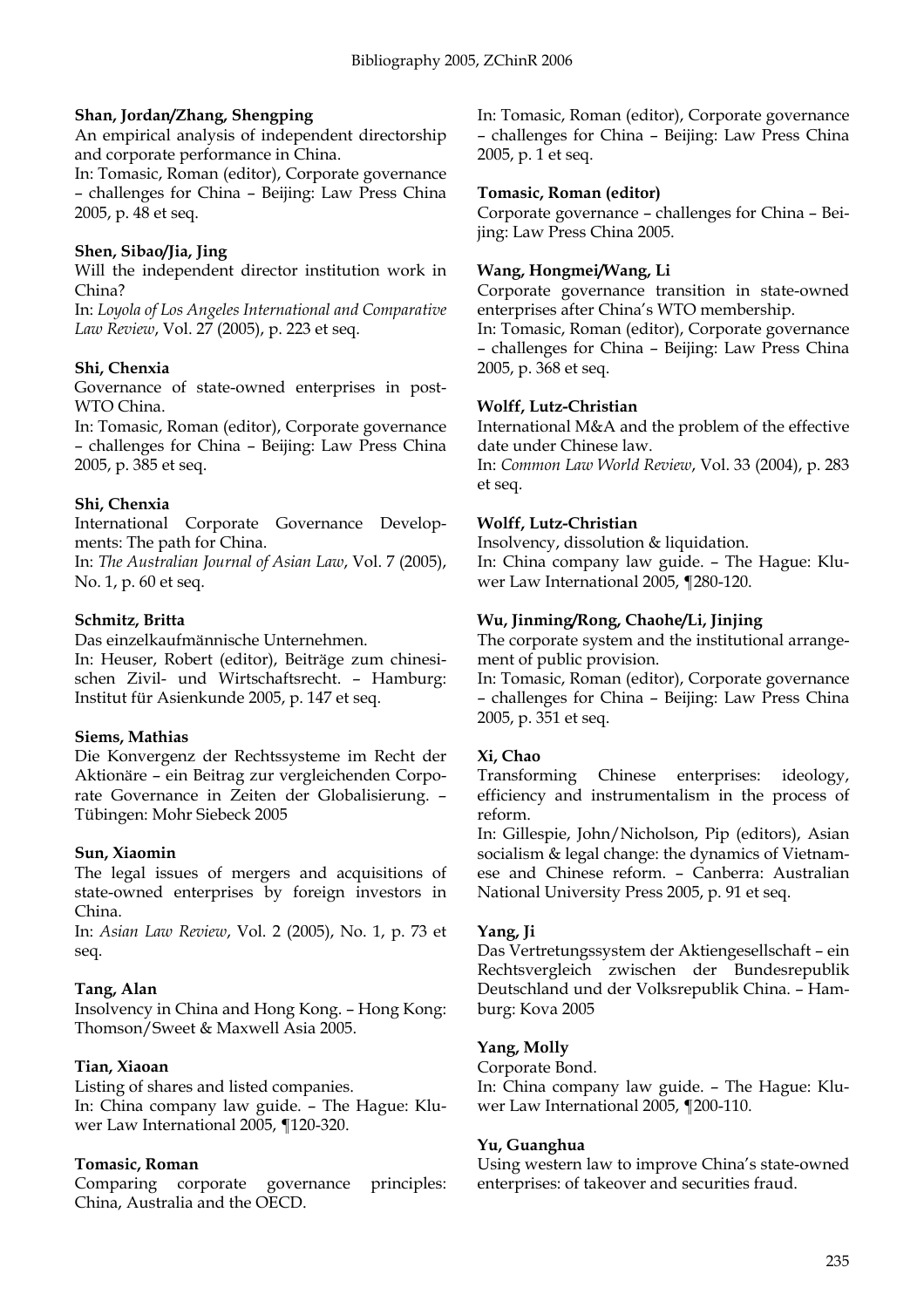In: *Valparaiso University Law Review*, Vol. 39 (2004), p. 339 et seq.

# **Zhang, Xinmin/Wang, Xiuli**

Conceptual changes for enterprise management in China: an analysis of the quality of corporate assets, profits and cash flows.

In: Tomasic, Roman (editor), Corporate governance – challenges for China – Beijing: Law Press China 2005, p. 111 et seq.

# **Zhao, Xudong**

Company law reform in China: its basic aims and values.

In: Tomasic, Roman (editor), Corporate governance – challenges for China – Beijing: Law Press China 2005, p. 33 et seq.

# **Zhou, Ming**

A critique of post-WTO corporate governance practices of Chinese-owned enterprises from a competition perspective.

In: Tomasic, Roman (editor), Corporate governance – challenges for China – Beijing: Law Press China 2005, p. 273 et seq.

# **Zhu, Lijun**

Die Börsenprospekthaftung der börsennotierten Aktiengesellschaft – eine vergleichende Untersuchung zum Recht des Kapitalmarktes unter Berücksichtigung des deutschen Rechts, des USamerikanischen Rechts und des chinesischen Rechts. München: Utz 2005.

# **8. Insurance (Privatversicherungsrecht)**

# **Chen, Jianfu/Ke, Suiwa**

Insurance.

In: Chen, Jianfu (editor), China business law guide. – The Hague: Kluwer Law International 2005, ¶55- 010.

#### **9. Industrial Property, Copyright and Publishing (Gewerblicher Rechtsschutz, Urheber- und Verlagsrecht)**

# **Ai, Hong /Li, Jingbing/ Wu Qiong**

Patents.

In: China intellectual property law guide. – The Hague: Kluwer Law International 2005, ¶40-020

# **Bullock, Peter/Ng, Vivian Wei Wun** Internet.

In: China intellectual property law guide. – The Hague: Kluwer Law International 2005, ¶70-020.

#### **Chen, Jianfu/Ke, Suiwa**

Intellectual property.

In: Chen, Jianfu (editor), China business law guide. – The Hague: Kluwer Law International 2005, ¶60- 010.

# **Chen, Jianfu/Ke, Suiwa**

Technology transfer.

In: Chen, Jianfu (editor), China business law guide. – The Hague: Kluwer Law International 2005, ¶20- 010.

# **Desevedavy, Franck**

La construction d'un véritable droit Chinois de la propriété intellectuelle ou comment lutter contre la contrefaçon.

In: *Cahier de droit de l'entreprise* No. 4 (supplément à la semaine juridique No. 35) du 1er Septembre 2005, p. 58 et seq.

# **Fan, Hsiao-Ling/Lu, Frank**

Patent protection for biotechnology in Taiwan. In: *Mitteilungen der deutschen Patentanwälte* 2005, p. 107 et seq.

# **Ganea, Peter/Pattloch, Thomas**

Intellectual property law in China. – Max Planck Series on Asian Intellectual Property Law, Vol. 11 [edited by Christopher Heath], The Hague: Kluwer Law International 2005.

# **Goldberg, Matthew L.**

The viability of stimulating technology-oriented entrepreneurial activity in China, Taiwan, Japan, and South-Korea: How regulations and culture encourage the creation, development, and exploitation of intellectual property.

In: *International Law & Management Review*, Vol. 1 (2005), p. 1 et seq.

#### **Hermann, Kirk/O'Neill, Sean/Turnacliff, Blaine R./Wilbert, Mark B./Zhang, Ying/Graffagnini, Mark J.**

Protecting nanotechnology intellectual property ("nano-IP") in China.

In: *Nanotechnology Law & Business*, Vol. 2 (2005), p. 96 et seq.

# **Li, Chiang Ling**

The enforcement of intellectual property rights in China.

In: Gao, Henry/Lewis, Donald (editors), China's Participation in the WTO – London: Cameron May 2005, p. 241 et seq.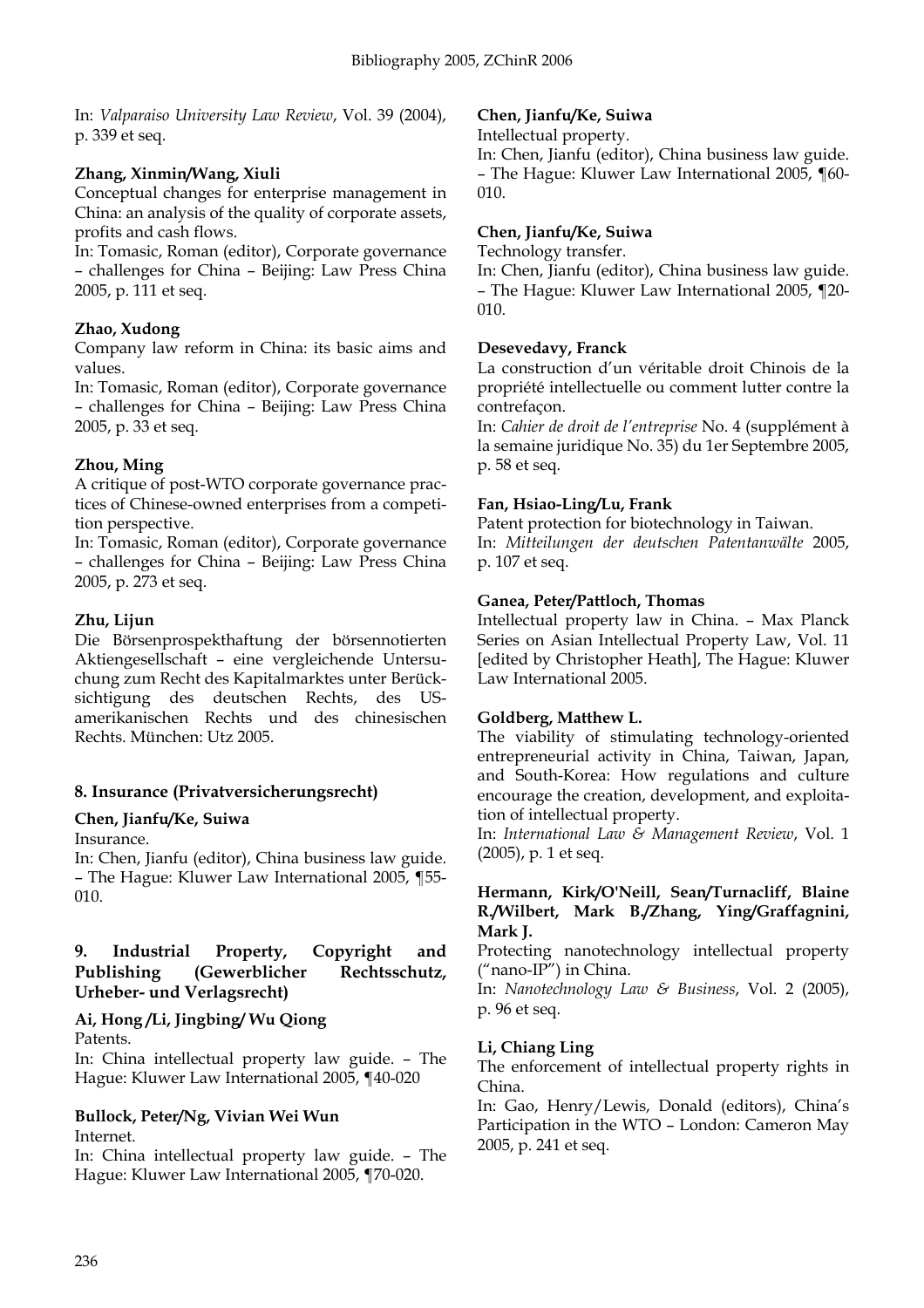# **Liu, Deming**

Now the wolf has indeed come! Perspective on the patent protection of biotechnology inventions in China.

In: *American Journal of Comparative Law*, Vol. 53 (2005), p. 207 et seq.

# **Marshall, Jolene Lau**

Online music piracy: can American solutions be exported to the People's Republic of China to protect American music?

In: *Pacific Rim Law and Policy Journal*, Vol. 14 (2005), p. 189 et seq.

# **Patel, Nilay**

Open source and China: inverting copyright? In: *Wisconsin International Law Journal*, Vol. 23 (2005), p. 781 et seq.

# **Pattloch, Thomas**

The New Regulations for International Technology Transfer in the People´s Republic of China. In: *International Review of Intellectual Property and Competition Law (IIC)* 2004, p. 151 et seq.

# **Riley, Molly**

Enforcement of intellectual property rights. In: China intellectual property law guide. – The Hague: Kluwer Law International 2005, ¶50-805

# **Shah, Manesh Jiten**

Problems with sharing the pirates' booty: an analysis of TRIPS, the copyright divide between the United States and China & two potential solutions. In: *Richmond Journal of Global Law and Business*, Vol. 5 (2005), p. 69 et seq.

# **Smith, Cynthia**

A practical guide to Chinese patent law. In: *Seton Hall Legislative Journal*, Vol. 29 (2005), p. 643 et seq.

# **Tsai, Thomas Q.T.**

Patent litigation in Taiwan. In: *Mitteilungen der deutschen Patentanwälte* 2005, p. 113 et seq.

# **Wang, I-Ping**

Die Aufgaben urheberrechtlicher Verwertungsgesellschaften und die staatliche Kontrolle ihrer Tätigkeit - ein Rechtsvergleich zwischen Deutschland und der Republik China (Taiwan). – München: Hut 2005.

# **Wang, Stacey H.**

Great Olympics, new China: Intellectual property enforcement steps up to the mark.

In: *Loyola of Los Angeles International and Comparative Law Review*, Vol. 27 (2005), p. 291 et seq.

# **Yu, Peter K.**

Still dissatisfied after all these years: intellectual property, post-WTO China, and the avoidable cycle of futility.

In: *Georgia Journal of International and Comparative Law*, Vol. 34 (2005), p. 143 et seq.

#### **Yu, Xiang**

The new regulations regarding customs protection of intellectual property rights of the People´s Republic of China.

In: *International Review of Intellectual Property and Competition Law (IIC)* 2005, p. 835 et seq.

# **Zheng, Cheng Si**

The intellectual property legal system. In: China intellectual property law guide. – The Hague: Kluwer Law International 2005, ¶10-030

# **Zhu, Ling**

#### Copyright.

In: China intellectual property law guide. – The Hague: Kluwer Law International 2005, ¶30-020

# **Zhu, Ling**

Technology transfer. In: China intellectual property law guide. – The Hague: Kluwer Law International 2005, ¶80-020.

# **10. Unfair Competition, Trademarks, Anti-trust Legislation (Wettbewerbs- und Warenzeichenrecht, Kartellrecht)**

#### **An, Qinghu**

Well-known marks & China's system of wellknown mark protection.

In: *The Trademark Reporter*, Vol. 95 (2005), p. 705 et seq.

# **Berry, Jared A.**

Anti-monopoly law in China: a socialist market economy wrestles with its antitrust regime.

In: *International Law & Management Review*, Vol. 2 (2005), p. 129 et seq.

#### **Blasek, Katrin**

The protection of well-known trademarks following China´s accession to the WTO.

In: *International Review of Intellectual Property and Competition Law (IIC)* 2005, p. 279 et seq.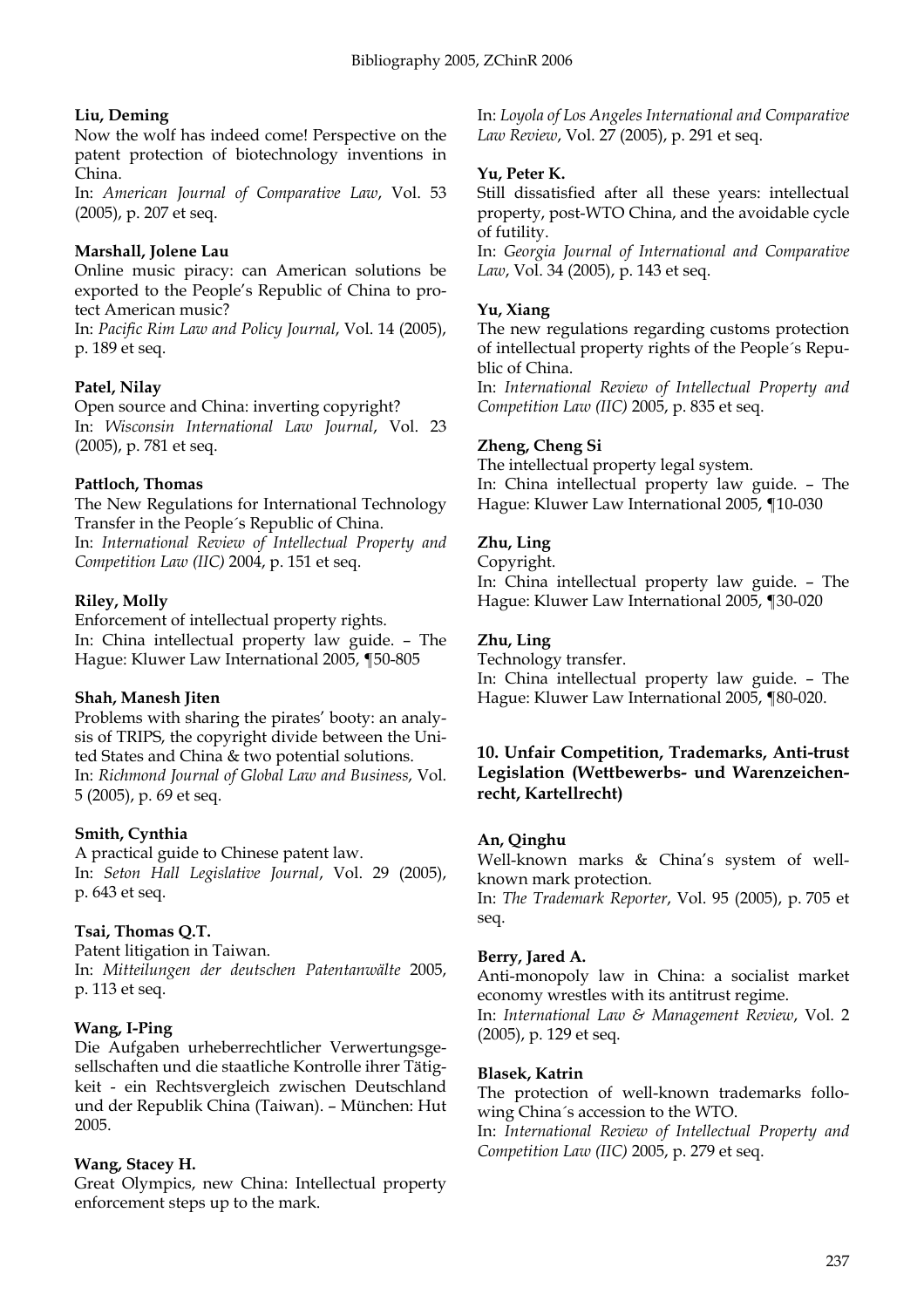#### **Bottenschein, Florian**

Die Bekämpfung der Markenpiraterie in der Volksrepublik China und Hongkong. In: *GRUR International* 2005, p. 121 et seq.

#### **Brown, Graham/Xin, Wei**

Trade Marks. In: China intellectual property law guide. – The Hague: Kluwer Law International 2005, ¶20-010

# **Chan, Grace**

Domain name protection in Hong Kong: flaws and proposals for reform.

In: *International Journal of Law and Information Technology*, Vol. 13 (2005), p. 206 et seq.

# **Dong, Yiliang/Jiang, Yaoping**

Haftung des Internetdienstanbieters in China. in: *GRUR International* 2005, p. 282 et seq.

# **Harris, H. Stephen Jr.**

An overview of the draft China antimonopoly law. In: *Georgia Journal of International and Comparative Law*, Vol. 34 (2005), p. 131 et seq.

# **Harris, H. Stephen Jr./Yang, Kathy Lijun**

China: latest developments in anti-monopoly law legislation.

In: *Antitrust*, Vol. 19 (2005), p. 89 et seq.

# **Kisgen, Stefanie**

Der Schutz von Geschäftsgeheimnissen. In: Heuser, Robert (editor), Beiträge zum chinesischen Zivil- und Wirtschaftsrecht. – Hamburg: Institut für Asienkunde 2005, p. 99 et seq.

#### **Ma, Lin/Wu, Handong**

Der Schutz geistigen Eigentums in China und seine Entwicklung.

In: *Archiv für Urheber- und Medienrecht (UFITA)* 2005, p. 209 et seq.

# **Mertha, Andrew C.**

Shifting legal and administrative goalposts: Chinese bureaucracies, foreign actors and the evolution of China's anti-counterfeiting enforcement regime. In: Diamant, Neil J./Lubman, Stanley B./O'Brien, Kevin J. (editors), Engaging the law in China. – Stanford: Stanford University Press 2005, p. 161 et seq.

# **Mock, Martina**

Die Entwicklung der Kartellrechtsgesetzgebung. In: Heuser, Robert (editor), Beiträge zum chinesischen Zivil- und Wirtschaftsrecht. – Hamburg: Institut für Asienkunde 2005, p. 193 et seq.

# **Silke Neugebohrn**

Die Änderungen der Antidumpingverordnung. In: *Zeitschrift für Chinesisches Recht* 2005, p. 327 et seq.

#### **Norton, Patrick**

China's anti-dumping regime: Progress and problems.

In: Gao, Henry/Lewis, Donald (editors), China's Participation in the WTO – London: Cameron May 2005, p. 131 et seq.

# **Owen, Bruce M./Sun, Su/Zheng, Wentong**

Antitrust in China: the problem of incentive compatibility.

In: *Journal of Competition Law & Economics*, Vol. 1 (2005), p. 123 et seq.

# **Riley, Molly**

Trade sectrets.

In: China intellectual property law guide. – The Hague: Kluwer Law International 2005, ¶60-010.

# **Riley, Molly**

Unfair Competition.

In: China intellectual property law guide. – The Hague: Kluwer Law International 2005, ¶90-020.

# **Shao, Ke**

Look at my sign! – Trademarks in China from antiquity to the early modern times.

In: *Journal of the Patent and Trademark Office Society*, Vol. 87 (2005), p. 654 et seq.

# **Williams, Mark**

Competition policy and law in China, Hong Kong and Taiwan. – Cambridge: Cambridge Univ. Press 2005.

# **Zheng, Chengsi**

TRIPS and amendment of unfair-competition law in China.

in: Gao, Henry/Lewis, Donald (editors), China's Participation in the WTO – London: Cameron May 2005, p. 231 et seq.

# **11. Conflicts of Laws, Uniform Private Law (Internationales Privatrecht, Einheitsrecht)**

#### **Liu, Zuowei**

Das chinesische internationale Erbrecht – gestern heute - morgen. – München: M-Press 2005.

# **Pattloch, Thomas**

Das IPR des geistigen Eigentums in der VR China. – [Studien zum ausländischen und internationalen Privatrecht; 103] Tübingen: Mohr Siebeck 2003.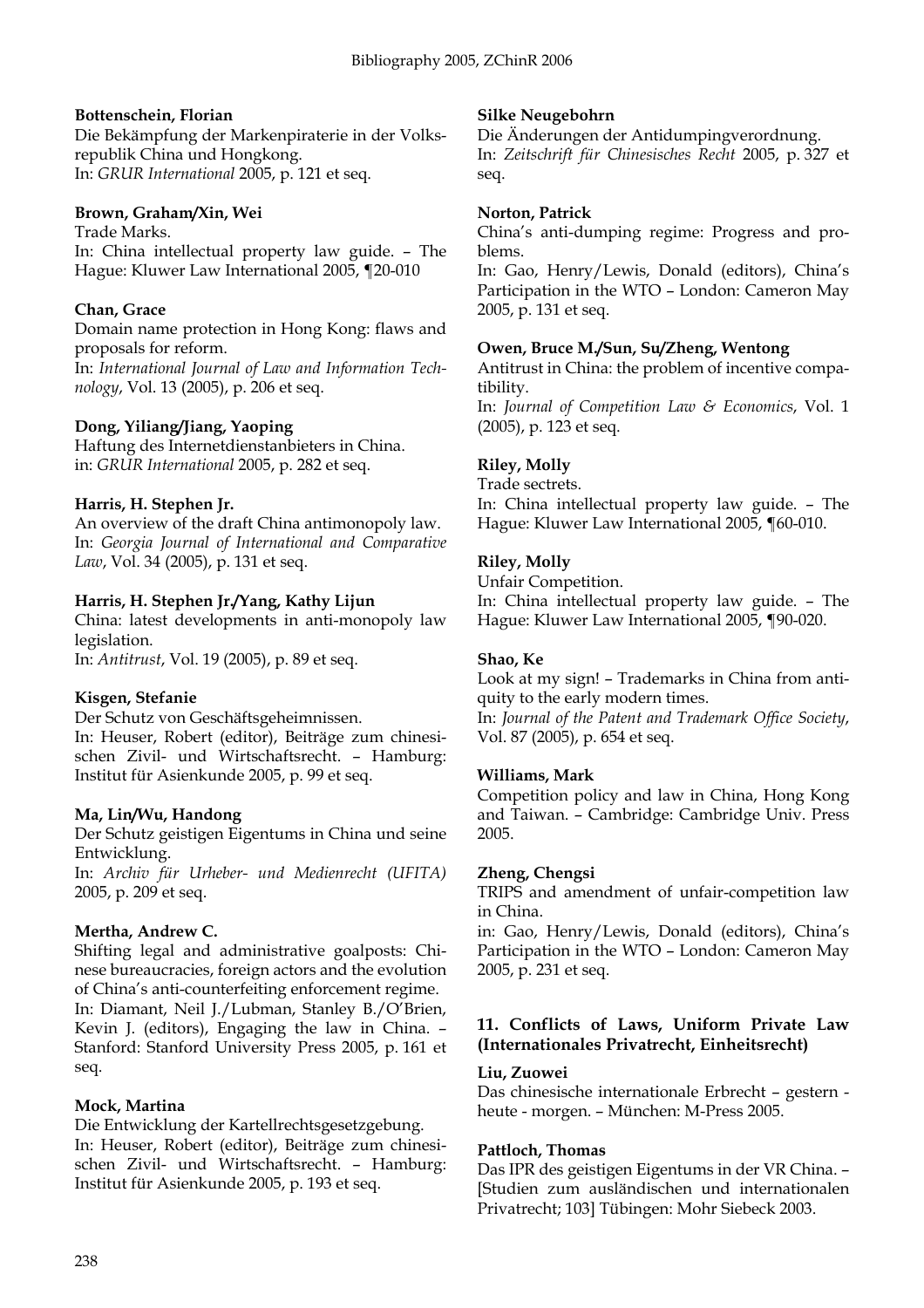# **IV. Judicial System, Practice and Procedure, Civil Procedure (Gerichtsverfassung, allgemeines Prozessrecht und Zivilprozeß)**

#### **Booth, Charles**

Drafting Bankruptcy Laws in Socialist Market Economies: Recent Developments in China and Vietnam.

In: *Columbia Journal of Asian Law*, Vol. 18 (2004), p. 93 et seq.

#### **Chen, Jianfu/Ke, Suiwa**

#### Dispute settlement.

In: Chen, Jianfu (editor), China business law guide. – The Hague: Kluwer Law International 2005, ¶40- 010.

#### **Clarke, Donald**

Empirical research in Chinese law

In: Jensen, Erik/Heller, Thomas (editors), Beyond common knowledge: empirical approaches to the rule of law (Stanford: Stanford University Press 2003, p. 164 et seq.

# **Clarke, Donald**

Puzzling observations in Chinese law: when is a riddle just a mistake?

In: Hsu, C. Stephen (editor), Understanding China's Legal System. – New York: New York University Press, 2003, p. 93 et seq.

# **Clarke, Donald**

Review of Peter Murrell (editor), Assessing the Value of Law in Transition Economies (Ann Arbor: University of Michigan Press, 2001).

In: *Journal of Economic Literature*, Vol. 41 (June 2003), p. 624 et seq.

# **Clarke, Donald/Murrell, Peter/Whiting, Susan**

Law, institutions, and property rights in China. In: *Woodrow Wilson International Center for Scholars Asia Program Special Report*, No. 129 (2005), p. 42 et seq.

#### **de Vera, Carlos**

Arbitrating Harmony: "Med-Arb" and the Confluence of Culture and Rule of Law in the Resolution of International Commercial Disputes in China. In: *Columbia Journal of Asian Law*, Vol. 18 (2004), p. 149 et seq.

# **Deng, Jiong**

Building an investor-friendly shareholder derivative lawsuit system in China.

In: *Harvard International Law Journal*, Vol. 46 (2005), p. 347 et seq.

#### **Kniprath, Lutz**

Die Schiedsgerichtsbarkeit der Chinese International Economic and Trade Arbitration Commission (CIETAC): Administration und Verfahren – Köln [u.a.]: Heymann 2004.

#### **Kniprath, Lutz**

Neue Schiedsordnung der Chinese International Economic and Trade Arbitration Commission (CIETAC).

in: *Zeitschrift für Schiedsverfahren* 2005, p. 197 et seq.

# **Li, Jing**

The preservation of evidence in China`s international commercial arbitration.

In: *Zeitschrift für Chinesisches Recht* 2005, p. 218 et seq.

# **Liu, Xiaohong/Gu, Weixia**

The validity of arbitration agreements – critical comparison between Hong Kong SAR and mainland China.

In: *Asian Law Review*, Vol. 2 (2005), No. 2, p. 143 et seq.

#### **Sagot, Jacques**

La prévention et le règlement des différends dans les relations commerciales avec la China ou l'art du compromis.

In: *Cahier de droit de l'entreprise* No. 4 (supplément à la semaine juridique No. 35) du 1er Septembre 2005, p. 70 et seq.

#### **Sprayregen, James H.M./Friedland, Jonathan P./ Wang, Yong**

The Middle Kingdom's Chapter 11? China's New Bankruptcy Law Comes into Sight.

In: *American Bankruptcy Institute Journal*, Vol. 23 (2005), p. 34 et seq.

# **Tao, Jingzhou**

Resolving business disputes in China. – The Hague: Kluwer Law Internat. 2005.

#### **Tomasic, Roman/Wang, Margaret**

Reforming China's corporate bankruptcy laws. In: *Australian Journal of Corporate Law*, Vol. 18 (2005), p. 220 et seq.

#### **Unkovic, Dennis**

Enforcing arbitration awards in China.

In: *Dispute Resolution Journal*, Vol. 59 (2005), p. 68 et seq.

#### **Wesley-Smith, Peter**

Judges and judicial power under the Hong Kong basic law.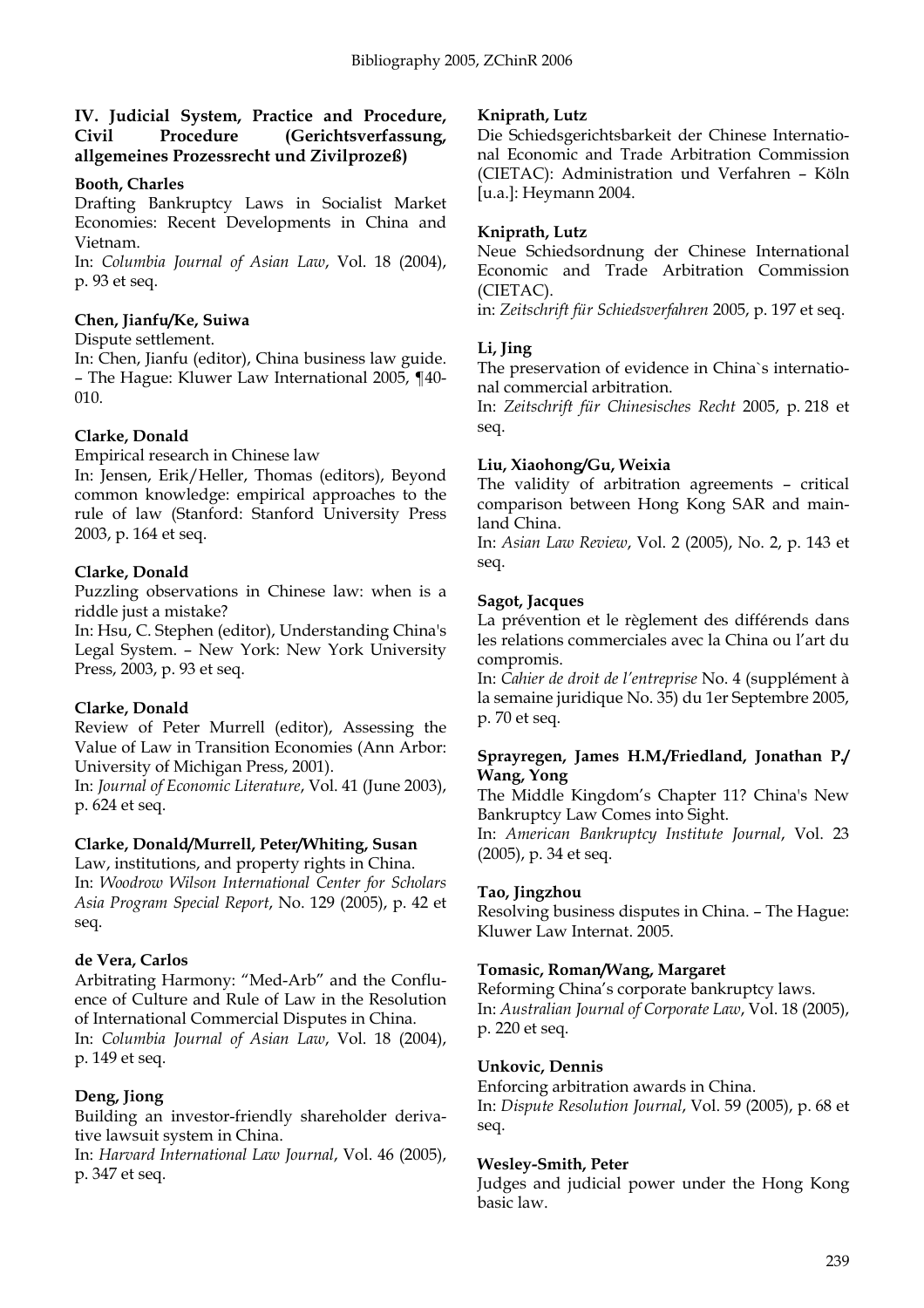In: Doeker-Mach, Guenther (editor), Law, legal culture and politics in the twenty first century: Essays in honour of Alice Erh-Soon Tay – Stuttgart: Steiner 2004, p. 465 et seq.

# **Yan, Emily Ng Jia**

When divorce and bankruptcy collide… In: *Hong Kong Law Journal*, Vol. 35 (2005), No. 1, p. 151 et seq.

# **Xie, Zheng/Yang, Howard Yinghao**

Case Translation: China International Economic & Trade Arbitration Commission (CIETAC) (PRC) Arbitration Award 'FeMo' Alloy Case (2 May 1996). In: *Vindobona Journal of International Commercial Law & Arbitration*, Vol. 9 (2005), p. 355 et seq.

# **Zhu, Sanzhu**

Civil litigation arising from false statements on China's securities market.

In: *North Carolina Journal of International Law and Commercial Regulation*, Vol. 31 (2005), p. 377 et seq.

# **V. Criminal Law and Criminal Procedure (Strafrecht und Strafverfahren)**

# **Du, Hailong**

Haushaltsuntreue aus deutscher und chinesischer Sicht: eine vergleichende Darstellung der Strafbarkeit der rechtswidrigen Verwendung öffentlicher Mittel in Deutschland und China. – München, Universität, Dissertation 2004.

# **Fu, H.L.**

Punishing for profit: profitability and rehabilitation in a Laojiao institution.

In: Diamant, Neil J./Lubman, Stanley B./O'Brien, Kevin J. (editors), Engaging the law in China. – Stanford: Stanford University Press 2005, p. 213 et seq.

# **Henzelin, Marc**

Mutual assistance in criminal matters between Switzerland and Taiwan.

*Journal of International Criminal Justice*, Vol. 3 (2005), p. 790 et seq.

# **Liu, Jianhong**

Crime patterns during the market transition in China.

In: *British Journal of Criminology*, Vol. 45 (2005), p. 613 et seq.

# **Lu, Jianping/Wang, Zhixiang**

China's attitude towards the ICC [International Criminal Court].

In: *Journal of International Criminal Justice*, Vol. 3 (2005), p. 608 et seq.

# **Nishihara, Haruo**

Das chinesische Strafrecht aus der vergleichenden Sicht des japanischen Strafrechts.

In: *Zeitschrift für die gesamte Strafrechtswissenschaft* 2004, p. 915 et seq.

# **Obst, Andreas**

Der Rechtsrahmen für die Bekämpfung von Geldwäsche in China.

In: *Zeitschrift für Chinesisches Recht* 2005, p. 101 et seq.

# **Ong, Rebecca**

Child pornography and the internet in Hong Kong. In: *Rutgers Computer and Technology Law Journal*, Vol. 32 (2005), p. 81 et seq.

# **van Rooij, Benjamin**

China's war on graft: politico-legal campaigns against corruption in China and their similarities to the legal reactions to crisis in the U.S.

In: *Pacific Rim Law and Policy Journal*, Vol. 14 (2005), p. 289 et seq.

# **Whitfort, Amanda**

The Chinese criminal defence system: a comparative study of a system in reform In: *Hong Kong Law Journal*, Vol. 35 (2005), No. 3, p. 695 et seq.

# **Wong, Kam C.**

Computer crime and control in Hong Kong. In: *Pacific Rim Law and Policy Journal*, Vol. 14 (2005), p. 337 et seq.

# **Wong, Kam C./Wong, Georgiana**

Law and order in cyberspace: a case study of cyberspace governance in Hong Kong. In: *John Marshall Journal of Computer and Information Law*, Vol. 23, p. 249 et seq.

# **Wu, Jiuan-Yih**

Strafprozessuale Telekommunikationsüberwachung in der Informationsgesellschaft: eine rechtsvergleichende Untersuchung zwischen Deutschland und Taiwan. – Frankfurt am Main [usw.]: Lang, 2005.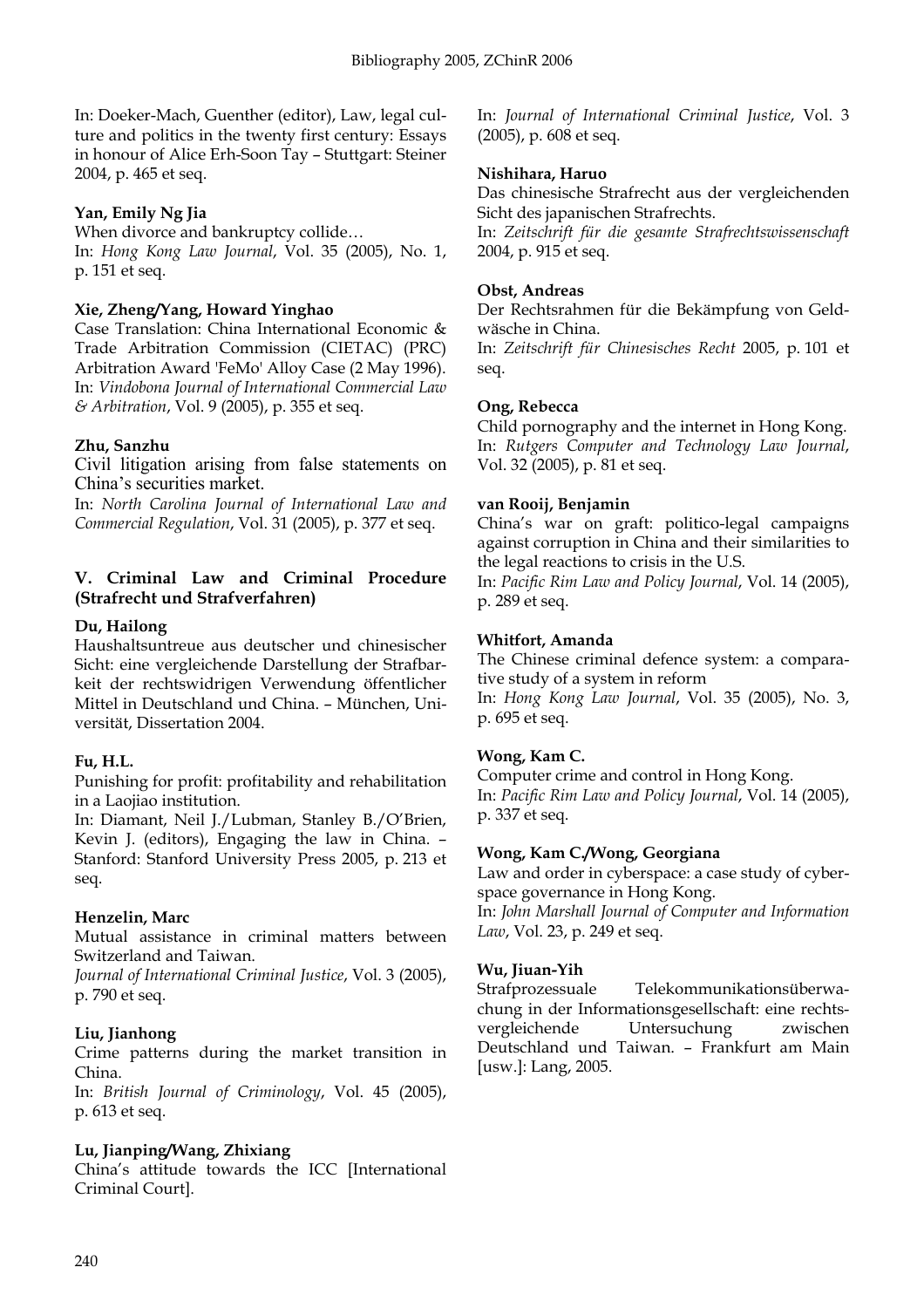# **VI. Theory of the State, Sociology, Politics (Staats- und Gesellschaftslehre, Politik)**

#### **Assmann, Heinz-Dieter/Moser v. Filseck, Karin (editors)**

China's new role in international community: challenges and expectations for the 21th Century: transactions of the interdisciplinary roundtable held from June 19 to 23, 2004 at the Shanghai Institute for Advanced Studies. – Frankfurt am Main [u.a.]: Lang 2005.

# **Cui, Zhiyuan**

The Bush doctrine and neoconservatism: a Chinese perspective.

In: *Harvard International Law Journal*, Vol. 46 (2005), p. 403 et seq.

#### **Diamant, Neil J./Lubman, Stanley B./O'Brien, Kevin J. (editors)**

Engaging the law in China. – Stanford: Stanford University Press 2005.

# **Ghai, Yash/Cottrell, Jill**

The politics of succession in Hong Kong. In: *Hong Kong Law Journal*, Vol. 35 (2005), No. 1, p. 1 et seq.

# **Gillespie, John/Nicholson, Pip (editors)**

Asian socialism & legal change: the dynamics of Vietnamese and Chinese reform. – Canberra: Australian National University Press 2005.

# **Gillespie, John/Nicholson, Pip**

The diversity and dynamism of legal change in socialist China and Vietnam.

In: Gillespie, John/Nicholson, Pip (editors), Asian socialism & legal change: the dynamics of Vietnamese and Chinese reform. – Canberra: Australian National University Press 2005, p. 1 et seq.

# **Lyle Goldstein**

Averting Trouble in China and North Korea: China in the new Central Asia: The Fen (RMB) is mightier than the sword.

In: *Fletcher Forum of World Affairs*, Vol. 29 (2005), p. 13 et seq.

# **Klein, Bradley**

Democracy Optional: China and the Developing World's Challenge to the Washington Consensus In: *UCLA Pacific Basin Law Journal*, Vol. 22 (2004), Nr. 1, p. 89 et seq.

# **Schubert, Gunter**

Reforming authoritarianism in contemporary China: reflections on Pan Wei's consultative rule of law regime

In: Assmann, Heinz-Dieter/Moser v. Filseck, Karin (editors), China's new role in international community: challenges and expectations for the 21th Century: transactions of the interdisciplinary roundtable held from June 19 to 23, 2004 at the Shanghai Institute for Advanced Studies. – Frankfurt am Main [u.a.]: Lang 2005, p. 39 et seq.

# **Schürer, Wolfgang**

India, China, and North Korea: a new understanding – A geopolitical and geo-economic overview: on the rise of China and India as two Asian giants. In: *Fletcher Forum of World Affairs*, Vol. 29 (2005), p. 145 et seq.

# **Tanner, Murray Scot**

Rethinking law enforcement and society: Changing police analyses of social unrest.

In: Diamant, Neil J./Lubman, Stanley B./O'Brien, Kevin J. (editors), Engaging the law in China. – Stanford: Stanford University Press 2005, p. 193 et seq.

# **Phan, Pamela N.**

Enriching the land or the political elite? Lessons from China on democratization of the urban renewal process.

In: *Pacific Rim Law and Policy Journal*, Vol. 14 (2005), p. 607 et seq.

# **Vega, Juan**

China's economic and political clout grows in Latin America at the expense of U.S. interests.

In: *Minnesota Journal of Global Trade*, Vol. 14 (2005), p. 377 et seq.

# **Windrow, Hayden**

From state to nation: the forging of the Han through language policy in the PRC and Taiwan. In: *New York University Journal of International Law and Politics*, Vol. 37 (2005), p. 373 et seq.

# **Xie, Haiding**

The dilemma of legitimacy facing China's civil society organisations.

In: Li, Yuwen (editor), Freedom of Association in China and Europe. – Leiden/Boston: Martinus Nijhoff Publishers 2005, p. 103 et seq.

#### **Yang, Che-Ming/Chung, Chun-Chih/Lu, Meei-Shiow/Lin, Chiou-Fen/Chen, Jiun-Shyan**

Ethical attitudes on human cloning among professionals in Taiwan and the policy implications for regulation.

In: *Issues in Law and Medicine*, Vo. 21 (2005), p. 35 et seq.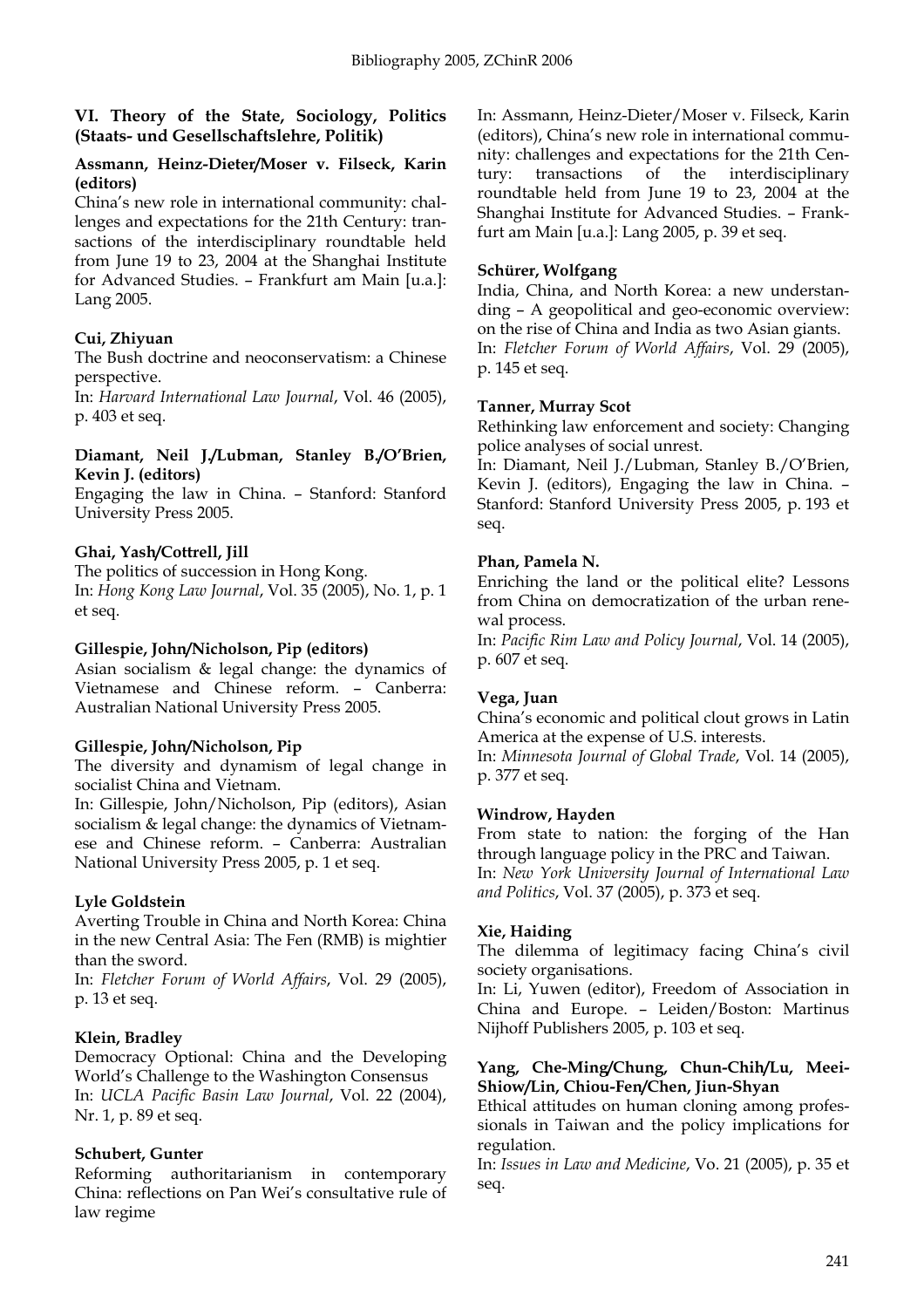# **VII. Public Law and Constitutional Law (Staatsund Verfassungsrecht)**

# **Ahl, Björn**

Vertagte Demokratisierung – Die Grenzen der Autonomie des Sonderverwaltungsgebiets Hongkong.

In: *Zeitschrift für Chinesisches Recht* 2005, p. 8 et seq.

# **Blanchard, Hal**

Constitutional revisionism in the PRC: "Seeking truth from facts".

In: *Florida Journal of International Law*, Vol. 17 (2005), p. 365 et seq.

# **Cao Jingchun**

Protecting the Right to Privacy in China. In: *Victoria University of Wellington Law Review*, Vo. 36 (2005), p. 645 et seq.

# **Chang, Wenchen**

The role of judicial review in consolidating democracies: the case of Taiwan.

In: *Asian Law Review*, Vol. 2 (2005), No. 2, p. 73 et seq.

# **Chen, Albert**

The fate of the constitutional reform proposal of October 2005.

In: *Hong Kong Law Journal*, Vol. 35 (2005), No. 3, p. 537 et seq.

# **Chen, Albert H.Y.**

The NPCSC's [national people's congress' standing committee] interpretation in spring 2005.

In: *Hong Kong Law Journal*, Vol. 35 (2005), No. 2, p. 255 et seq.

# **Fischer, Peter**

Taiwan: der Staat, der nicht sein darf: die Stellung der Republik China "revisited".

In: Internationale Gemeinschaft und Menschenrechte 2005, p. 77 et seq.

# **Huang, Thomas Weishing**

Judicial activism in the transitional polity: the council of grand justice in Taiwan.

In: *Temple International and Comparative Law Journal*, Vol. 19 (2005), p. 1 et seq.

# **Killion, M. Ulric**

China's amended constitution: quest for liberty and independent judicial review.

In: *Washington University Global Studies Law Review*, Vol. 4 (2005), p. 43 et seq.

# **Li, Andrew S.Y./Lui, Ann**

Search and seizure of journalistic material: the Sing Tao Daily case. In: *Hong Kong Law Journal*, Vol. 35 (2005), No. 1, p. 69 et seq.

# **Li, Yuwen (editor)**

Freedom of Association in China and Europe. – Leiden/Boston: Martinus Nijhoff Publishers 2005.

# **Morris, Robert T.**

The "replacement" chief executive's two-year term: a pure and unambiguous common law analysis. In: *Hong Kong Law Journal*, Vol. 35 (2005), No. 1, p. 29 et seq.

# **Richter, Clemens**

Anmerkungen zum Antizessionsgesetz. In: *Zeitschrift für Chinesisches Recht* 2005, p. 115 et seq.

#### **Schulte-Kulkmann, Nicole/Shih, Lea/Heilmann, Sebastian**

Änderungen der Verfassung der Volksrepublik China (2004): Übersetzung und Kommentar.

In: Verfassung und Recht in Übersee 2004, p. 345 et seq.

# **Shi, Meixia**

Die chinesische Verfassung und die soziale Sicherheit.

In: Becker, Ulrich/Zheng, Gongcheng/Darimont, Barbara (editors), Grundfragen und Organisation der Sozialversicherung in China und Deutschland. – [Studien aus dem Max-Planck-Institut für Ausländisches und Internationales Sozialrecht ; 36] Baden-Baden: Nomos 2005, p. 57 et seq.

# **Shiu, Sonny Hing-Lo**

The emergence of constitutional conventions in the Hong Kong Special Administrative Region.

In: *Hong Kong Law Journal*, Vol. 35 (2005), No. 1, p. 103 et seq.

# **Sirchich von Kis-Sira, Patricia**

Die Auslegung des Basic Law von Hongkong zur Frage der Amtszeit des Regierungschefs.

In: *Zeitschrift für Chinesisches Recht* 2005, p. 233 et seq.

# **Tai, Benny Y.T.**

A tale of the unexpected: Tung's resignation and the ensuing constitutional controvery.

In: *Hong Kong Law Journal*, Vol. 35 (2005), No. 1, p. 7 et seq.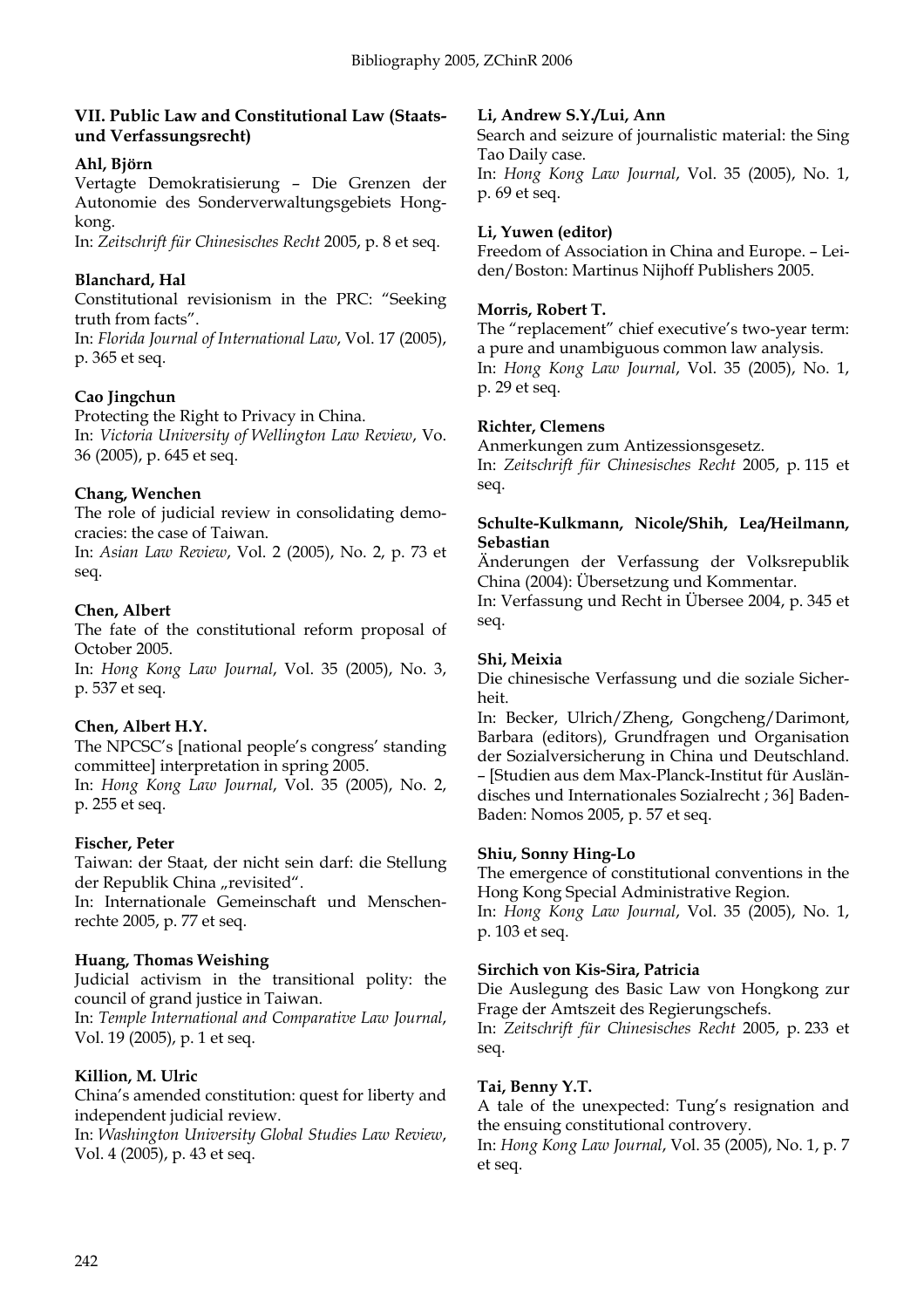# **Wang, Jinyuan/Wang, Xiaoguo**

Constitutionalism development of modern China: the status quo and the future.

# In: *Asian Law Review*, Vol. 2 (2005), No. 2, p. 1 et seq.

#### **Woodman, Sophia**

Human rights as "Foreign Affairs": China's reporting under human rights treaties. in: *Hong Kong Law Journal*, Vol. 35 (2005), No. 1, p. 179 et seq.

# **Xie, Hui**

Vom Politisieren zum rechtsstaatlichen Verfassungsverständnis: Entwicklung im China des 20. und Erwartungen des 21. Jh.

In: *Der Staat* 2005, p. 289 et seq.

# **Zhou, Qi**

Conflicts over human rights between China and the Up.

In: *Human rights quarterly* 2005, Nr. 1. p. 105 et seq.

# **VIII. Administrative Law (Allgemeines Verwaltungsrecht)**

# **Cheung, Arthur K.C.**

China's administrative litigation law. In: *Public law* 2005, p. 549 et seq.

# **O'Brien, Kevin J./Li, Jianjiang**

Suing the local state: administrative litigation in rural China.

In: Diamant, Neil J./Lubman, Stanley B./O'Brien, Kevin J. (editors), Engaging the law in China. – Stanford: Stanford University Press 2005, p. 31 et seq.

# **Wu, Yuzhang**

Government administration of social organisations: its model and effects.

In: Li, Yuwen (editor), Freedom of Association in China and Europe. – Leiden/Boston: Martinus Nijhoff Publishers 2005, p. 71 et seq.

# **IX. Administrative Law – Individual Branches (Besonderes Verwaltungsrecht)**

# **Biddulph, Sarah**

Mapping legal change in the context of reforms to Chinese police powers.

In: Gillespie, John/Nicholson, Pip (editors), Asian socialism & legal change: the dynamics of Vietnamese and Chinese reform. – Canberra: Australian National University Press 2005, p. 212 et seq.

#### **Carlson, Eric R.**

China's new regulations on religion: a small step, not a great leap, forward.

In: *Brigham Young University Law Review* 2005, p. 747 et seq.

#### **Chen, Michelle**

Leaving one-child behind: Chinese Immigrants Seek Asylum in America from China's One-Child policy

In: *Legal Affairs* 2005, p. 8 et seq.

# **Chen, Xinxin**

Research on China's civic environmental protection organisations.

In: Li, Yuwen (editor), Freedom of Association in China and Europe. – Leiden/Boston: Martinus Nijhoff Publishers 2005, p. 189 et seq.

# **Chen, Zunxuan "Digger"**

Tackling China's water pollution problem: a legal and institutional perspective from Taihu lake water pollution control.

In: *Temple Journal of Science, Technology & Environmental Law*, Vol. 24 (2005), p. 325 et seq.

# **Jian, Ke**

Environmental justice: can an American discourse make sense in Chinese environmental law? *Temple Journal of Science, Technology & Environmental Law*, Vol. 24 (2005), p. 253 et seq.

# **Li, Zhiping**

The challenges of China's discharge permit system and effective solutions.

In: *Temple Journal of Science, Technology & Environmental Law*, Vol. 24 (2005), p. 375 et seq.

# **Liu, Chenglin**

Chinese law on SARS – Buffalo, NY: Hein 2004

# **Liu, Chenglin**

Regulating SARS in China: Law as an antidote? In: *Washington University Global Studies Law Review*, Vol. 4 (2005), p. 81 et seq.

#### **Love, Christie N.**

Not in our country? A critique of the United States welfare system through the lens of China's onechild law.

In: *Columbia Journal of Gender and Law*, Vol. 14 (2005), p. 142 et seq.

# **Opiolla, Katrin-Marlene**

Arzneimittelrecht als Verbraucherschutz.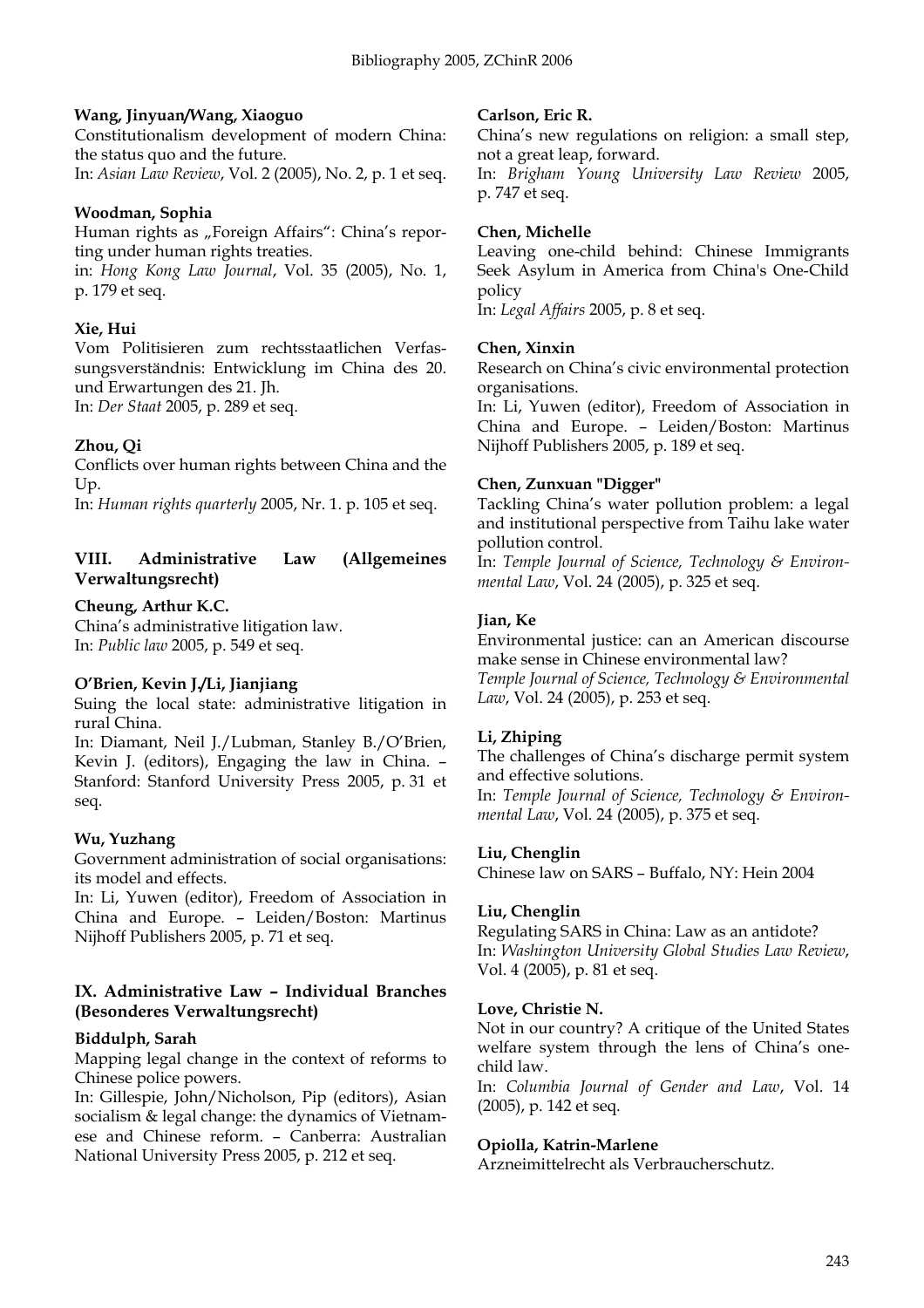In: Heuser, Robert (editor), Beiträge zum chinesischen Zivil- und Wirtschaftsrecht. – Hamburg: Institut für Asienkunde 2005, p. 224 et seq.

#### **Project Team on "Reform of China's Public Institutions and Development of China's Non-profit Organizations" National Research Center for Science and Technology for Development Ministry of Science and Technology**

Reform of China's Public Institutions: Retrospect & Prospects.

In: *International Journal of Civil Society Law*, Vol. 2 (2004), p. 7 et seq.

# **Sharma, Charu**

Chinese endangered species at the brink of extinction: a critical look at the current law and policy in China.

In: *Animal Law*, Vol. 11 (2005), p. 215 et seq.

# **Tsai, Henry/Gu, Zheng**

Penghu gambling legalization: a viable alternative for Taiwan.

In: *Gaming Law Review*, Vol. 9 (2005), p. 136 et seq.

# **Wang, Debbie**

The dangers of breathing: indoor air pollution's impact on rural China.

In: *Boston University International Law Journal*, Vol. 23 (2005), p. 137 et seq.

# **Wu, Changhua**

Improving the legal and policy foundation for public access to environmental information in China.

In: *Temple Journal of Science, Technology & Environmental Law*, Vol. 24 (2005), p. 291 et seq.

# **Young, Simon N.M.**

The executive order on covert surveillance: legality undercover?

In: *Hong Kong Law Journal*, Vol. 35 (2005), No. 2, p. 265 et seq.

# **Zhu, Yifan/Xu, Xian**

Chinese "Green Cards" – green light only for qualified foreigners

In: *Zeitschrift für chinesisches Recht* 2005, p. 238 et seq.

# **X. Economic Legislation (Wirtschaftsrecht)**

# **Ahl, Björn**

Zur Neuregelung des Direktvertriebs in China. In: *Zeitschrift für Chinesisches Recht* 2005, p. 339 et seq.

#### **Au, Hans**

Foreign Wholesalers and Retailers Welcome, but Please Queue Up in an Orderly Fashion… In: *Zeitschrift für Chinesisches Recht* 2005, p. 33 et seq.

#### **Bender, Tobias**

Der Schild des Drachen – zweiter Teil: Handelspolitische Schutzmaßnahmen gegen chinesische Textilimporte nach dem Ende des WTO-Sonderregimes für den Handel mit Textilien und Bekleidung. In: *Recht der internationalen Wirtschaft* 2005, p. 411 et seq.

# **Brandt, Loren/Li, Hongbin/Roberts, Joanne**

Banks and enterprise privatization in China. In: *Journal of Law, Economics and Organization*, Vol. 21 (2005), p. 524 et seq.

# **Brehm, Stefan/Macht, Christian**

Is a new boom sweeping clean? The emergence of the China Banking Regulatory Commission. In: *Aussenwirtschaft* 2005, p. 169 et seq.

# **Cavalieri, Renzo**

L'adesione alla WTO. Implicazioni giuridiche. – Lecce: Argo 2003.

# **Chang, Terry E.**

The gold rush in the East: recent developments in foreign participation with China's securities markets as compared to the Taiwanese model.

In: *Columbia Journal of Transnational Law*, Vol. 44 (2005), p. 279 et seq.

# **Chen, Jianfu (editor)**

China business law guide. – The Hague: Kluwer Law International 2005 (3 Bände)

# **Chen, Jianfu/Ke, Suiwa**

Countertrade, processing and assembly.

In: Chen, Jianfu (editor), China business law guide. – The Hague: Kluwer Law International 2005, ¶83- 010.

# **Chen, Jianfu/Ke, Suiwa**

Customs.

In: Chen, Jianfu (editor), China business law guide. – The Hague: Kluwer Law International 2005, ¶65- 010.

# **Chen, Jianfu/Ke, Suiwa**

Foreign exchang control, banking & finance. In: Chen, Jianfu (editor), China business law guide. – The Hague: Kluwer Law International 2005, ¶30- 010.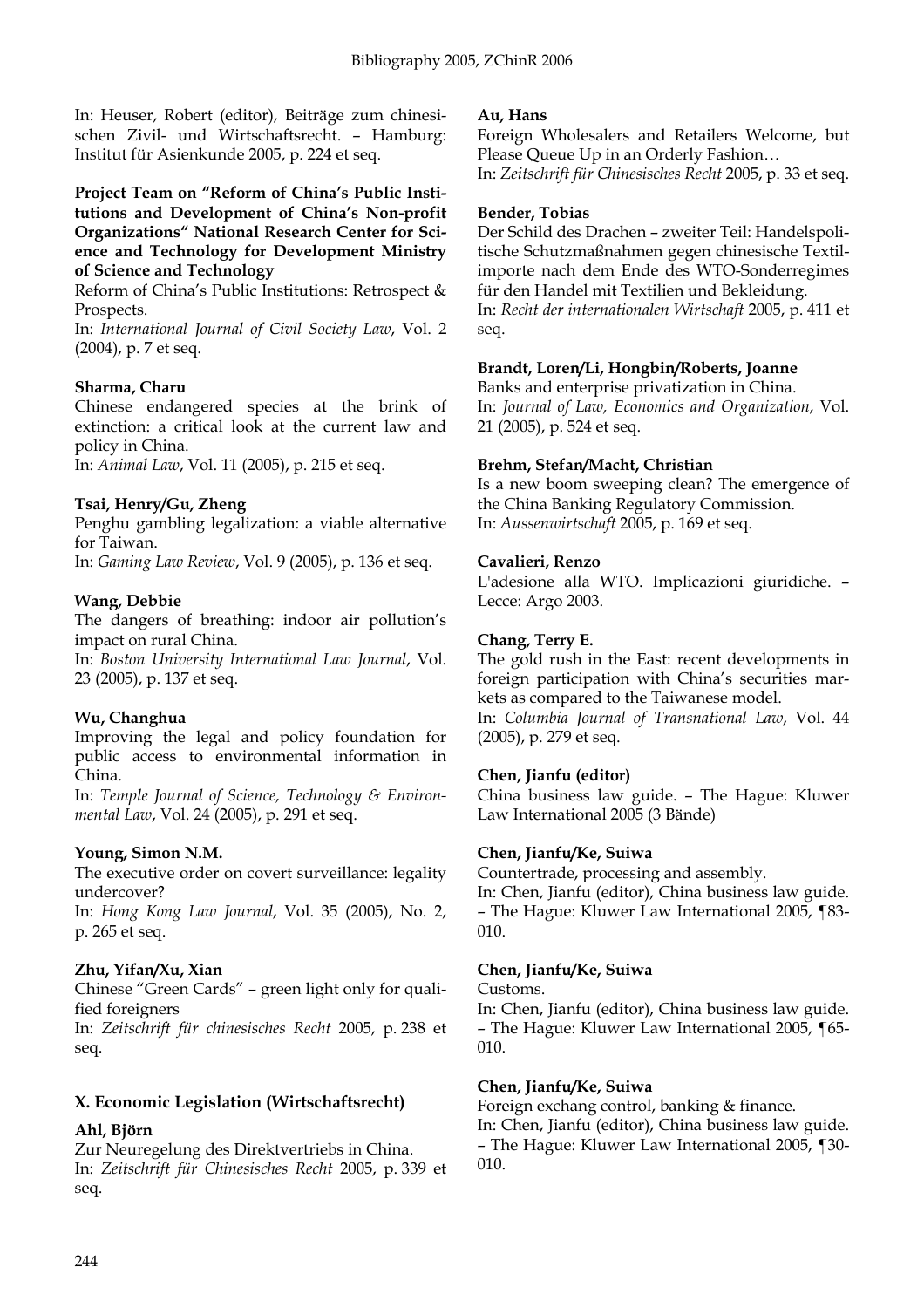# **Chen, Jianfu/Ke, Suiwa**

Foreign investment.

In: Chen, Jianfu (editor), China business law guide. – The Hague: Kluwer Law International 2005, ¶25- 010.

# **Chen, Jianfu/Ke, Suiwa**

Import & Export Controls.

In: Chen, Jianfu (editor), China business law guide. – The Hague: Kluwer Law International 2005, ¶80- 010.

# **Chen, Jianfu/Ke, Suiwa**

Special investment areas.

In: Chen, Jianfu (editor), China business law guide. – The Hague: Kluwer Law International 2005, ¶87- 010.

# **Chen, Yixin**

Changing the regulatory landscape: China's banking system after the WTO accession

In: Gao, Henry/Lewis, Donald (editors), China's Participation in the WTO – London: Cameron May 2005, p. 181 et seq.

# **Cullen, Richard/Choy, D.W.**

China's media: the impact of the internet. In: *San Diego International Law Journal,* Vol. 6 (2005), p. 323 et seq.

# **Farah, Paolo**

L'adesione della Cina all'Organizzazione Mondiale del Commercio: ovvero

In: *Rivista Trimestrale Mondo Cinese*, Sezione Economia e Diritto, N. 124, Luglio-Settembre 2005, p. 34 et seq.

# **Faleris, Nicholas J.**

Cross-Border securitized transactions: The missing link in establishing a viable Chinese Securitization Market.

In: *Northwest Journal of International Law & Business*, Vol. 26 (2005), Nr. 1, p. 201 et seq.

# **Fink, Carsten**

A macroeconomic perspective on China's liberalization on trade in services.

In: Gao, Henry/Lewis, Donald (editors), China's Participation in the WTO – London: Cameron May 2005, p. 161 et seq.

# **Friedman, Peter M.**

Risky Business: Can faulty country risk factors in the prospetuses of U.S. listed Chinese companies raise violations of U.S. Securities Law?

In: *Columbia Journal of Transnational Law*, Vol. 44 (2005), p. 241 et seq.

# **Gulinello, Christopher**

Engineering a venture capital market and the effects of government control on private ordering: lessons from the Taiwan experience.

In: *George Washington International Law Review*, Vol. 37 (2005), p. 845 et seq.

# **Hartberg, Alexander**

Investieren in der VR China. – [Bundesagentur für Außenwirtschaft, Bfai: Tipps für die Praxis], Köln: Bfai 2005.

# **Hippe, Markus**

Das Gesetz für erneuerbare Energien. In: *Zeitschrift für Chinesisches Recht* 2005, p. 110 et seq.

# **Howson, Nicholas C.**

Regulation of companies with publicly listed share capital in the People's Republic of China. In: *Cornell International Law Journal*, Vol. 38 (2005), p. 237 et seq.

# **Huang, Hui**

Das Rechtssystem des Banküberweisungsverkehrs in der VR China. – Berlin: de Gruyter Recht 2005.

# **Huang, Jinlao**

An analysis of performance conditions in China's banking service market and the competitive situation and development strategies of foreign banks in the wake of China's WTO accession

In: Gao, Henry/Lewis, Donald (editors), China's Participation in the WTO – London: Cameron May 2005, p. 201 et seq.

# **Laprès, Daniel Arthur**

Le cadre juridique du commerce électronique en Chine : entre nébuleuse législative et pratiques expérimentales.

In: *Cahier de droit de l'entreprise* No. 4 (supplément à la semaine juridique No. 35) du 1er Septembre 2005, p. 62 et seq.

# **Lee, Dongwook**

The hidden bombs are ready to tick: China's banking market for foreign investors after the WTO accession.

In: *Hong Kong Law Journal*, Vol. 35 (2005), No. 1, p. 205 et seq.

# **Li, Kevin X./Cullinane, Kevin/Yan, Hong/Cheng, Jin**

Maritime policy in China after WTO: impacts and implications for foreign investment.

In: *Journal of Maritime Law and Commerce*, Vol. 36 (2005), p. 77 et seq.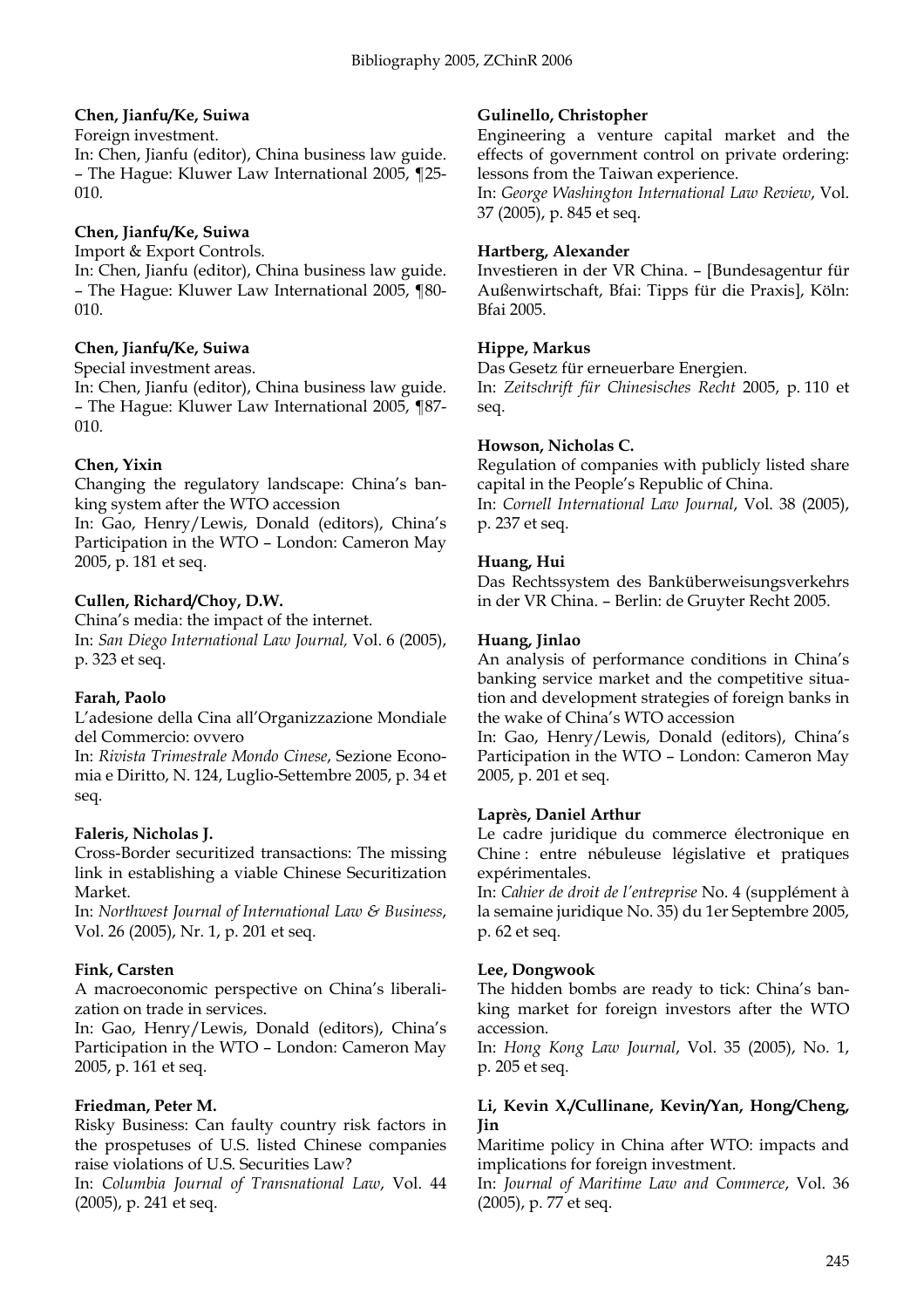# **Liu, Carol G.**

Scaling the great wall: an analysis of foreign banks' entry into China.

In: *North Carolina Banking Institute*, Vol. 9, p. 397 et seq.

# **Lou, Xinchen Sofia**

Challenging China's fixed exchange rate regime: an analysis of U.S. options.

In: *Hastings International and Comparative Law Review*, Vol. 28 (2005), p. 455 et seq.

#### **Musso, Fabio/Bartolucci, Francesco/Pagano, Alessandro**

Competere e radicarsi in Cina. – Milano: Angeli 2005.

# **Müller, Sonja**

Franchising.

In: Heuser, Robert (editor), Beiträge zum chinesischen Zivil- und Wirtschaftsrecht. – Hamburg: Institut für Asienkunde 2005, p. 165 et seq.

# **Münzel, Frank**

Das neue Bankaufsichtsgesetz der VR China. In: *Zeitschrift für Chinesisches Recht* 2005, p. 241 et seq.

# **Pistor, Katharina/Xu, Chenggang**

Governing stock markets in transition economics: lessons from China.

In: *American Law and Economic Review*, Vol. 7 (2005), p. 184 et seq.

# **Pißler, Knut Benjamin**

Die Entwicklung des chinesischen Kapitalmarktrechts im Jahr 2004: Großbaustelle mit Brandherden In: *Zeitschrift für Chinesisches Recht* 2005, p. 196 et seq.

# **Saint Marc, Gille/Nugue, Philippe**

Quand l'empire du milieu s'ouvre à la titrisation : mesures administratives relatives aux projets pilotes de titrisation de crédits.

In: *Cahier de droit de l'entreprise* No. 4 (supplément à la semaine juridique No. 35) du 1er Septembre 2005, p. 36 et seq.

# **Schena, Patrick J.**

Averting Trouble in China and North Korea – Banks, distressed loans, and the development of Chinese markets for asset-backed securities.

In: *Fletcher Forum of World Affairs*, Vol. 29 (2005), p. 35 et seq.

# **Schmitz-Bauerdick, Frauke**

VR China - Rechtstipps für Exporteure. – Köln: Bundesagentur für Außenwirtschaft 2005.

# **Shan, Wenhua**

The legal framework of EU-China investment relations – a critical appraisal. – Oxford [etc.]: Hart 2005

# **Ta, Thuoy-Phuong**

Die chinesische Bankenreform im Spiegel der "drei großen Bankgesetze"

In: *Zeitschrift für Chinesisches Recht* 2005, p. 304 et seq.

# **Tevini, Anna**

Three Years After China's Accession to the WTO: A Basic Account of China's Efforts in Implementing its WTO Commitments

In: *Asian Law Review*, Vol. 2 (2005), p. 35 et seq. Also in: *Zeitschrift für Chinesisches Recht* 2004, p. 309 et seq.

# **Tevini, Anna**

The liberalization of the trade in goods under the ASEAN-China free trade agreement In: *Zeitschrift für Chinesisches Recht* 2005, p. 297 et seq.

#### **Tordesillas, Angela**

Development in Banking and Financial Law: 2004 International Development – Banking in China In: *Annual Review of Banking and Financial Law*, Vol. 24 (2005), p. 140 et seq.

# **Vovan, Patrick/Lutran, David**

La Chine et l'OMC [WTO]: opportunité ou menace? In: *Cahier de droit de l'entreprise* No. 4 (supplément à la semaine juridique No. 35) du 1er Septembre 2005, p. 28 et seq.

# **Wang, Chuanli/Dong, Gang**

Social responsibility of transnational corporations. In: World Jurist Association (editor), Rule of law and harmony of international society: working papers of the 22nd Congress on the Law of the World (for panels in Beijing), Beijing September 4-6, 2005. – Washington: World Jurist Association 2005, p. 952 et seq.

# **Wang, Wei**

Historical evolution of national treatment in China In: *The International Lawyer*, Vol. 39 (2005), p. 759 et seq.

# **Wang, Weida**

Über das Sicherheitsgewerbe in der Volksrepublik China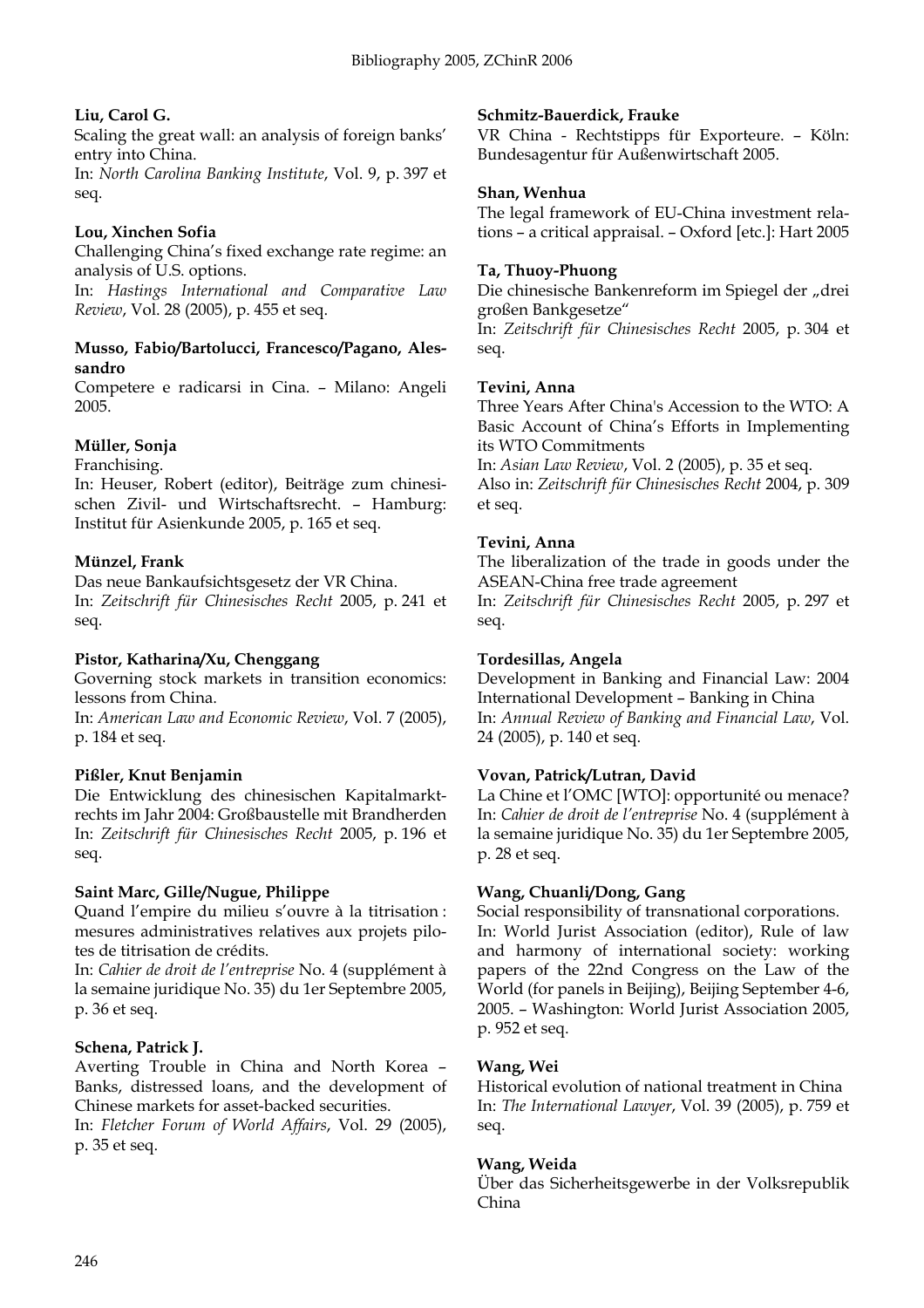In: *Jahrbuch des Sicherheitsgewerbes* 2003/2004 (2004), p. 57 et seq.

# **Wei, Yuwa**

The development of the securities market and regulation in China.

In: *Loyola of Los Angeles International and Comparative Law Review*, Vol. 27 (2005), p. 479 et seq.

# **Wei, Wenbin**

The banking law in transnational China: a comparative review in the light of EU banking rules. – Zürich: Schulthess 2005

# **Wolff, Lutz-Christian**

Das internationale Wirtschaftsrecht der VR China – Eine Einführung in Grundlagen und Praxis des China-Geschäfts, Franfurt am Main: Verlag Recht und Wirtschaft 2005 (2nd edition).

# **Wulff, Erik B./Xu, Tao**

Franchise regulation in China. In: *Franchise Law Journal*, Vol. 25 (2005), p. 19 et seq.

# **Yu, Jinsong**

Pre-establishment of national treatment of Foreign investments and China's countermeasures

in: Gao, Henry/Lewis, Donald (editors), China's Participation in the WTO – London: Cameron May 2005, p. 147 et seq.

# **Zhu, Yifan**

Die Schutzmaßnahmen im GATT/WTO-Recht und ihre Bedeutung für die wirtschaftliche Entwicklung Chinas.

In: *Zeitschrift für Chinesisches Recht* 2005, p. 1 et seq.

# **XI. Traffic Laws (Verkehrsrecht)**

---

# **XII. Financial Laws and Taxation (Finanz- und Steuerrecht)**

# **Balmes, Frank/Mak, Rebecca**

Investieren in China: Steuerliche Aspekte und Gewinntransfer.

In: *Recht der Internationalen Wirtschaft* 2005, p. 843 et seq.

# **Chen, Jianfu/Ke, Suiwa**

Taxation.

In: Chen, Jianfu (editor), China business law guide. – The Hague: Kluwer Law International 2005, ¶50- 010.

# **Deloitte Touche Tohmatsu**

China master tax guide 2005. – The Hague: Kluwer Law International 2005.

# **Duke, Susan K.**

E-commerce and the taxation doctrine of permanent establishment in the United States and China. In: *Journal of Transnational Law and Policy*, Vol. 14 (2005), p. 275 et seq.

# **Laub, Detlef**

Das neue Schifffahrts-DBA mit Hongkong - Anwendung auf Containermanager und deutsche Containerfonds.

In: *Internationales Steuerrecht* 2005, p. 223 et seq.

# **Lee, Elaine/Littlewood, Michael**

Hard times, absconding expatriates and the possibility of PAYE [pay-as-you-earn] in Hong Kong In: *Hong Kong Law Journal*, Vol. 35 (2005), No. 1, p. 129 et seq.

# **Meril, Emmanuel**

La fin prochaine d'un régime fiscal avantageux pour les investissements étrangers en Chine ? In: *Cahier de droit de l'entreprise* No. 4 (supplément à la semaine juridique No. 35) du 1er Septembre 2005, p. 44 et seq.

# **Wang, Cheng**

A defenseless policy? An analysis of China's integrated circuit industry tax rebate programs under WTO laws.

In: *North Carolina Journal of International Law and Commercial Regulation*, Vol. 30 (2005), p. 625 et seq.

# **XIII. Labor Law (Arbeitsrecht)**

# **Chang, Kai**

Globalisation, labour standards and protection of labour rights. In: *Zeitschrift für Chinesisches Recht* 2005, p. 23 et seq.

# **Chen, Jianfu/Ke, Suiwa**

Labor.

In: Chen, Jianfu (editor), China business law guide. – The Hague: Kluwer Law International 2005, ¶58- 010.

# **Desmonts, Vivian**

Le contrat de travail en droit Chinois.

In: *Cahier de droit de l'entreprise* No. 4 (supplément à la semaine juridique No. 35) du 1er Septembre 2005, p. 53 et seq.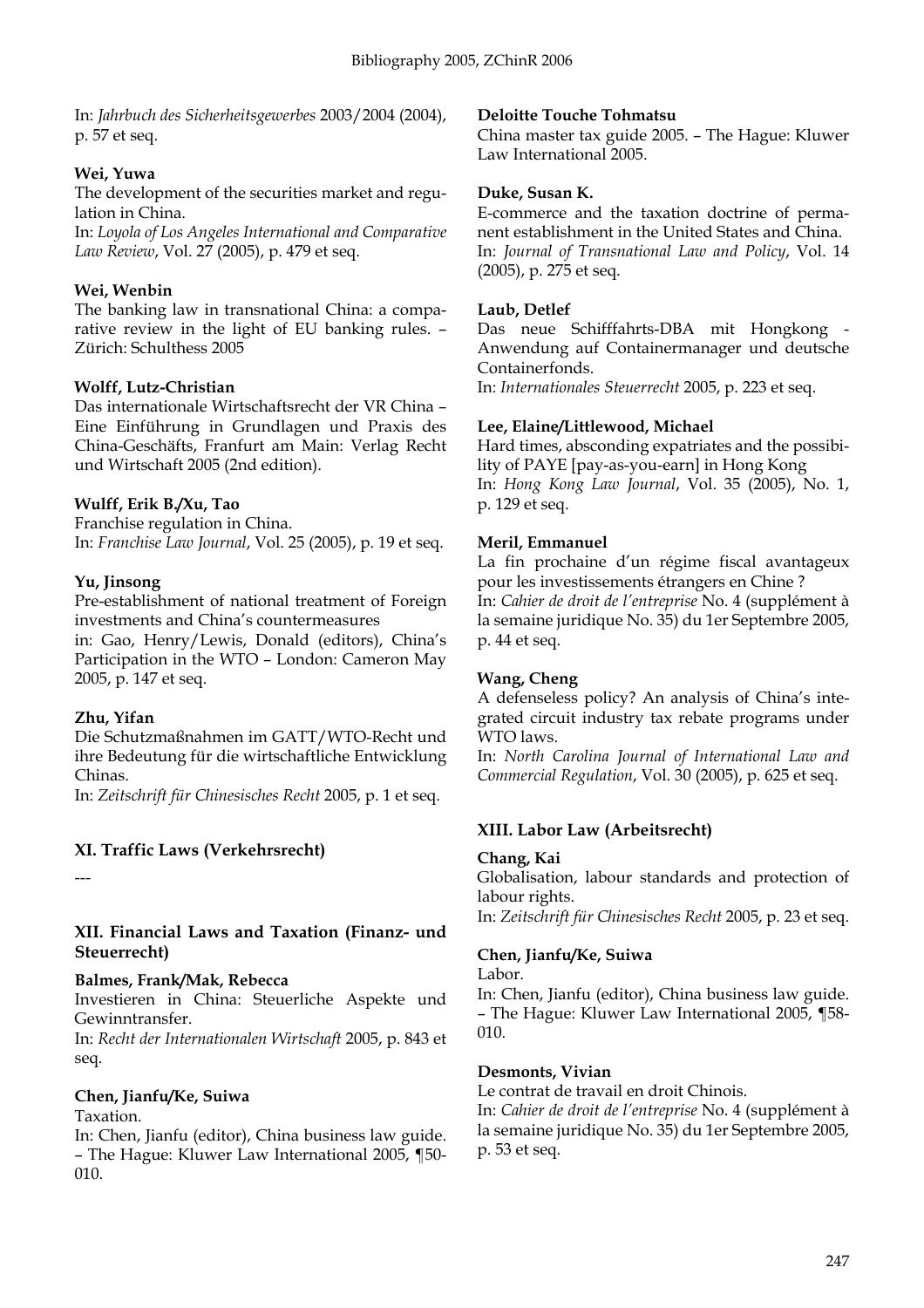# **Gallagher, Mary E.**

"Use the law as your weapon!": institutional Change and legal mobilization in China.

In: Diamant, Neil J./Lubman, Stanley B./O'Brien, Kevin J. (editors), Engaging the law in China. – Stanford: Stanford University Press 2005, p. 54 et seq.

# **Kuo, Shu-chin Grace**

Rethinking the masculine character of the legal profession: a case study of female legal professionals and their gendered life in Taiwan.

In: *American University Journal of Gender, Social Policy and the Law*, Vol. 13 (2005), p. 25 et seq.

# **Lai, Yu-Cheng/Masters, Stanley**

The effects of mandatory maternity and pregnancy benefits on women's wages and employment in Taiwan, 1984-1996.

In: *Industrial and Labor Relations Review*, Vo. 58 (2005), p. 274 et seq.

# **Thireau, Isabelle/Hua Linshan**

One law, two interpretations: Mobilizing the labor law in arbitration committees and in letters and visits offices.

In: Diamant, Neil J./Lubman, Stanley B./O'Brien, Kevin J. (editors), Engaging the law in China. – Stanford: Stanford University Press 2005, p. 84 et seq.

# **Wu, Tzu-Hui**

Die Entwicklung des Kündigungsschutzes in Gesetz und Praxis: eine vergleichende Untersuchung des taiwanesischen und deutschen Rechts. Tübingen, Universität, Dissertation 2005.

# **XIV. Social Legislation (Sozialrecht)**

#### **Becker, Ulrich/Zheng, Gongcheng/Darimont, Barbara (editors)**

Grundfragen und Organisation der Sozialversicherung in China und Deutschland. – [Studien aus dem Max-Planck-Institut für Ausländisches und Internationales Sozialrecht ; 36] Baden-Baden: Nomos 2005.

# **Cheng, Yanyuan**

Beilegung von sozialrechtlichen Streitigkeiten in der VR China.

In: Becker, Ulrich/Zheng, Gongcheng/Darimont, Barbara (editors), Grundfragen und Organisation der Sozialversicherung in China und Deutschland. – [Studien aus dem Max-Planck-Institut für Ausländisches und Internationales Sozialrecht ; 36] Baden-Baden: Nomos 2005, p. 295 et seq.

#### **Dai, Guangyi**

Situation der Verwaltung der chinesischen Sozialversicherungsorgane und Vorschläge zu ihrer Umgestaltung.

In: Becker, Ulrich/Zheng, Gongcheng/Darimont, Barbara (editors), Grundfragen und Organisation der Sozialversicherung in China und Deutschland. – [Studien aus dem Max-Planck-Institut für Ausländisches und Internationales Sozialrecht ; 36] Baden-Baden: Nomos 2005, p. 197 et seq.

# **Diamant, Neil J.**

Hollow glory: The politics and rights and identity among PRC veterans in the 1950s

In: Diamant, Neil J./Lubman, Stanley B./O'Brien, Kevin J. (editors), Engaging the law in China. – Stanford: Stanford University Press 2005, p. 131 et seq.

# **Ding, Ningning**

Privatrechtlich organisierte Träger als Alternative zur staatlichen Organisation der individuellen Rentenkonten?

In: Becker, Ulrich/Zheng, Gongcheng/Darimont, Barbara (editors), Grundfragen und Organisation der Sozialversicherung in China und Deutschland. – [Studien aus dem Max-Planck-Institut für Ausländisches und Internationales Sozialrecht ; 36] Baden-Baden: Nomos 2005, p. 253 et seq.

# **Franzier, Mark W.**

What's in a law? China's pension reform and it In: Diamant, Neil J./Lubman, Stanley B./O'Brien, Kevin J. (editors), Engaging the law in China. – Stanford: Stanford University Press 2005, p. 108 et seq.

#### **Gao, Yongxian**

Überblick und aktuelle Probleme der Sozialversicherung in China,

In: Becker, Ulrich/Zheng, Gongcheng/Darimont, Barbara (editors), Grundfragen und Organisation der Sozialversicherung in China und Deutschland. – [Studien aus dem Max-Planck-Institut für Ausländisches und Internationales Sozialrecht ; 36] Baden-Baden: Nomos 2005, p. 19 et seq.

#### **Lin, Yi/Zhang, Song**

Verwaltungsstruktur der chinesischen Sozialversicherung und deren Probleme.

In: Becker, Ulrich/Zheng, Gongcheng/Darimont, Barbara (editors), Grundfragen und Organisation der Sozialversicherung in China und Deutschland. – [Studien aus dem Max-Planck-Institut für Ausländisches und Internationales Sozialrecht ; 36] Baden-Baden: Nomos 2005, p. 181 et seq.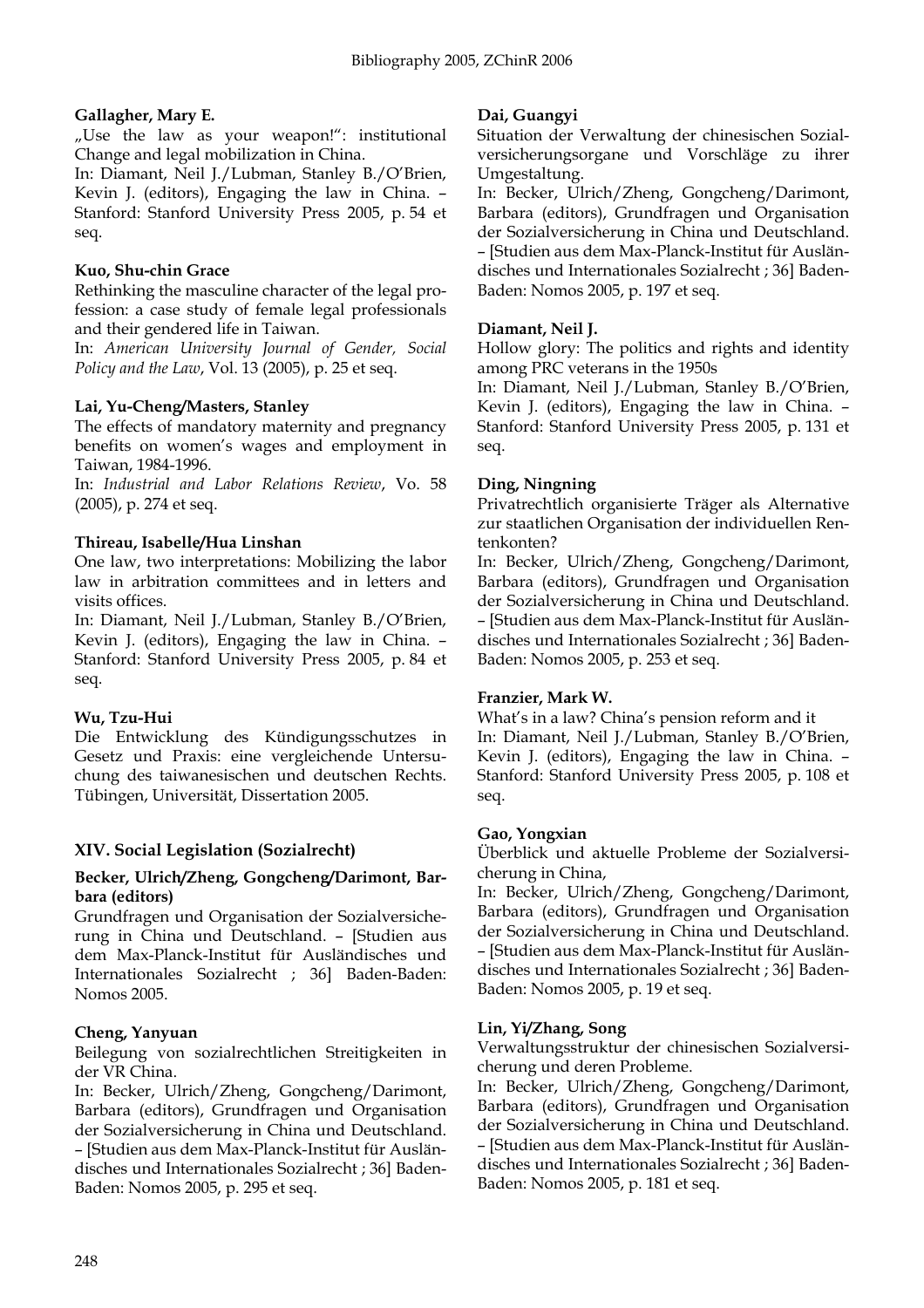# **Wang, Quanxing/Guan, Bin**

Das Sozialrecht in China – Definition und Bedeutung.

In: Becker, Ulrich/Zheng, Gongcheng/Darimont, Barbara (editors), Grundfragen und Organisation der Sozialversicherung in China und Deutschland. – [Studien aus dem Max-Planck-Institut für Ausländisches und Internationales Sozialrecht ; 36] Baden-Baden: Nomos 2005, p. 137 et seq.

# **Yang, Fangfang**

Verantwortung der Regierung innerhalb der sozialen Sicherheit Chinas – Der Vorstand des Nationalen Fonds für soziale Sicherheit.

In: Becker, Ulrich/Zheng, Gongcheng/Darimont, Barbara (editors), Grundfragen und Organisation der Sozialversicherung in China und Deutschland. – [Studien aus dem Max-Planck-Institut für Ausländisches und Internationales Sozialrecht ; 36] Baden-Baden: Nomos 2005, p. 243 et seq.

# **Zheng, Gongcheng**

Von der staatlichen Zentralverwaltung zu einer pluralistischen Selbstverwaltung – Perspektiven für das Verwaltungssystem der Sozialversicherungsorgane Chinas.

In: Becker, Ulrich/Zheng, Gongcheng/Darimont, Barbara (editors), Grundfragen und Organisation der Sozialversicherung in China und Deutschland. – [Studien aus dem Max-Planck-Institut für Ausländisches und Internationales Sozialrecht ; 36] Baden-Baden: Nomos 2005, p. 209 et seq.

# **XV. Public International Law (Völkerrecht)**

# **Ahn, Dukgeun**

Critical review on the WTO safeguard system: To safeguard the safeguard system.

In: Gao, Henry/Lewis, Donald (editors), China's Participation in the WTO – London: Cameron May 2005, p. 77 et seq.

# **Boyd, Bruce M.**

Governmental corruption in China: application of the foreign corrupt practices act.

In: *Santa Clara Journal of International Law*, Vol. 3 (2005), p. 235 et seq.

# **Chen, Jianfu/Ke, Suiwa**

Bilateral investment treaties.

In: Chen, Jianfu (editor), China business law guide. – The Hague: Kluwer Law International 2005, ¶45- 010.

# **Dardick, Tracy Elizabeth**

The US-China safeguard provision, the GATT, and thinking long term.

In: *Chicago Journal of International Law*, Vol. 6 (2005), p. 467 et seq.

# **Ehring, Lothar**

The negotiations on improvements and clarifications of the Dispute settlement understanding (DSU). In: Gao, Henry/Lewis, Donald (editors), China's Participation in the WTO – London: Cameron May 2005, p. 297 et seq.

#### **Hamilton, Jason X.**

An overview of the legal and security questions concerning Taiwanese independence.

In: *Loyola University Chicago International Law Review*, Vol. 1 (2005), p. 91 et seq.

# **Huang, Dongli**

Legal interpretation of paragraph 242 of the report of the working party on the accession of China under the WTO legal framework.

In: Gao, Henry/Lewis, Donald (editors), China's Participation in the WTO – London: Cameron May 2005, p. 113 et seq.

# **Huang, Rengang**

Multilateralism v Regionalism – China's participation in WTO agriculture negotiations.

In: Gao, Henry/Lewis, Donald (editors), China's Participation in the WTO – London: Cameron May 2005, p. 35 et seq.

# **Hughes, Valerie**

WTO dispute settlement: Past, present and future. In: Gao, Henry/Lewis, Donald (editors), China's Participation in the WTO – London: Cameron May 2005, p. 265 et seq.

# **Gao, Henry**

Aggressive legalism: The East Asian experience and lessons for China.

In: Gao, Henry/Lewis, Donald (editors), China's Participation in the WTO – London: Cameron May 2005, p. 315 et seq.

# **Gao, Henry/Lewis, Donald (editors)**

China's Participation in the WTO – London: Cameron May 2005

# **Jiang, Liyong**

WTO dispute settlement mechanism and China's participation.

In: Gao, Henry/Lewis, Donald (editors), China's Participation in the WTO – London: Cameron May 2005, p. 303 et seq.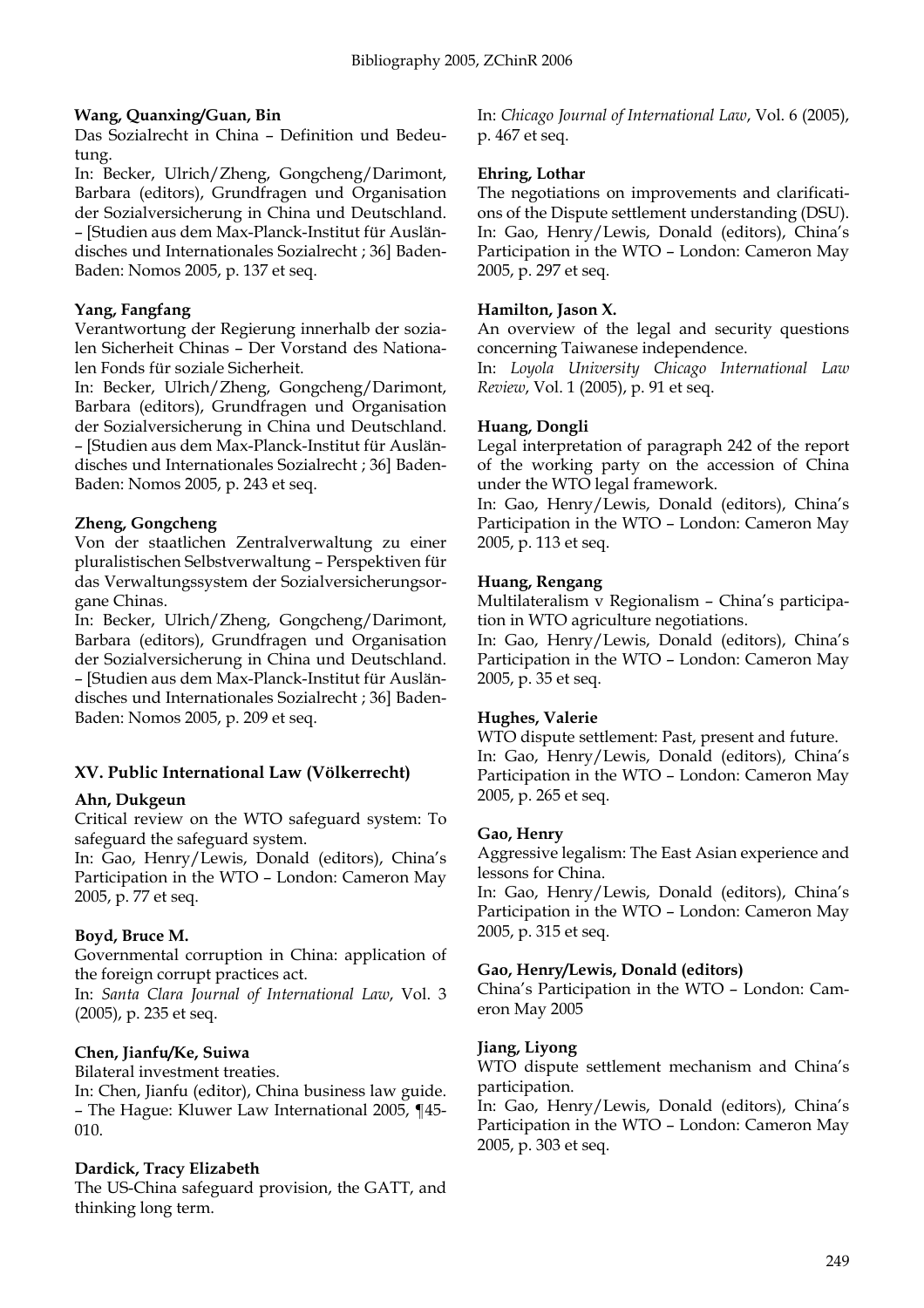# **Killion, M. Ulric**

Chinese regionalism and the 2004 ASEAN-China accord: The WTO and legalized trade distortion. In: *North Carolina Journal of International Law and Commercial Regulation*, Vol. 31 (2005), p. 1 et seq.

# **Kleeman, C. George**

The proposal to implement Article 23 of the Basic Law in Hong Kong: a missed opportunity for reconciliation and reunification between China and Taiwan.

In: *Georgia Journal of International and Comparative Law*, Vol. 33 (2005), p. 705 et seq.

# **Matshushita, Mitsuo**

Interest of developing countries in the WTO dispute settlement.

In: Gao, Henry/Lewis, Donald (editors), China's Participation in the WTO – London: Cameron May 2005, p. 283 et seq.

# **Messerlin, Patrick**

Need for coherence among WTO's escape clauses. In: Gao, Henry/Lewis, Donald (editors), China's Participation in the WTO – London: Cameron May 2005, p. 15 et seq.

# **Neukirchen, Mathias**

Die Vertretung Chinas und der Status Taiwans im Völkerrecht: unter besonderer Berücksichtigung der historischen Entwicklung und Haltung der Vereinten Nationen. – Baden-Baden: Nomos 2004

# **Peerenboom, Randall**

Assessing human rights in China: why the double standard?

In: *Cornell International Law Journal*, Vol. 38 (2005), No. 71, p. 71 et seq.

# **Shi, Guangheng**

General Introduction: Working together for a brighter future based on mutual benefit.

In: Gao, Henry/Lewis, Donald (editors), China's Participation in the WTO – London: Cameron May 2005, p. 15 et seq.

# **Shi, Miaomiao**

China's participation in the Doha negotiations and implementation of its accession commitments.

In: Gao, Henry/Lewis, Donald (editors), China's Participation in the WTO – London: Cameron May 2005, p. 23 et seq.

# **Wang, Chuanli/Dong, Gang**

New development of bilateral free trade agreements.

In: *Asian Law Review*, Vol. 2 (2005), No. 1, p. 1 et seq.

# **Xue, Guifang**

China and international fisheries law and policy. – Leiden [etc.]: Nijhoff 2005.

# **Zeng, Lingliang**

The legal effectiveness and appropriateness of transitional product-specific safeguard mechanism against China.

in: Gao, Henry/Lewis, Donald (editors), China's Participation in the WTO – London: Cameron May 2005, p. 97 et seq.

# **Zou, Keyuan**

China's marine legal system and the law of the sea. – Leiden [etc.]: Nijhoff 2005.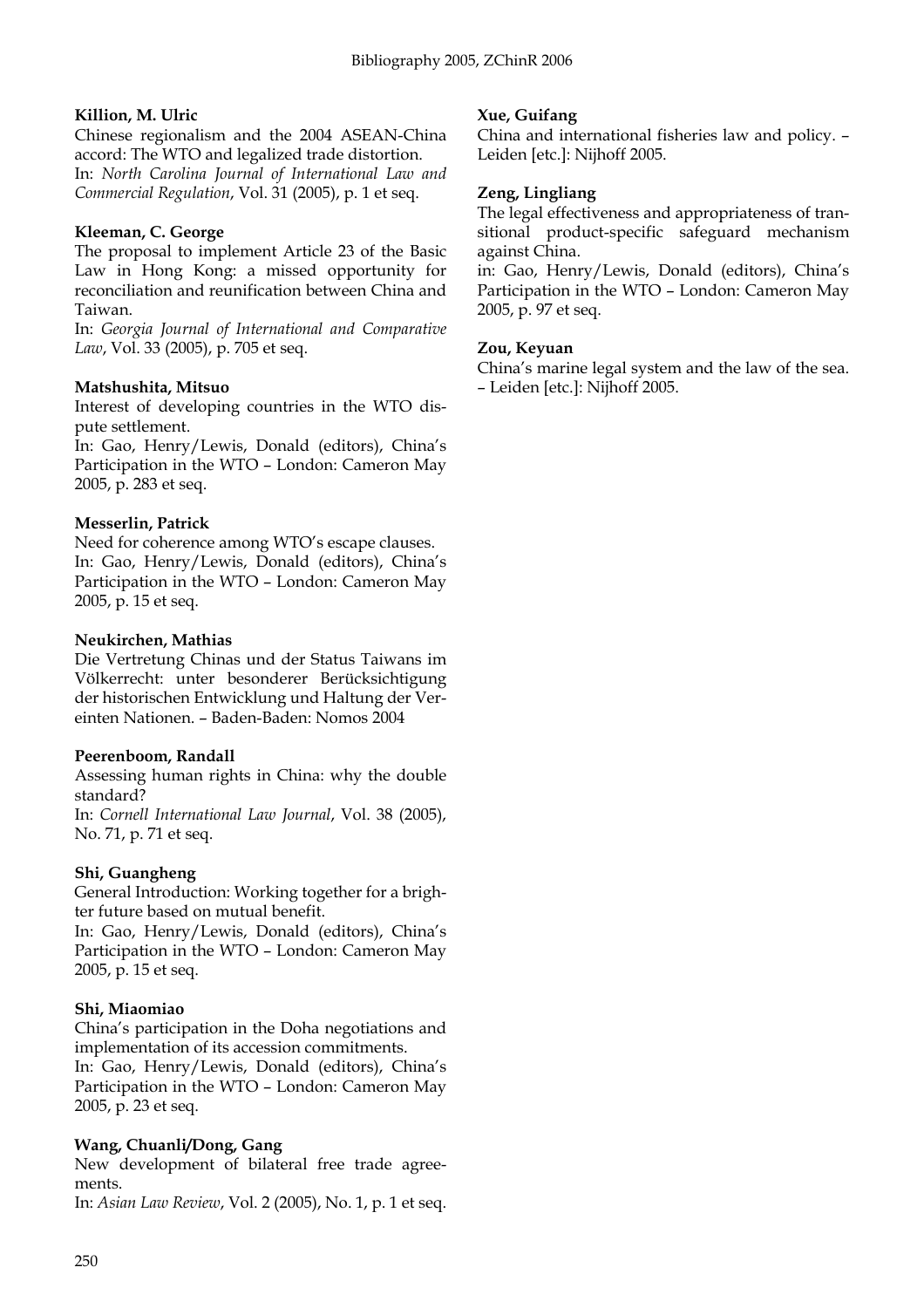# **ADRESSEN**

# **Beijing**

| Baker & McKenzie<br>Suite 3401, China World Tower 2<br>China World Trade Center<br>Jianguomen Wai Avenue 1<br>100004 Beijing, VR China<br>Tel.: 010 6535 3800; Fax: 010 6505 2309; 6505 0378; e-mail: andreas.lauffs@bakernet.com,<br>stanley.jia@bakernet.com<br>Ansprechpartner: Dr. Andreas Lauffs, Stanley Jia       | 贝克·麦坚时国际律师事务所北京代表处<br>国贸大厦 2 座 3401 室<br>中国国际贸易中心<br>建国门外大街 1号<br>100004 北京 中国人民共和国 |
|--------------------------------------------------------------------------------------------------------------------------------------------------------------------------------------------------------------------------------------------------------------------------------------------------------------------------|-------------------------------------------------------------------------------------|
| Beiten Burkhardt Rechtsanwaltsgesellschaft mbH Beijing<br><b>Representative Office</b><br>Suite 3130, 31st Floor, South Office Tower<br>Beijing Kerry Centre, 1 Guanghua Road<br>100020 Beijing, VR China<br>Tel.: 010 8529 8110; Fax: 010 8529 8123; e-mail: bblaw-beijing@bblaw.de<br>Ansprechpartner: Dr. Björn Etgen | 百达律师事务所北京代表处<br>北京嘉里中心南楼 31 层 3130 室<br>北京市朝阳区光华路 1 号<br>100020 北京 中华人民共和国          |
| <b>Clifford Chance LLP Beijing Office</b><br>3326 China World Tower I<br>No. 1 Jianguomenwai Avenue<br>100004 Beijing, PR China<br>Tel.: 010 6505 9018; Fax: 010 6505 9028; e-mail: michelle.wang@cliffordchance.com<br>Ansprechpartner: Michelle Wang                                                                   | 高伟绅律师事务所北京办事处<br>中国国际贸易中心国贸大厦 3326 室<br>建国门外大街1号<br>100004 北京 中国人民共和国               |
| <b>Coudert Brothers</b><br>Jing Guang Center, 27th Floor<br>Hu Jia Road, Chao Yang Qu<br>100020 Beijing, VR China<br>Tel.: 010 65973851 ext. 225; Fax: 010 65978856; e-mail: fischera@coudert.com<br>Ansprechpartner: TAO Jingzhou, Laetitia Tjoa, Alexander Fischer                                                     | 高特兄弟律师事务所北京办事处<br>京广中心 27 层<br>朝阳区<br>100020 北京 中国人民共和国                             |
| Freshfields Bruckhaus Deringer<br>3705 China World Tower Two<br>1 Jianguomenwai Avenue<br>Beijing 100004, VR China<br>Tel: 010 6505 3448; Fax: 010 6505 7783; e-mail: douglas.markel@freshfields.com;<br>melissa.thomas@freshfields.com<br>Ansprechpartner: Douglas Markel, Melissa Thomas, Mirko Wormuth                | 富而德律师事务所<br>中国国际贸易中心国贸大厦 3705 室<br>建国门外大街1号<br>100004 北京 中国人民共和国                    |
| Guo & Partners<br>Suite 411, Jing Guang Center Office Building<br>P.O.Box Beijing 8806-411<br>Chaoyang District<br>100020 Beijing, VR China<br>Tel: 010 8454 1888; Fax: 010 6597 4149; e-mail: holger.hanisch@gp-legal.com                                                                                               | 天睿律师事务所<br>京广中心商务楼 411室<br>(北京 8806 信箱 -411 室)<br>100020 北京市 中华人民共和国                |

Ansprechpartner: *Holger Hanisch*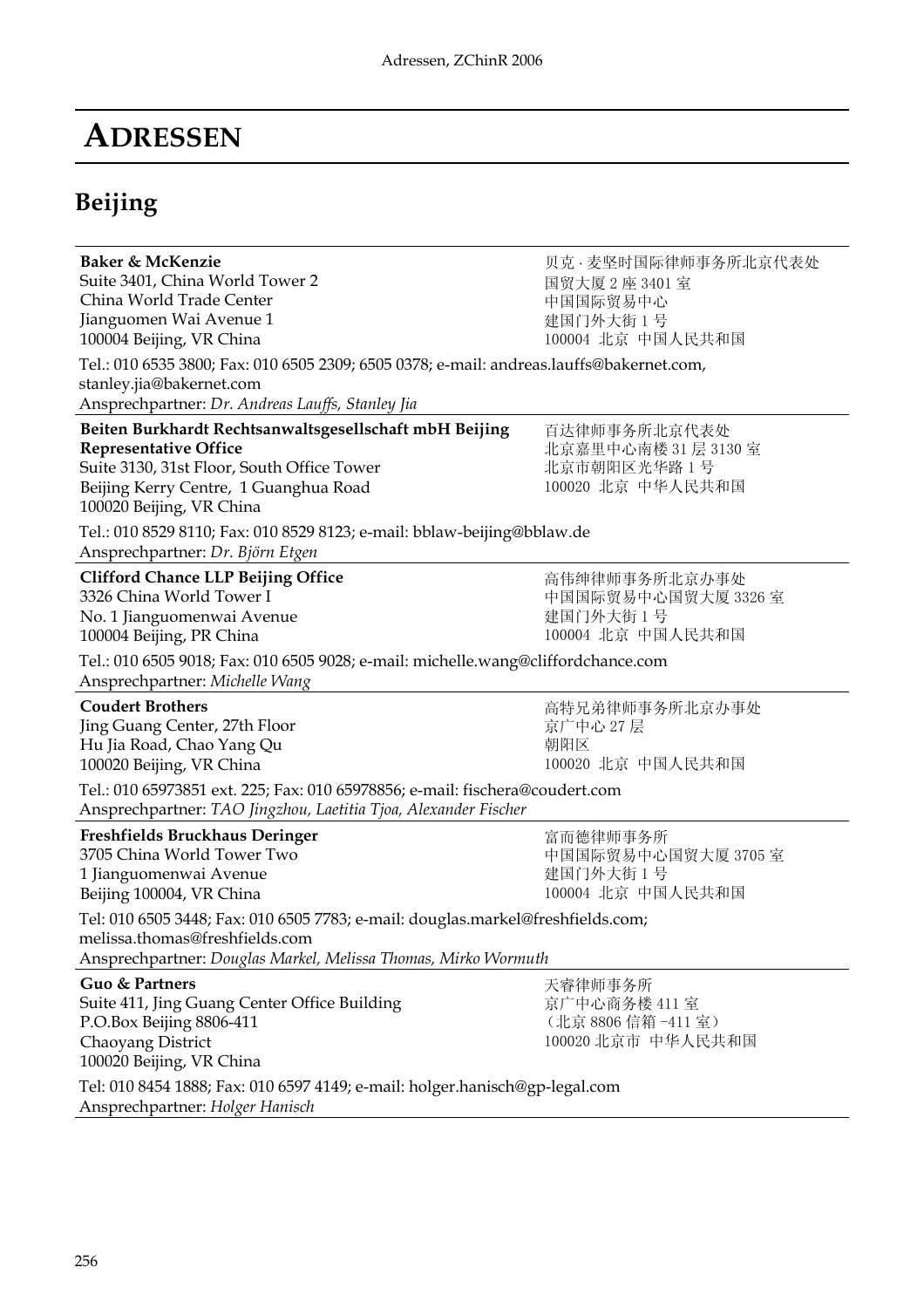#### **Linklaters**

Unit 29, Level 25 China World Tower 1 No. 1 Jian Guo Men Wai Avenue 100004 Beijing, VR China

年利达律师事务所北京代表处 国贸大厦 1 座 25 层 29 室 建国门外大街 1 号 100004 北京市 中国人民共和国

东方广场东方经贸城中二办公楼 2 层

路伟律师事务北京办事处

100738 北京 中华人民共和国

东城区东长安街 1 号

Tel: 010 6505 8590; Fax: 010 6505 8582; e-mail: zili.shao@linklaters.com Ansprechpartner: *Zili Shao*

**Lovells**

Level 2 Office Tower C2 The Towers Oriental Plaza 1 East Chang An Avenue 100738 Beijing, VR China

Tel.: 010 85184000; Fax: 010 85181656; e-mail: hans.au@lovells.com Ansprechpartner: *Hans Au*

**Paul, Weiss, Rifkind, Wharton & Garrison** Unit 3601, Fortune Plaza Office Tower A

Chao Yang District No. 7 Dong Sanhuan Zhonglu 100020 Beijing, VR China

Tel: 010 5828 6300; Fax: 010 6530 9070/9080; e-mail: jchan@paulweiss.com/cyu@paulweiss.com Ansprechpartner: *Jeanette K. Chan, Corinna Yu*

#### **PricewaterhouseCoopers**

26/F Office Tower A, Beijing Fortune Plaza Chao Yang District No. 7 Dongsanhuan Zhong Lu 100020 Beijing, PR. China

普华永道 中国北京市朝阳区东三环中路 7 号 北京财富中心写字楼 A 座 26 楼 邮政编码 100020

Tel: 010 6533 8888; Fax: 010 6533 8800; e-mail: dirk.bongers@cn.pwc.com Ansprechpartner: *Dirk Bongers*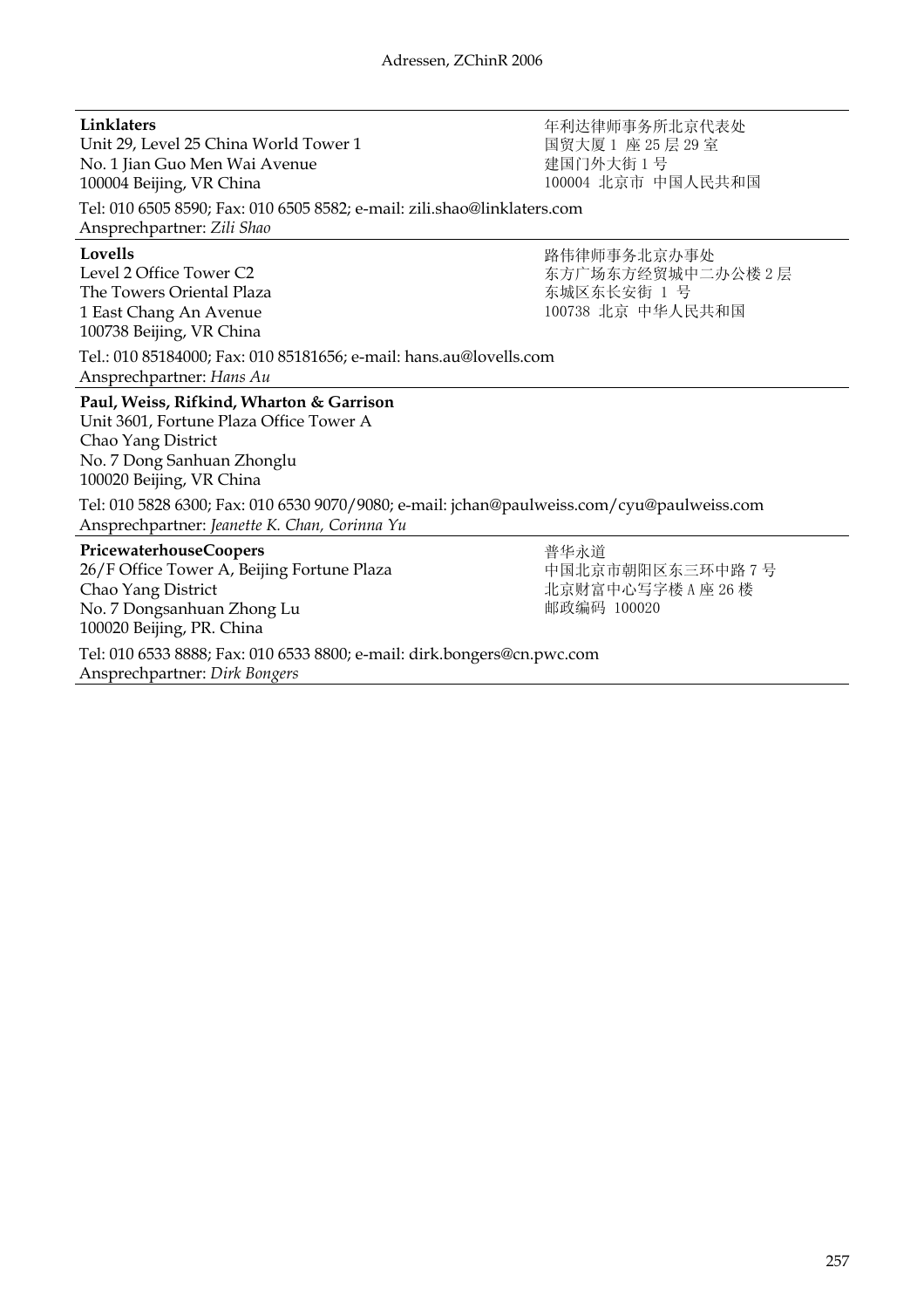# **Shanghai**

| Baker & McKenzie<br>Unit 1601, Jin Mao Tower                                                                                                                                                       | 贝克 · 麦坚时国际律师事务所上海代表处<br>金茂大厦 1601室                                         |  |  |  |  |  |
|----------------------------------------------------------------------------------------------------------------------------------------------------------------------------------------------------|----------------------------------------------------------------------------|--|--|--|--|--|
| 88 Century Boulevard, Pudong<br>200121 Shanghai, VR China                                                                                                                                          | 上海市浦东新区世纪大道 88 号<br>200121 上海 中华人民共和国                                      |  |  |  |  |  |
| Tel.: 021 5047 8558; Fax: 021 5047 0020; 5047 0838; email: andreas.lauffs@bakernet.com,<br>anja.chia@bakernet.com<br>Ansprechpartner: Dr. Andreas Lauffs, Anja Chia                                |                                                                            |  |  |  |  |  |
| Beiten Burkhardt Rechtsanwaltsgesellschaft mbH Shanghai<br><b>Representative Office</b><br>Suite 3503, The Center<br>989 Chang Le Road, Xuhui District<br>200031 Shanghai, VR China                |                                                                            |  |  |  |  |  |
| Tel.: 021 6288 3336; Fax: 021 6288 3337; e-mail: bblaw-shanghai@bblaw.de<br>Ansprechpartner: Susanne Rademacher                                                                                    |                                                                            |  |  |  |  |  |
| <b>Clifford Chance LLP</b><br>Suite 730, Shanghai Centre<br>Nanjing West Road 1376<br>200040 Shanghai, VR China                                                                                    | 英国高伟绅律师事务所上海办事处<br>上海商城 730室<br>南京西路 1376号<br>200040 上海 中国人民共和国            |  |  |  |  |  |
| Tel.: 021 62798461; Fax: 021 62798462<br>Ansprechpartner: Stephen Harder                                                                                                                           |                                                                            |  |  |  |  |  |
| Freshfields Bruckhaus Deringer<br>34 floor, Jin Mao Tower<br>88 Century Boulevard<br>Pudong New Area<br>Shanghai 200121, VR China                                                                  | 富而德律师事务所<br>金茂大厦 34 楼<br>上海市浦东新区世纪大道88号<br>200121 上海 中国人民共和国               |  |  |  |  |  |
| Tel.: 021 5049 1118; Fax: 021 3878 0099; e-mail: norman.givant@freshfields.com, carl.cheng@freshfields.com<br>Ansprechpartner: Norman Givant, Carl B. Cheng                                        |                                                                            |  |  |  |  |  |
| Gleiss Lutz in association with Herbert Smith and Stibbe<br>38F Bund Center<br>222 Yan An Road East<br>200002 Shanghai, VR China                                                                   | 格来思-鲁茨-胡茨-赫施<br>律师事务所上海办事处<br>延安东路 222 号<br>外滩中心 38 楼<br>200002 上海 中国人民共和国 |  |  |  |  |  |
| Tel.: 021 6335 1144; Fax: 021 6335 1145; e-mail: gary.lock@herbertsmith.com<br>Ansprechpartner: Gary Lock                                                                                          |                                                                            |  |  |  |  |  |
| Haarmann Hemmelrath & Partner<br>Room 2308, Jinmao Building<br>88 Centennial Boulevard<br>200121 Shanghai, VR China                                                                                | 德国法合联合律师事务所<br>金茂大厦 2308 室<br>上海市浦东新区世纪大道 88 号<br>200121 上海 中国人民共和国        |  |  |  |  |  |
| Tel.: 021 5049 8176/8305/8560/8816; Fax: 021 50475122; e-mail:<br>bernd-uwe.stucken@haarmannhemmelrath.com<br>Ansprechpartner: Dr. Bernd-Uwe Stucken                                               |                                                                            |  |  |  |  |  |
| Linklaters<br>16th Floor, Citigroup Tower<br>33 Hua Yuan Shi Qiao Road<br>Pudong New Area<br>200120 Shanghai, VR China<br>Tel: 021 2891 1888; Fax: 021 2891 1818; e-mail: zili.shao@linklaters.com | 年利达律师事务所上海代表处<br>花旗集团大厦 16楼<br>花园石桥路 33号<br>上海市浦东新区<br>200121 上海 中国人民共和国   |  |  |  |  |  |
| Ansprechpartner: Zili Shao                                                                                                                                                                         |                                                                            |  |  |  |  |  |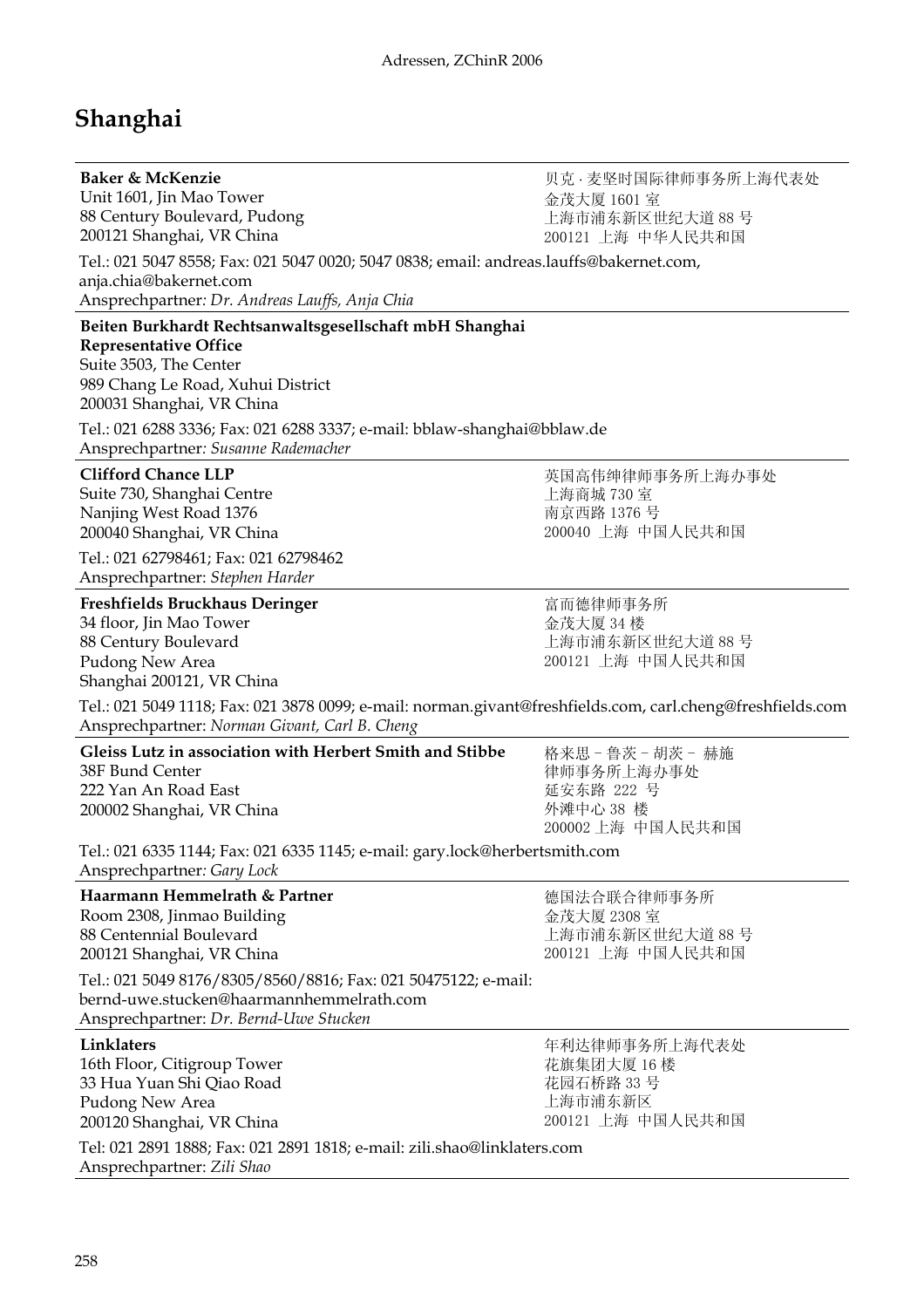**Lovells**

Rm.1107, Kerry Center 1515 Nanjing West Road 200040 Shanghai, VR China

| Tel.: 021 6279 3155; Fax: 021 6279 2695; e-mail: douglas.clark@lovells.com<br>Ansprechpartner: Douglas Clark                                                                                                                                      |                                                                        |  |  |  |  |
|---------------------------------------------------------------------------------------------------------------------------------------------------------------------------------------------------------------------------------------------------|------------------------------------------------------------------------|--|--|--|--|
| PricewaterhouseCoopers<br>11/F PricewaterhouseCoopers Center<br>202 Hu Bin Road<br>200021 Shanghai, PR China                                                                                                                                      | 普华永道<br>中国上海湖滨路 202号<br>普华永道中心 11 楼<br>邮政编码 200021                     |  |  |  |  |
| Tel.: 021 6123 8888; Fax: 021 6123 8800; e-mail: titus.bongart@cn.pwc.com, ralph.dreher@cn.pwc.com<br>Ansprechpartner: Titus von dem Bongart, Ralph Jörg Dreher                                                                                   |                                                                        |  |  |  |  |
| Rödl & Partner<br>31/F POS Plaza<br>1600 Century Avenue<br>Shanghai 200122, VR China<br>Tel. 021 5058 5550 Fax: 021 5058 7900; e-mail: ra.shanghai@roedl.cn<br>Ansprechpartner: Philip Lazare, Dr. Eva Drewes                                     | 德国罗德律师事务所上海代表处<br>浦项商务广场 31 楼<br>上海浦东新区世纪大道 1600号<br>200122 上海 中华人民共和国 |  |  |  |  |
| Schulz Noack Bärwinkel<br>Suite 2302 International Trade Center<br>2201 Yan An Road (W)<br>200336 Shanghai, VR China<br>Tel.: 021 62198370; Fax: 021 62196849; e-mail: jm.scheil@snblaw.com                                                       | 德国律师事务所上海办事处<br>国际贸易中心 2302 室<br>延安西路 2201号<br>200336 上海 中国人民共和国       |  |  |  |  |
| Ansprechpartner: Dr. Jörg-Michael Scheil<br><b>Taylor Wessing</b><br>15th Floor United Plaza, Unit 1509<br>No. 1468, Nanjing West Road<br>200040 Shanghai, VR China<br>Tel. 021 6247 7247; Fax 021 6247 7248; e-mail: r.koppitz@taylorwessing.com | 泰乐信律师事务所驻上海代表处<br>中欣大厦 15 楼 1509 单元<br>南京西路 1468号<br>200040 上海 中国人民共和国 |  |  |  |  |
| Ansprechpartner: Ralph Vigo Koppitz<br>White & Case, LL.P.                                                                                                                                                                                        | 伟凯律师事务所上海代表处                                                           |  |  |  |  |
| 218 Shanghai Bund No. 12 Building<br>12 Zhongshan Dong Yi Road<br>200002 Shanghai, VR China                                                                                                                                                       | 外滩 12号 218室<br>中山东一路12号<br>200002 上海 中华人民共和国                           |  |  |  |  |
| Tel. 021 6321 2200; Fax: 021 6323 9252; e-mail: jleary@whitecase.com;<br>Ansprechpartner: John Leary                                                                                                                                              |                                                                        |  |  |  |  |

上海市南京西路 1515 号 嘉里中心 1107 室 200040 上海 中华人民共和国